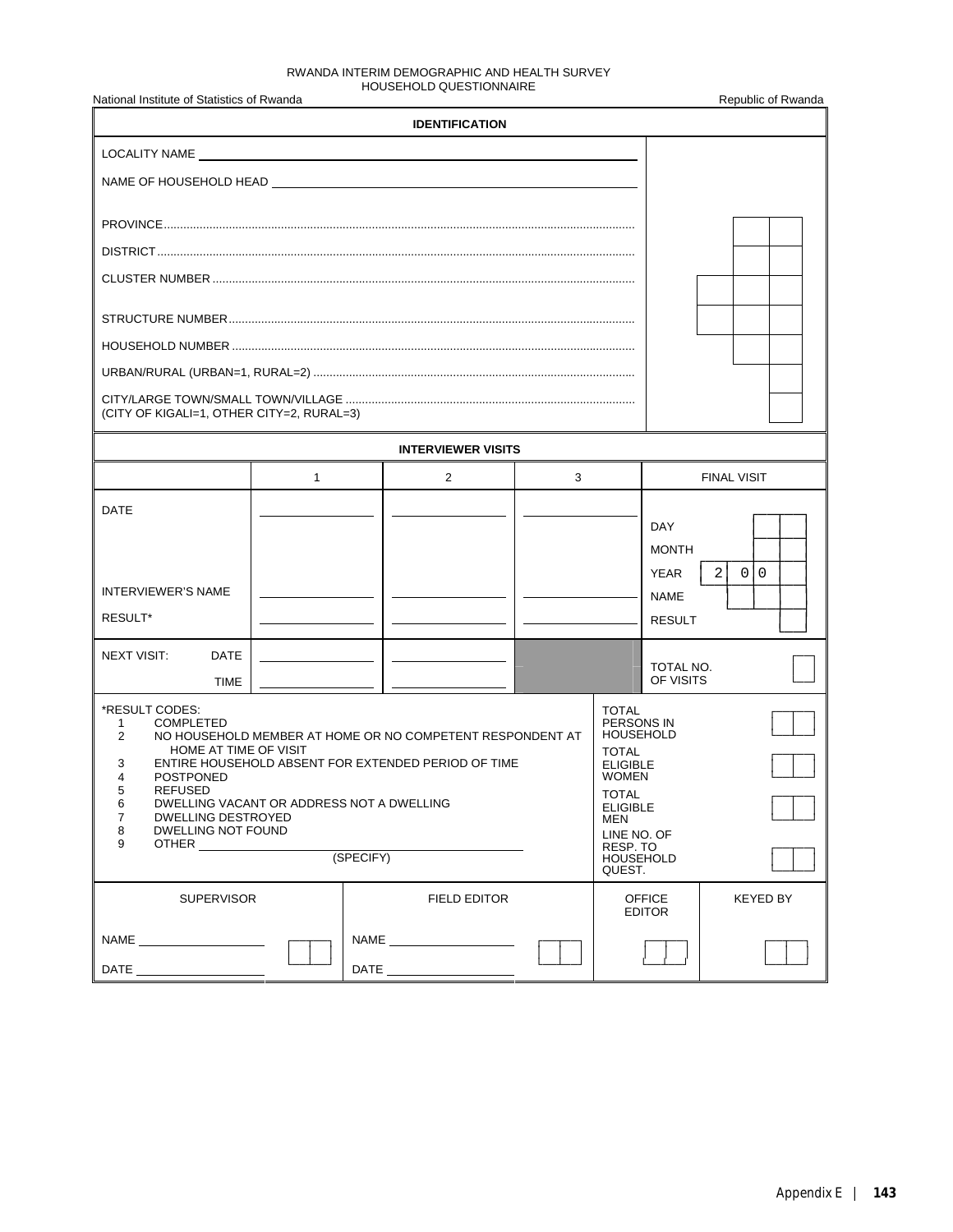| <b>INFORMED CONSENT</b>                                                                                                                                                                                                                                                                                                                                                                                                                                          |
|------------------------------------------------------------------------------------------------------------------------------------------------------------------------------------------------------------------------------------------------------------------------------------------------------------------------------------------------------------------------------------------------------------------------------------------------------------------|
| Hello. My name is service that is and I am working with the National Institute of Statistics. We are conducting a national survey<br>about various health issues. We would very much appreciate your participation in this survey. The survey usually takes between 10 and<br>15 minutes to complete.                                                                                                                                                            |
| In this survey, I would like to first ask you some questions about your household.<br>Whatever information you provide will be kept strictly confidential and will not be shown to other persons.                                                                                                                                                                                                                                                                |
| Participation in this survey is voluntary and you can choose not to answer any individual question or all of the questions. However, we<br>hope that you will participate in this survey since your views are important.                                                                                                                                                                                                                                         |
| At this time, do you want to ask me anything about the survey?<br>May I begin the interview now?                                                                                                                                                                                                                                                                                                                                                                 |
| Signature of interviewer: example and the state of the state of the state of the state of the state of the state of the state of the state of the state of the state of the state of the state of the state of the state of th<br>Date: the contract of the contract of the contract of the contract of the contract of the contract of the contract of the contract of the contract of the contract of the contract of the contract of the contract of the cont |
| RESPONDENT AGREES TO BE INTERVIEWED 1<br>RESPONDENT DOES NOT AGREE TO BE INTERVIEWED  2 - AEND                                                                                                                                                                                                                                                                                                                                                                   |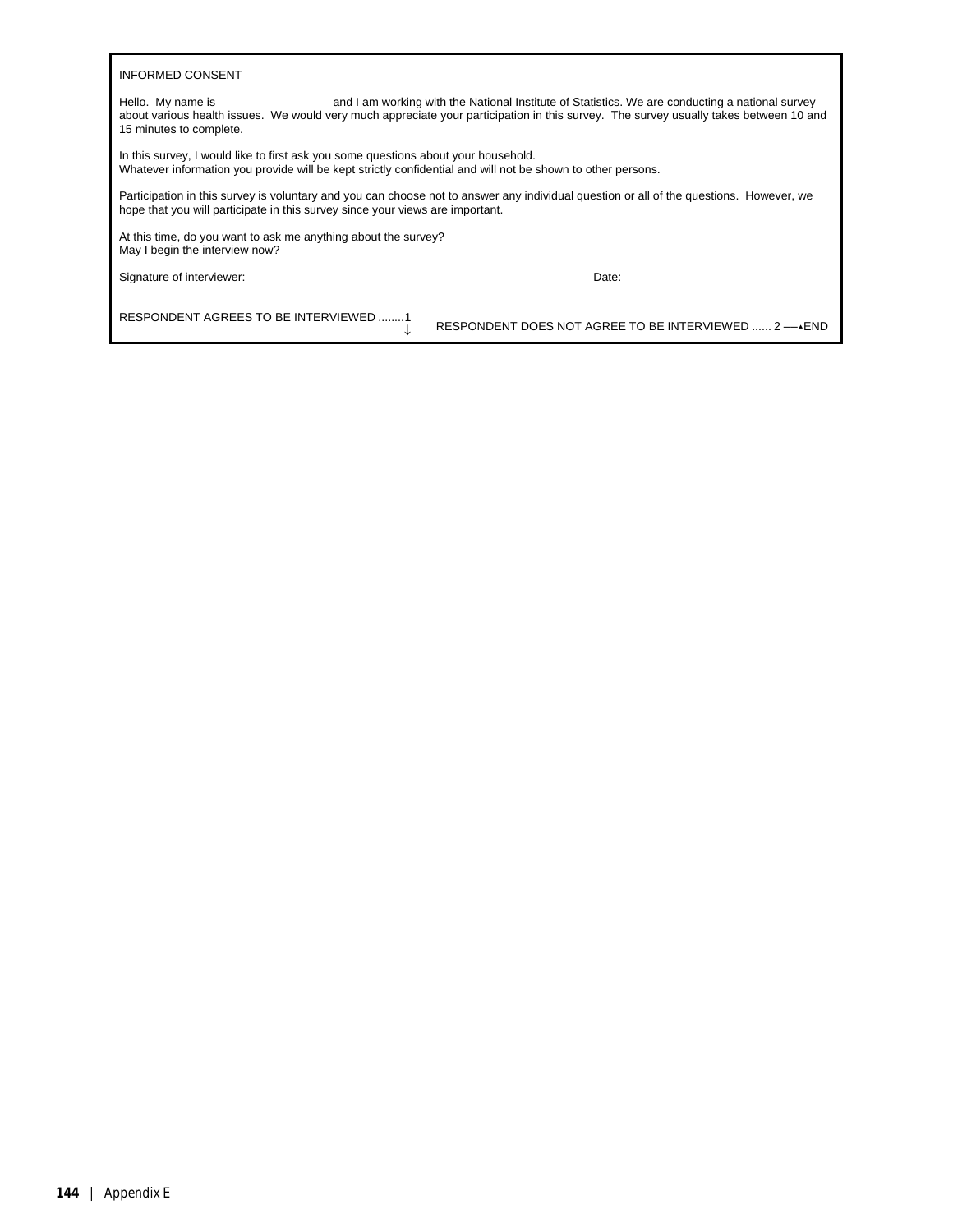# **HOUSEHOLD SCHEDULE**

| LINE<br>NO. | USUAL RESIDENTS<br><b>AND VISITORS</b>                                                                                                                                                           | <b>RELATIONSHI</b><br>P TO HEAD<br>OF<br><b>HOUSEHOLD</b>                     | <b>SEX</b>                         |                |                                            | <b>RESIDENCE</b>        |                                 |                | AGE                                                   | IF $15 +$<br><b>YEARS</b><br><b>MARITAL</b><br>STATUS       | <b>ELIGIBILITY</b>                                                            |                                                                             |                                                                                |
|-------------|--------------------------------------------------------------------------------------------------------------------------------------------------------------------------------------------------|-------------------------------------------------------------------------------|------------------------------------|----------------|--------------------------------------------|-------------------------|---------------------------------|----------------|-------------------------------------------------------|-------------------------------------------------------------|-------------------------------------------------------------------------------|-----------------------------------------------------------------------------|--------------------------------------------------------------------------------|
|             | Please give me the<br>names of the persons<br>who usually live in your<br>household and guests of<br>the household who<br>stayed here last night,<br>starting with the head of<br>the household. | What is the<br>relationship of<br>(NAME) to the<br>head of the<br>household?* | Is<br>(NAME)<br>male or<br>female? |                | Does<br>(NAME)<br>usually<br>live<br>here? |                         | Did<br>(NAME)<br>last<br>night? | stay here      | What is the<br>current<br>marital status<br>of (NAME) | What is<br>the<br>current<br>marital<br>status of<br>(NAME) | <b>CIRCLE</b><br>LINE<br><b>NUMBER</b><br>OF ALL<br><b>WOMEN</b><br>AGE 15-49 | <b>CIRCLE</b><br>LINE<br><b>NUMBER</b><br>OF ALL<br><b>MEN AGE</b><br>15-59 | <b>CIRCLE</b><br>LINE<br><b>NUMBER</b><br>OF ALL<br><b>CHILDREN</b><br>AGE 0-5 |
| (1)         | (2)                                                                                                                                                                                              | (3)                                                                           | (4)                                |                | (5)                                        |                         |                                 | (6)            | (8)                                                   |                                                             | (8)                                                                           | (9)                                                                         | (11)                                                                           |
|             |                                                                                                                                                                                                  |                                                                               | M                                  | F              | YES NO                                     |                         |                                 | YES NO         | IN YEAR                                               |                                                             |                                                                               |                                                                             |                                                                                |
| 01          |                                                                                                                                                                                                  |                                                                               | $\mathbf{1}$                       | $\overline{2}$ | $\mathbf{1}$                               | $\sqrt{2}$              | $\mathbf{1}$                    | $\overline{2}$ |                                                       |                                                             | 01                                                                            | 01                                                                          | 01                                                                             |
| 02          |                                                                                                                                                                                                  |                                                                               | $\mathbf{1}$                       | $\overline{2}$ | $\overline{1}$                             | $\mathbf 2$             | $\mathbf{1}$                    | $\overline{2}$ |                                                       |                                                             | 02                                                                            | 02                                                                          | 02                                                                             |
| 03          |                                                                                                                                                                                                  |                                                                               | $\mathbf{1}$                       | $\overline{c}$ | $\mathbf{1}$                               | $\sqrt{2}$              | 1                               | $\overline{2}$ |                                                       |                                                             | 03                                                                            | 03                                                                          | 03                                                                             |
| 04          |                                                                                                                                                                                                  |                                                                               | $\mathbf{1}$                       | $\overline{2}$ | $\mathbf{1}$                               | $\sqrt{2}$              | $\mathbf{1}$                    | $\overline{2}$ |                                                       |                                                             | 04                                                                            | 04                                                                          | 04                                                                             |
| 05          |                                                                                                                                                                                                  |                                                                               | $\mathbf{1}$                       | $\overline{2}$ | $\mathbf{1}$                               | $\overline{\mathbf{c}}$ | $\mathbf{1}$                    | 2              |                                                       |                                                             | 05                                                                            | 05                                                                          | 05                                                                             |
| 06          |                                                                                                                                                                                                  |                                                                               | $\mathbf{1}$                       | 2 <sup>1</sup> | $\mathbf{1}$                               | $\sqrt{2}$              | $\mathbf{1}$                    | $\overline{2}$ |                                                       |                                                             | 06                                                                            | 06                                                                          | 06                                                                             |
| 07          |                                                                                                                                                                                                  |                                                                               | $\mathbf{1}$                       | 2 <sup>1</sup> | $\mathbf{1}$                               | $\overline{2}$          | $\mathbf{1}$                    | $\overline{2}$ |                                                       |                                                             | 07                                                                            | 07                                                                          | 07                                                                             |
| 08          |                                                                                                                                                                                                  |                                                                               | $\overline{2}$<br>$\mathbf{1}$     |                | $\mathbf{1}$                               | $\sqrt{2}$              | $\mathbf{1}$                    | $\overline{2}$ |                                                       |                                                             | 08                                                                            | 08                                                                          | 08                                                                             |
| 09          |                                                                                                                                                                                                  |                                                                               | $\mathbf{1}$                       | $\overline{2}$ | $\mathbf{1}$                               | $\sqrt{2}$              | $\mathbf{1}$                    | $\overline{2}$ |                                                       |                                                             | 09                                                                            | 09                                                                          | 09                                                                             |
| 10          |                                                                                                                                                                                                  |                                                                               | $\mathbf{1}$                       | $\overline{2}$ | $\overline{1}$                             | 2 1                     |                                 | $\overline{c}$ |                                                       |                                                             | 10                                                                            | 10                                                                          | 10                                                                             |

**\* CODES FOR Q.3: RELATIONSHIP TO HEAD OF HOUSEHOLD** 01 = HEAD; 02 = WIFE OR HUSBAND; 03 = SON OR DAUGHTER; 04 = SON-IN-LAW OR DAUGHTER-IN-LAW; 05 = GRANDCHILD; 06 = PARENT; 07 = PARENT-IN-LAW; 08 = BROTHER OR SISTER; 09 = CO-WIFE; 10 = OTHER RELATIVE; 11 = ADOPTED/FOSTER/STEPCHILD; 12 = NOT RELATED; 98 = DON'T KNOW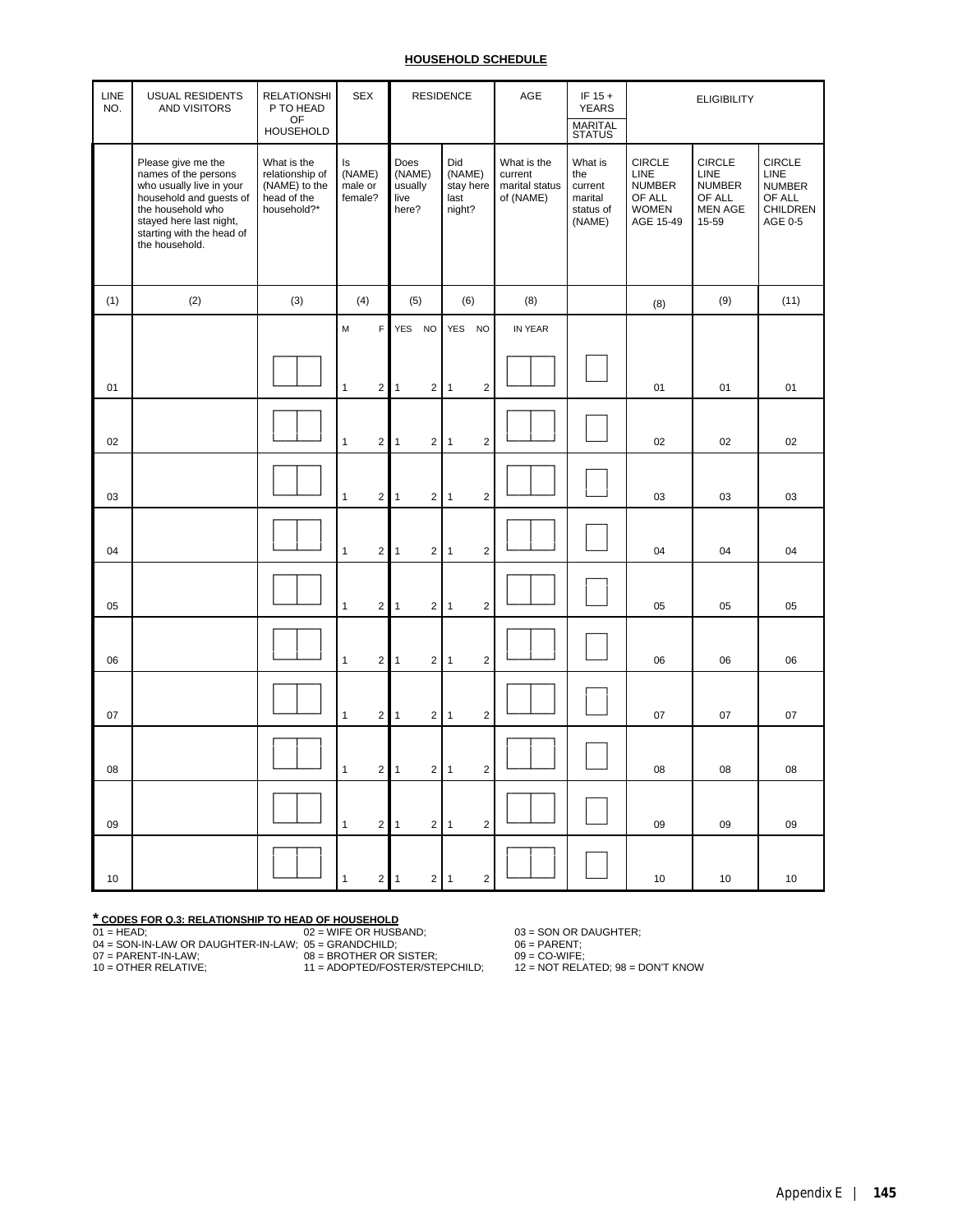| LINE<br>NO. | <b>USUAL RESIDENTS</b><br><b>AND VISITORS</b>                                                                                                                                                                                                                                                                                                                                         | <b>RELATIONSHI</b><br>P TO HEAD<br>OF<br><b>HOUSEHOLD</b>                     | <b>SEX</b>                      |                                            |                | <b>RESIDENCE</b>                             |                | AGE                   | IF $15 +$<br><b>YEARS</b><br><b>MARITAL</b><br>STATUS       |                                                                               | <b>ELIGIBILITY</b>                                                          |                                                                                       |  |  |  |
|-------------|---------------------------------------------------------------------------------------------------------------------------------------------------------------------------------------------------------------------------------------------------------------------------------------------------------------------------------------------------------------------------------------|-------------------------------------------------------------------------------|---------------------------------|--------------------------------------------|----------------|----------------------------------------------|----------------|-----------------------|-------------------------------------------------------------|-------------------------------------------------------------------------------|-----------------------------------------------------------------------------|---------------------------------------------------------------------------------------|--|--|--|
|             | Please give me the<br>names of the persons<br>who usually live in your<br>household and guests of<br>the household who<br>stayed here last night,<br>starting with the head of<br>the household.                                                                                                                                                                                      | What is the<br>relationship of<br>(NAME) to the<br>head of the<br>household?* | Is (NAME)<br>male or<br>female? | Does<br>(NAME)<br>usually<br>live<br>here? |                | Did<br>(NAME)<br>stay here<br>last<br>night? |                | How old is<br>(NAME)? | What is<br>the<br>current<br>marital<br>status of<br>(NAME) | <b>CIRCLE</b><br>LINE<br><b>NUMBER</b><br>OF ALL<br><b>WOMEN</b><br>AGE 15-49 | <b>CIRCLE</b><br>LINE<br><b>NUMBER</b><br>OF ALL<br><b>MEN AGE</b><br>15-59 | <b>CIRCLE</b><br><b>LINE</b><br><b>NUMBER</b><br>OF ALL<br><b>CHILDREN</b><br>AGE 0-5 |  |  |  |
| (1)         | (2)                                                                                                                                                                                                                                                                                                                                                                                   | (3)                                                                           | (4)                             | (5)                                        |                | (6)                                          |                | (7)                   | (8)                                                         | (9)                                                                           | (10)                                                                        | (11)                                                                                  |  |  |  |
|             |                                                                                                                                                                                                                                                                                                                                                                                       |                                                                               | F<br>M                          | YES NO                                     |                | YES NO                                       |                | IN YEARS              |                                                             |                                                                               |                                                                             |                                                                                       |  |  |  |
| 11          |                                                                                                                                                                                                                                                                                                                                                                                       |                                                                               | $\mathbf{1}$<br>2               | $\mathbf{1}$                               | $\overline{2}$ | $\mathbf{1}$                                 | $\overline{2}$ |                       |                                                             | 11                                                                            | 11                                                                          | 11                                                                                    |  |  |  |
| 12          |                                                                                                                                                                                                                                                                                                                                                                                       |                                                                               | $\overline{2}$<br>$\mathbf{1}$  | $\mathbf{1}$                               | $\overline{2}$ | $\mathbf{1}$                                 | $\overline{2}$ |                       |                                                             | 12                                                                            | 12                                                                          | 12                                                                                    |  |  |  |
| 13          |                                                                                                                                                                                                                                                                                                                                                                                       |                                                                               | $\overline{2}$<br>$\mathbf{1}$  | $\mathbf{1}$                               | $\overline{2}$ | $\overline{1}$                               | $\overline{2}$ |                       |                                                             | 13                                                                            | 13                                                                          | 13                                                                                    |  |  |  |
| 14          |                                                                                                                                                                                                                                                                                                                                                                                       |                                                                               | $\overline{2}$<br>$\mathbf{1}$  | $\mathbf{1}$                               | $\overline{2}$ | $\overline{1}$                               | $\overline{2}$ |                       |                                                             | 14                                                                            | 14                                                                          | 14                                                                                    |  |  |  |
| 15          |                                                                                                                                                                                                                                                                                                                                                                                       |                                                                               | $\overline{2}$<br>$\mathbf{1}$  | $\mathbf{1}$                               | $\overline{2}$ | $\mathbf{1}$                                 | $\overline{2}$ |                       |                                                             | 15                                                                            | 15                                                                          | 15                                                                                    |  |  |  |
| 16          | $\overline{2}$<br>$\overline{2}$<br>$\mathbf{1}$<br>$\overline{2}$<br>$\mathbf{1}$<br>$\mathbf{1}$<br>16<br>16<br>16                                                                                                                                                                                                                                                                  |                                                                               |                                 |                                            |                |                                              |                |                       |                                                             |                                                                               |                                                                             |                                                                                       |  |  |  |
| 17          | $\overline{2}$<br>$\overline{2}$<br>$\overline{1}$<br>$\overline{2}$<br>17<br>$\mathbf{1}$<br>$\mathbf{1}$<br>17<br>17                                                                                                                                                                                                                                                                |                                                                               |                                 |                                            |                |                                              |                |                       |                                                             |                                                                               |                                                                             |                                                                                       |  |  |  |
| 18          |                                                                                                                                                                                                                                                                                                                                                                                       |                                                                               | 2<br>1                          | 1                                          | 2 <sup>1</sup> | $\overline{1}$                               | $\overline{c}$ |                       |                                                             | 18                                                                            | 18                                                                          | 18                                                                                    |  |  |  |
| 19          |                                                                                                                                                                                                                                                                                                                                                                                       |                                                                               | $\mathbf{1}$<br>2               | $\mathbf{1}$                               | $\overline{2}$ | $\overline{1}$                               | $\overline{2}$ |                       |                                                             | 19                                                                            | 19                                                                          | 19                                                                                    |  |  |  |
| 20          |                                                                                                                                                                                                                                                                                                                                                                                       |                                                                               | 2                               |                                            | $\overline{2}$ | $\overline{1}$                               | $\overline{2}$ |                       |                                                             | 20                                                                            | 20                                                                          | 20                                                                                    |  |  |  |
|             | * CODES FOR Q.3: RELATIONSHIP TO HEAD OF HOUSEHOLD<br>$01 = HEAD$ ;<br>02 = WIFE OR HUSBAND;<br>03 = SON OR DAUGHTER;<br>04 = SON-IN-LAW OR DAUGHTER-IN-LAW; 05 = GRANDCHILD;<br>$06 = PARENT$<br>$07 = PARENT-IN-LAW;$<br>08 = BROTHER OR SISTER;<br>$09 = CO-WIFE$ ;<br>10 = OTHER RELATIVE:<br>11 = ADOPTED/FOSTER/STEPCHILD;<br>$12 = NOT RELATED$ ; $98 = DON$ <sup>T</sup> KNOW |                                                                               |                                 |                                            |                |                                              |                |                       |                                                             |                                                                               |                                                                             |                                                                                       |  |  |  |
|             | TICK HERE IF CONTINUATION SHEET USED                                                                                                                                                                                                                                                                                                                                                  |                                                                               |                                 |                                            |                |                                              |                |                       |                                                             |                                                                               |                                                                             |                                                                                       |  |  |  |
|             | Just to make sure that I have a complete listing:                                                                                                                                                                                                                                                                                                                                     |                                                                               |                                 |                                            |                |                                              |                |                       |                                                             |                                                                               |                                                                             |                                                                                       |  |  |  |
| 1)          | Are there any other persons such as small children or infants that we have not<br>listed?                                                                                                                                                                                                                                                                                             |                                                                               |                                 |                                            |                |                                              |                | <b>YES</b>            |                                                             | ENTER EACH IN TABLE                                                           | N <sub>O</sub>                                                              |                                                                                       |  |  |  |
| 2)          | In addition, are there any other people who may not be members of your<br>family, such as domestic servants, lodgers or friends who usually live here?                                                                                                                                                                                                                                |                                                                               |                                 |                                            |                |                                              |                | <b>YES</b>            |                                                             | ENTER EACH IN TABLE                                                           | NO                                                                          |                                                                                       |  |  |  |
| 3)          | Are there any guests or temporary visitors staying here, or anyone else who<br>slept here last night, who have not been listed?                                                                                                                                                                                                                                                       |                                                                               |                                 |                                            |                |                                              |                | <b>YES</b>            |                                                             | ENTER EACH IN TABLE                                                           | N <sub>O</sub>                                                              |                                                                                       |  |  |  |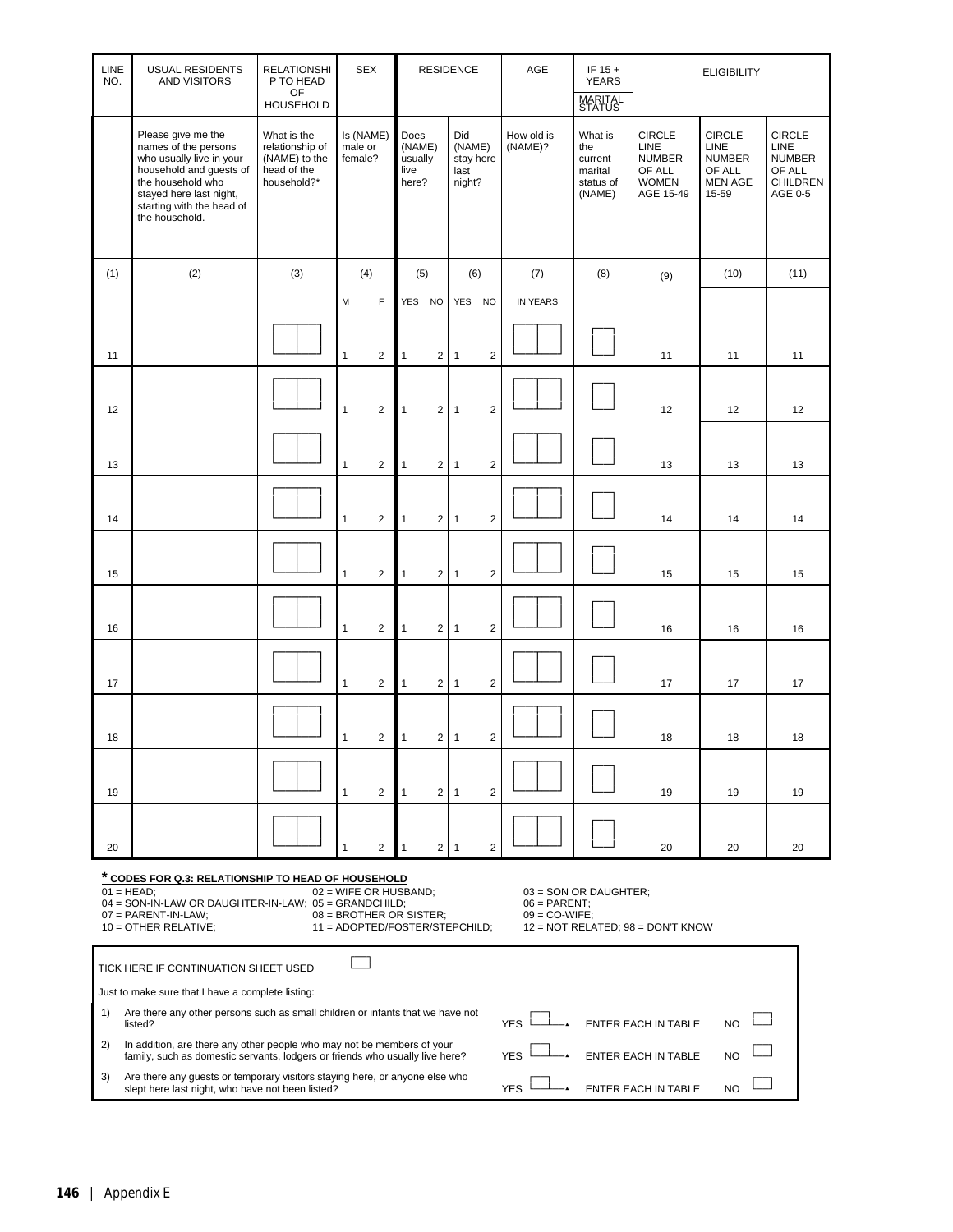| NO. | <b>QUESTIONS AND FILTERS</b>                                                                                        | <b>CODING CATEGORIES</b>                                                                                                                                                                         | <b>SKIP</b>                                                        |
|-----|---------------------------------------------------------------------------------------------------------------------|--------------------------------------------------------------------------------------------------------------------------------------------------------------------------------------------------|--------------------------------------------------------------------|
| 101 | What is the main source of drinking water for members of your<br>household?                                         | PIPED WATER<br>PIPED INTO DWELLING 11<br>PIPED INTO YARD/PLOT12<br>WATER FROM OPEN WELL<br>OPEN WELL IN DWELLING 21<br>OPEN WELL IN YARD/PLOT22<br>WATER FROM COVERED WELL OR<br><b>BOREHOLE</b> | –▲ 203<br>–▲ 103<br>$\mathsf{L}\cdot$ 103<br>$\mathsf{L}\cdot$ 103 |
|     |                                                                                                                     | PROTECTED WELL IN<br>PROTECTED WELL IN<br>PROTECTED PUBLIC WELL33<br><b>SURFACE WATER</b>                                                                                                        | – <b>∡</b> 22A<br>- <b>▲</b> 22A                                   |
|     |                                                                                                                     | BOTTLED WATER71<br>OTHER<br>(SPECIFY)                                                                                                                                                            | ⊢▲ 103<br>$-4$ 103<br>$-4$ 103<br>$96 - 103$                       |
| 102 | How long does it take you to go there, get water, and come back?                                                    | <b>MINUTES </b>                                                                                                                                                                                  |                                                                    |
| 103 | What kind of toilet facilities does your household have?                                                            | PIT TOILET/LATRINE<br>TRADITIONAL PIT TOILET21<br><b>VENTILATED IMPROVED PIT</b><br>(VIP) LATRINE 22<br>NO FACILITY/BUSH/FIELD/BEACH31<br>OTHER<br>96<br>(SPECIFY)                               | $-4$ 105                                                           |
| 104 | Do you share these facilities with other households?                                                                |                                                                                                                                                                                                  |                                                                    |
| 105 | Does your household have:<br>Electricity?<br>A radio?<br>A television?<br>A land line telephone?<br>A refrigerator? | YES<br>NO.<br>2<br>2<br>TELEVISION 1<br>2<br>2<br>TELEPHONE1<br>REFRIGERATOR 1<br>2                                                                                                              |                                                                    |
| 106 | What type of fuel does your household mainly use for cooking?                                                       | OTHER<br>96<br>(SPECIFY)                                                                                                                                                                         |                                                                    |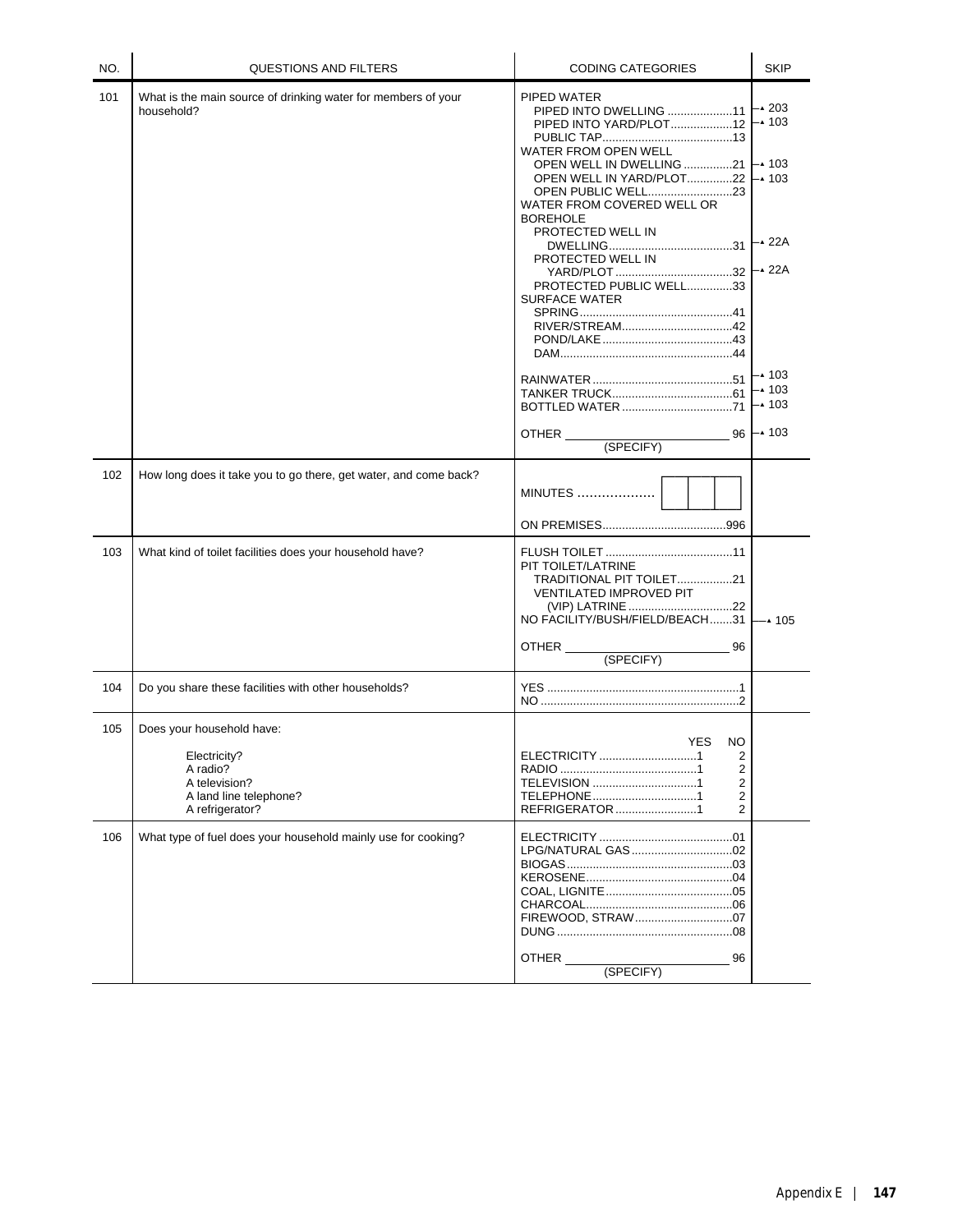| NO.  | QUESTIONS AND FILTERS                                                                                                       | <b>CODING CATEGORIES</b>                                                                                                                                                             | <b>SKIP</b>                                          |
|------|-----------------------------------------------------------------------------------------------------------------------------|--------------------------------------------------------------------------------------------------------------------------------------------------------------------------------------|------------------------------------------------------|
| 107  | MAIN MATERIAL OF THE FLOOR.<br>RECORD OBSERVATION.                                                                          | NATURAL FLOOR<br>EARTH/SAND/MUD 11<br>MUD MIXED WITH DUNG 12<br>RUDIMENTARY FLOOR<br><b>FINISHED FLOOR</b><br>PARQUET OR POLISHED WOOD31<br>CERAMIC TILES33<br>96<br>OTHER (SPECIFY) |                                                      |
| 108  | Does any member of your household own:<br>A bicycle?<br>A motorcycle or motor scooter?<br>A car or truck?<br>A mobile phone | NO.<br>YES.<br>2<br>MOTORCYCLE/SCOOTER 1<br>2<br>2<br><b>MOBILE PHONE</b> 1<br>2                                                                                                     |                                                      |
| 108A | Are your household members covered by health insurance?                                                                     |                                                                                                                                                                                      | —▲ 108D                                              |
| 108B | What type of health insurance do you have?                                                                                  | (SPECIFY)                                                                                                                                                                            | $\blacktriangleright$ 108D                           |
| 108C | How many of your household members are covered by MUTUELLE<br>DE SANTÉ?                                                     | TOTAL HH MEMBERS<br>NO OF CHILDREN<5                                                                                                                                                 |                                                      |
| 108D | <b>CHECK</b>                                                                                                                |                                                                                                                                                                                      |                                                      |
|      | IF PROVINCE IS 'KIGALI' <sub>I</sub>                                                                                        | NO                                                                                                                                                                                   | --→109                                               |
| 108E | Between August and October 2007, did someone come to spray the<br>walls of your home against mosquitoes?                    |                                                                                                                                                                                      |                                                      |
| 109  | Does your household have any mosquito bed nets that can be used<br>while sleeping?                                          |                                                                                                                                                                                      | $\rightarrow$ SKIP TO<br><b>TABLE FOR</b><br>MALARIA |
| 109A | How many mosquito bed nets does your household have?                                                                        | NUMBER                                                                                                                                                                               |                                                      |
|      | IF THERE IS 7 OR MORE RECORD '7'                                                                                            |                                                                                                                                                                                      |                                                      |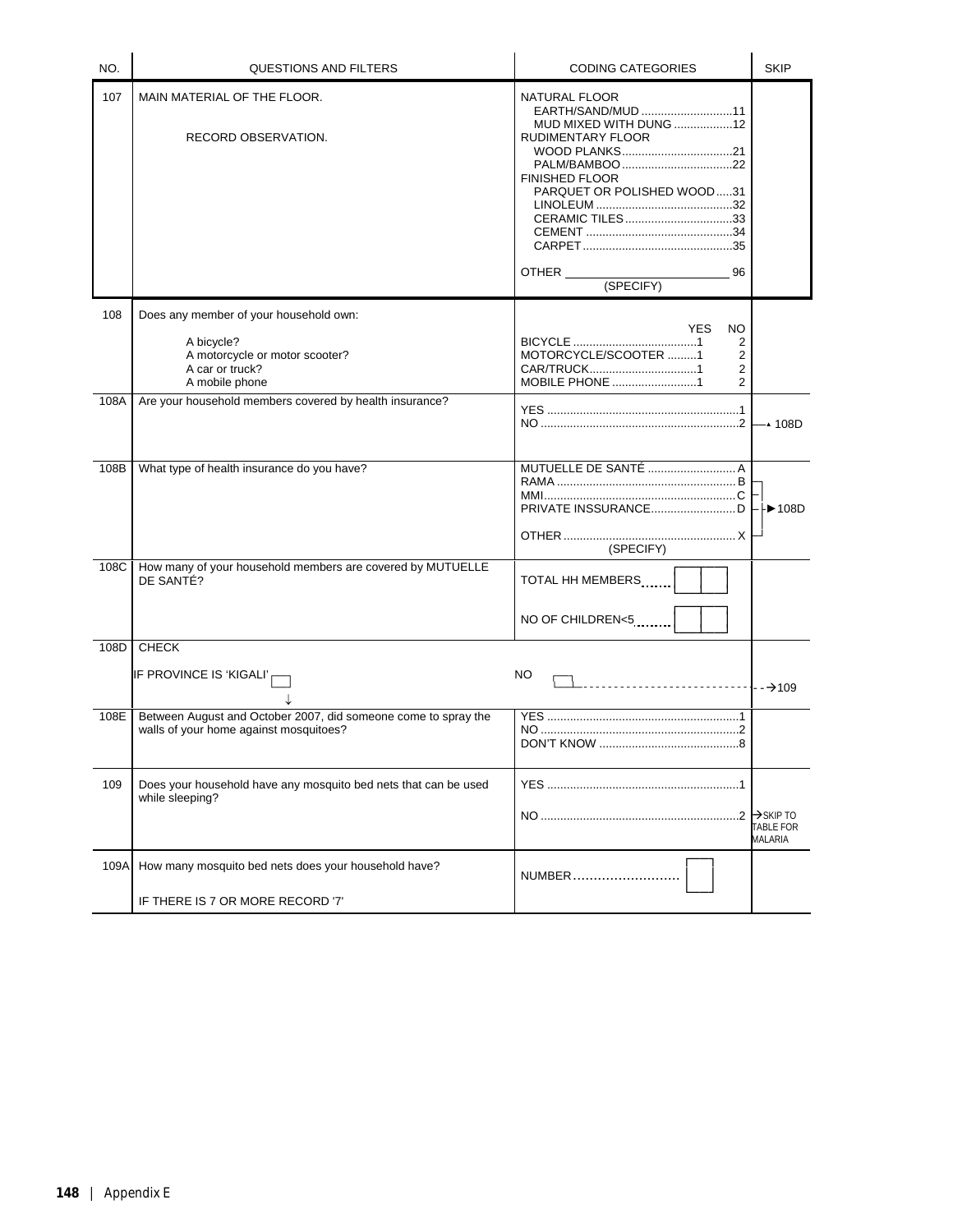| 110   | ASK RESPONDENT TO SHOW                                          | <b>NET#1</b>                               | NET $# 2$                                 | <b>NET#3</b>                                      |
|-------|-----------------------------------------------------------------|--------------------------------------------|-------------------------------------------|---------------------------------------------------|
|       | YOU THE NET(S) IN THE                                           | PERMANET 1                                 | PERMANET 1                                | PERMANET 1                                        |
|       | HOUSEHOLD.                                                      |                                            |                                           | OLYSET 2                                          |
|       |                                                                 |                                            |                                           |                                                   |
|       |                                                                 | NOT OBSERVED  4                            | NOT OBSERVED  4                           | NOT OBSERVED4                                     |
| 111   | How long ago did your household<br>obtain the mosquito bed net? | MONTHS AGO                                 | MONTHS AGO                                | MONTHS AGO                                        |
|       |                                                                 | <b>MORE THAN 3 YEARS</b>                   | <b>MORE THAN 3 YEARS</b>                  | MORE THAN 3 YEARS<br>AGO 96                       |
|       |                                                                 |                                            |                                           |                                                   |
| 111A  | VERIFY Q. 111 IF MORE THAN                                      | YES1                                       |                                           | YES1                                              |
|       | 6 MONRHS AGO                                                    |                                            |                                           |                                                   |
|       |                                                                 | SKIP TO 112                                | SKIP TO 112                               | SKIP TO 112                                       |
|       | Where did you obtain the net?                                   | <b>SECTOR PUBLIC</b>                       | <b>SECTOR PUBLIC</b>                      | <b>SECTOR PUBLIC</b>                              |
| 111B  |                                                                 | HEALTH CENTER12<br>COMMUNITY HW13          | HEALTH CENTER12<br>COMMUNITY HW13         | HEALTH CENTER12<br>COMMUNITY HW13                 |
|       |                                                                 | OTHER<br>16                                | <b>OTHER</b><br>16                        | <b>OTHER</b><br>16                                |
|       |                                                                 | (SPECIFY)                                  | (SPECIFY)                                 | (SPECIFY)                                         |
|       |                                                                 | SECTOR PRIVÉ                               | SECTOR PRIVÉ                              | <b>SECTOR PRIVÉ</b>                               |
|       |                                                                 | HOSPITAL21                                 | HOSPITAL21                                | HOSPITAL21                                        |
|       |                                                                 | PHARMACY22                                 | PHARMACY22                                | PHARMACY22                                        |
|       |                                                                 | PRIVATE DOC23<br>DISPENSARY25              | <b>PRIVATE DOC23</b><br>DISPENSARY25      | <b>PRIVATE DOC23</b><br>DISPENSARY25              |
|       |                                                                 | OTHER<br>26                                | OTHER<br>26                               | OTHER<br>26                                       |
|       |                                                                 | (SPECIFY)                                  | (SPECIFY)                                 | (SPECIFY)                                         |
|       |                                                                 | OTHER SOURCE                               | <b>OTHER SOURCE</b>                       | OTHER SOURCE                                      |
|       |                                                                 | MARKET31                                   | MARKET31                                  | MARKET31                                          |
|       |                                                                 | CHURCH32                                   | CHURCH32                                  | CHURCH32                                          |
|       |                                                                 | PARENT/FRIEND33                            | PARENT/FRIEND33                           | PARENT/FRIEND33                                   |
|       |                                                                 | OTHER<br>96                                | OTHER<br>96                               | OTHER<br>96                                       |
|       |                                                                 | (SPECIFY)                                  | (SPECIFY)                                 | (SPECIFY)                                         |
|       |                                                                 |                                            |                                           |                                                   |
|       |                                                                 |                                            |                                           |                                                   |
|       | 111BB How did you obtain the net?                               | <b>DURING IMMUNIZATION</b>                 | <b>DURING IMMUNIZATION</b>                | <b>DURING IMMUNIZATION</b>                        |
|       |                                                                 | <b>DURING SCPECIAL</b>                     | DURING SCPECIAL                           | CAMPAIGN 1<br>DURING SCPECIAL                     |
|       |                                                                 | <b>IMMUNIZATION</b>                        | <b>IMMUNIZATION</b>                       | <b>IMMUNIZATION</b>                               |
|       |                                                                 |                                            | CAMPAIGN IN 2006  2 CAMPAIGN IN 2006  2   | CAMPAIGN IN 20062                                 |
|       |                                                                 | DURING ANC VISITS 3                        | DURING ANC VISITS3                        | DURING ANC VISITS 3                               |
|       |                                                                 | MARKET/STORE  4<br><b>VOLUNTEER OF THE</b> | MARKET/STORE 4<br><b>VOLUNTEER OF THE</b> | MARKET/STORE4<br><b>VOLUNTEER OF THE</b>          |
|       |                                                                 |                                            | MALARIA PROGRAM  5   MALARIA PROGRAM  5   | MALARIA PROGRAM 5                                 |
|       |                                                                 | <b>OTHER</b><br>6 I                        | 6<br><b>OTHER</b>                         | <b>OTHER</b><br>6                                 |
|       |                                                                 | (SPECIFY)                                  | (SPECIFY)                                 | (SPECIFY)                                         |
| 111C  | How much did you pay for the<br>net                             | COST                                       | COST                                      | COST                                              |
|       |                                                                 |                                            |                                           |                                                   |
|       |                                                                 | FREE<br>.9996                              | FREE9996                                  | FREE9996                                          |
|       |                                                                 | <b>DON'T KNOW9998</b>                      | DON'T KNOW9998                            | DON'T KNOW9998                                    |
| 112   | OBSERVE OR ASK FOR THE                                          | <b>PERMANENT</b>                           | <b>PERMANENT</b>                          | <b>PERMANENT</b>                                  |
|       | BRAND OF MOSQUITO NET                                           | TUZANET  1                                 | TUZANET  1<br>MAMANET2                    | TUZANET1<br>MAMANET 2                             |
|       |                                                                 | <b>TREATED</b>                             | <b>TREATED</b>                            | <b>TREATED</b>                                    |
|       |                                                                 | ORGINAL3                                   | ORGINAL3                                  | ORGINAL 3                                         |
|       |                                                                 | <b>DK/NOT SURE 5</b>                       | DK/NOT SURE 5                             | OTHER4<br><b>DK/NOT SURE5</b>                     |
|       |                                                                 |                                            |                                           |                                                   |
| 112D  | Did anyone sleep under this                                     |                                            |                                           |                                                   |
|       | mosquito bed net last night?                                    | (SKIP TO 112F) ----                        | (SKIP TO 112F) ----                       |                                                   |
|       |                                                                 | <b>DON'T KNOW 8</b>                        | DON'T KNOW8                               | DON'T KNOW 8                                      |
| 112DD | Did anyone sleep under this                                     |                                            |                                           |                                                   |
|       | mosquito bed net the night                                      | (SKIP TO 112F) ---                         | $(SKIP TO 112F)$ $\longleftarrow$         |                                                   |
|       | before last night?                                              | <b>DON'T KNOW 8</b>                        |                                           | $(SKIP TO 112F)$ $\longleftarrow$<br>DON'T KNOW 8 |
|       |                                                                 |                                            |                                           |                                                   |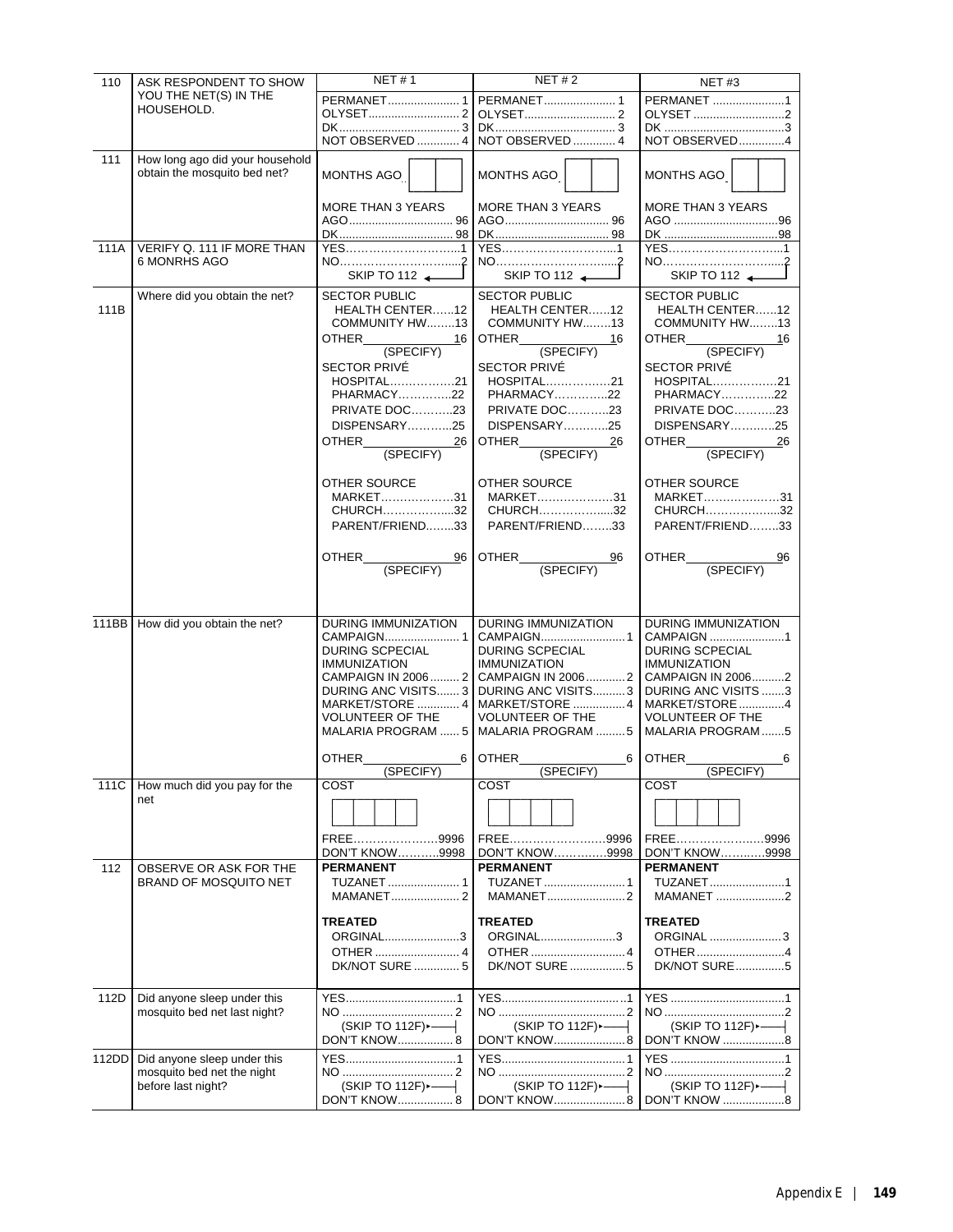| NO.  |                                                                                                                                     | QUESTIONS AND FILTERS                                                                                                        | <b>CODING CATEGORIES</b>                                                                                                  |                                                                                                                      | <b>SKIP</b> |
|------|-------------------------------------------------------------------------------------------------------------------------------------|------------------------------------------------------------------------------------------------------------------------------|---------------------------------------------------------------------------------------------------------------------------|----------------------------------------------------------------------------------------------------------------------|-------------|
| 112E | Who slept under this mosquito<br>bed net last night?<br><b>RECORD THE RESPECTIVE</b><br>LINE NUMBER FROM THE<br>HOUSEHOLD SCHEDULE. | $LINE NO$ <sub>1,1,1</sub><br>$LINE NO$  <br><b>NAME</b><br>$LINE NO$ <sub>1,1,1</sub><br>NAME<br>$LINE NO$  <br><b>NAME</b> | $LINE NO$ $\vert$<br>NAME<br>$LINE NO$ $ $<br><b>NAME</b><br>$LINE NO$ $ $<br><b>NAME</b><br>$LINE NO$ $ $<br><b>NAME</b> | $LINE NO$ $\vert$<br>$LINE NO$ $ $<br>$LINE NO$ $ $<br>$LINE NO$ $ $<br><b>NAME</b>                                  |             |
|      |                                                                                                                                     | $LINE NO$ <sub>1,,,,,</sub>                                                                                                  | $LINE NO$ $\vert$                                                                                                         | $LINE NO$ $\vert$                                                                                                    |             |
| 112F |                                                                                                                                     | GO BACK TO 111 IN THE<br>FIRST COLUMN OF NEW<br>QUESTIONNAIRE; OR, IF<br>NO MORE NETS, GO TO<br>MALARIA TABLE                | GO BACK TO 111 IN THE<br>FIRST COLUMN OF NEW<br>QUESTIONNAIRE; OR, IF<br>NO MORE NETS, GO TO<br>MALARIA TABLE             | GO BACK TO 111 IN THE<br>FIRST COLUMN OF NEW<br>QUESTIONNAIRE; OR, IF<br>NO MORE NETS, GO TO<br><b>MALARIA TABLE</b> |             |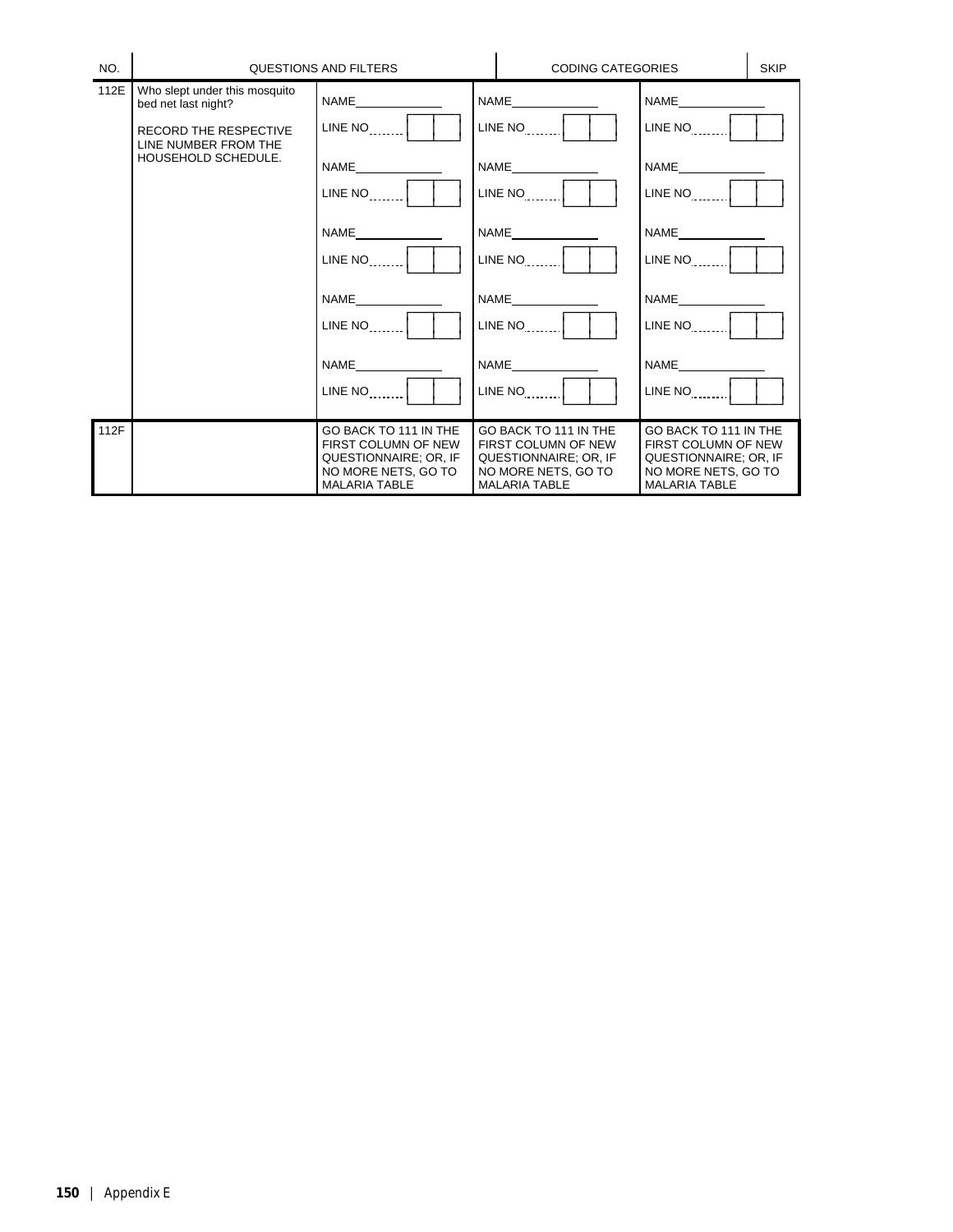|                                                                                                                 |                                                                                                                                                                                                                                   |                                                                                                                                                                                                                    |                           |                                                        |                                                 | PLACE BAR CODES<br>PUT 1 <sup>ST</sup> BAR CODE HERE<br>PUT 2 <sup>ND</sup> BAR CODE ON | MALARIA<br>PUT 3 <sup>RD</sup> BAR CODE ON<br>RAPID TEST FOR<br>THE SLIDE    | $\frac{2}{1}$ |         | PUT 1ST BAR CODE HERE                                                                  | PUT 1ST BAR CODE HERE                                                                                                                                                                                                                                                                                                                                                                                                                                                                                                                                                                                                                                     | PUT 1ST BAR CODE HERE                                                                                   | PUT 1ST BAR CODE HERE                 | PUT 1ST BAR CODE HERE                                                             | PUT 1ST BAR CODE HERE                 |
|-----------------------------------------------------------------------------------------------------------------|-----------------------------------------------------------------------------------------------------------------------------------------------------------------------------------------------------------------------------------|--------------------------------------------------------------------------------------------------------------------------------------------------------------------------------------------------------------------|---------------------------|--------------------------------------------------------|-------------------------------------------------|-----------------------------------------------------------------------------------------|------------------------------------------------------------------------------|---------------|---------|----------------------------------------------------------------------------------------|-----------------------------------------------------------------------------------------------------------------------------------------------------------------------------------------------------------------------------------------------------------------------------------------------------------------------------------------------------------------------------------------------------------------------------------------------------------------------------------------------------------------------------------------------------------------------------------------------------------------------------------------------------------|---------------------------------------------------------------------------------------------------------|---------------------------------------|-----------------------------------------------------------------------------------|---------------------------------------|
|                                                                                                                 |                                                                                                                                                                                                                                   |                                                                                                                                                                                                                    |                           |                                                        |                                                 | 1 RAPID TEST<br>RESULT                                                                  | 4 REFUSED<br>5 TEACH/PROB<br>6 OTHER (SPECIFY)<br>2 THICK SMEAR<br>3 ABSENCE | 120           |         |                                                                                        |                                                                                                                                                                                                                                                                                                                                                                                                                                                                                                                                                                                                                                                           |                                                                                                         |                                       |                                                                                   |                                       |
|                                                                                                                 |                                                                                                                                                                                                                                   |                                                                                                                                                                                                                    |                           |                                                        |                                                 | RESULT OF THE<br>RAPID TEST                                                             |                                                                              | 119           |         | NEGATIVE2<br>$\begin{bmatrix} 1 & 1 \\ 1 & 1 \end{bmatrix}$<br>INDETERMIN3<br>POSITIVE | $\cdots$ $\cdots$ $\cdots$ $\cdots$<br>$\begin{array}{c} \begin{array}{c} \begin{array}{c} \begin{array}{c} \end{array} \\ \end{array} \end{array} \end{array} \end{array} \end{array} \end{array} \begin{array}{c} \begin{array}{c} \begin{array}{c} \end{array} \\ \end{array} \end{array} \end{array} \begin{array}{c} \begin{array}{c} \end{array} \end{array} \end{array} \begin{array}{c} \begin{array}{c} \end{array} \end{array} \end{array} \begin{array}{c} \begin{array}{c} \end{array} \end{array} \end{array} \begin{array}{c} \begin{array}{c} \end{array} \end{array} \end{$<br>1.1.3<br><b>INDETERMIN</b><br>POSITIVE.<br><b>NEGATIVE</b> | $\cdots$ $\cdots$ $\cdots$ $\cdots$<br>NDETERMIN3<br>$\overline{\phantom{a}}$<br>POSITIVE.<br>NEGATIVE. | NEGATIVE2<br>POSITIVE1<br>INDETERMIN3 | $\cdots$ $\cdots$ $\cdots$ $\cdots$<br>POSITIVE1<br>NDETERMIN3<br><b>NEGATIVE</b> | NEGATIVE2<br>POSITIVE1<br>INDETERMIN3 |
| ד ב ב החשב המוד המוד המוד המודה המודר המודר המודר המודר המודר המודר המודר המודר המודר המודר המודר המודר המודר ה | In the survey we measure the level of anemia in women and children aged less than 5 years. We ask the women and the children to participate in the malaria and anemia testing part of this survey by giving a few<br>drops of blo | Now I would like to ask that you and (NAME OF CHILDRENI) agree to participate in the anemia test. However, if you decide not to have the test done, it is your right and we will respect your decision. Now please |                           |                                                        |                                                 | READ CONSENT STATEMENT TO<br>PARENT/RESPONSIBLE ADULT*                                  | CIRCLE CODE (AND SIGN)                                                       | 118           | REFUSED | OR NOT READ<br>SKIP TO 120 -                                                           | $\sim$<br>SKIP TO 120                                                                                                                                                                                                                                                                                                                                                                                                                                                                                                                                                                                                                                     | $\sim$<br>SKIP TO 120 -                                                                                 | $\sim$<br>SKIP TO 120 -               | $\sim$<br>SKIP TO 120 -                                                           | $\sim$<br>SKIP TO 120 -               |
|                                                                                                                 |                                                                                                                                                                                                                                   |                                                                                                                                                                                                                    |                           |                                                        |                                                 |                                                                                         |                                                                              |               | GRANTED | SIGN                                                                                   | SIGN                                                                                                                                                                                                                                                                                                                                                                                                                                                                                                                                                                                                                                                      | SIGN                                                                                                    | SIGN                                  | SIGN                                                                              | SIGN                                  |
| Q<br>1                                                                                                          |                                                                                                                                                                                                                                   |                                                                                                                                                                                                                    |                           |                                                        |                                                 | E NO. OF PARENT/<br>RESPONSIBLE<br>ADULT.<br>LINE NO.                                   | RECORD '00' IF NOT<br>LISTED IN<br>HOUSEHOLD<br>HOUSEHOLD<br>SCHEDULE        | 117           |         |                                                                                        |                                                                                                                                                                                                                                                                                                                                                                                                                                                                                                                                                                                                                                                           |                                                                                                         |                                       |                                                                                   |                                       |
| INFORMAED CONSENT STATEMENT FORM ANEMIA FOR CHILDREN                                                            | after. These results will be kept confidential.                                                                                                                                                                                   |                                                                                                                                                                                                                    |                           | Now please tell me if you agree to have the test done. | SKIP TO COLUMN 113 AND CIRCLE APPROPRIATE CODES | What is (NAME)'s date of birth?*                                                        |                                                                              | 116           |         |                                                                                        |                                                                                                                                                                                                                                                                                                                                                                                                                                                                                                                                                                                                                                                           |                                                                                                         |                                       |                                                                                   |                                       |
|                                                                                                                 |                                                                                                                                                                                                                                   |                                                                                                                                                                                                                    |                           |                                                        |                                                 | AGE                                                                                     | FROM<br>COL. <sub>(7)</sub>                                                  | 115           |         |                                                                                        |                                                                                                                                                                                                                                                                                                                                                                                                                                                                                                                                                                                                                                                           |                                                                                                         |                                       |                                                                                   |                                       |
|                                                                                                                 |                                                                                                                                                                                                                                   | tell me if you agree to have the test done.                                                                                                                                                                        | Do you have any question? |                                                        |                                                 | NAME                                                                                    | FROM<br>COL.(2)                                                              | 114           |         |                                                                                        |                                                                                                                                                                                                                                                                                                                                                                                                                                                                                                                                                                                                                                                           |                                                                                                         |                                       |                                                                                   |                                       |
|                                                                                                                 |                                                                                                                                                                                                                                   |                                                                                                                                                                                                                    |                           |                                                        |                                                 | ≝g                                                                                      | FROM<br>COL(9)                                                               | 113           |         |                                                                                        |                                                                                                                                                                                                                                                                                                                                                                                                                                                                                                                                                                                                                                                           |                                                                                                         |                                       |                                                                                   |                                       |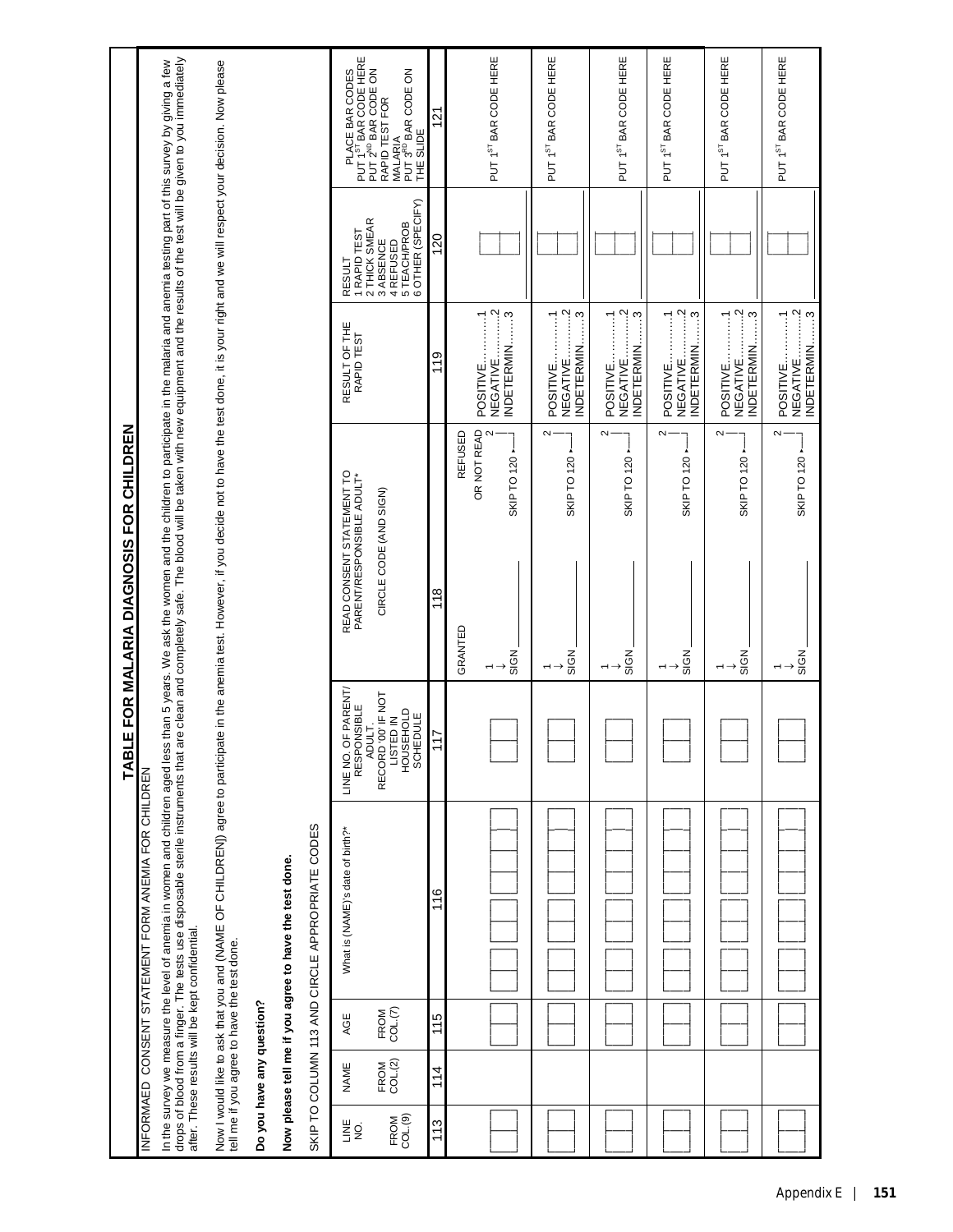|                           |                 |                |                                                                                                                   | <b>TABLE</b>                                                                                                                                                                                                                                                                                                                                    |                                                                                              | FOR WOMEN<br>FOR MALARIA DIAGNOSIS                                                                                                                                                                                                                                                                                                                                                                                                                                                                                                                                                                                                                                                                                                                                                                                                                                                                                                                              |                                                                                                                                                                                                                                                                                                                                                                                                                                                                                                                                                                                                                                                                                                                       |                                                                                               |                                                                                                                                                                                                              |
|---------------------------|-----------------|----------------|-------------------------------------------------------------------------------------------------------------------|-------------------------------------------------------------------------------------------------------------------------------------------------------------------------------------------------------------------------------------------------------------------------------------------------------------------------------------------------|----------------------------------------------------------------------------------------------|-----------------------------------------------------------------------------------------------------------------------------------------------------------------------------------------------------------------------------------------------------------------------------------------------------------------------------------------------------------------------------------------------------------------------------------------------------------------------------------------------------------------------------------------------------------------------------------------------------------------------------------------------------------------------------------------------------------------------------------------------------------------------------------------------------------------------------------------------------------------------------------------------------------------------------------------------------------------|-----------------------------------------------------------------------------------------------------------------------------------------------------------------------------------------------------------------------------------------------------------------------------------------------------------------------------------------------------------------------------------------------------------------------------------------------------------------------------------------------------------------------------------------------------------------------------------------------------------------------------------------------------------------------------------------------------------------------|-----------------------------------------------------------------------------------------------|--------------------------------------------------------------------------------------------------------------------------------------------------------------------------------------------------------------|
| <b>INFORMAED</b>          |                 |                |                                                                                                                   | CONSENT STATEMENT FORM ANEMIA FOR WOMEN                                                                                                                                                                                                                                                                                                         |                                                                                              |                                                                                                                                                                                                                                                                                                                                                                                                                                                                                                                                                                                                                                                                                                                                                                                                                                                                                                                                                                 |                                                                                                                                                                                                                                                                                                                                                                                                                                                                                                                                                                                                                                                                                                                       |                                                                                               |                                                                                                                                                                                                              |
|                           |                 |                |                                                                                                                   |                                                                                                                                                                                                                                                                                                                                                 |                                                                                              | that are clean and completely safe. The blood will be taken with new equipment and the results of the test will be given to you immediately after. These results will be kept confidential.                                                                                                                                                                                                                                                                                                                                                                                                                                                                                                                                                                                                                                                                                                                                                                     |                                                                                                                                                                                                                                                                                                                                                                                                                                                                                                                                                                                                                                                                                                                       |                                                                                               | We request that you and all children aged less than 5 years participate in the anemia testing part of this survey by giving a few drops of blood from a finger. The test uses disposable sterile instruments |
| Do you have any question? |                 |                |                                                                                                                   |                                                                                                                                                                                                                                                                                                                                                 |                                                                                              |                                                                                                                                                                                                                                                                                                                                                                                                                                                                                                                                                                                                                                                                                                                                                                                                                                                                                                                                                                 |                                                                                                                                                                                                                                                                                                                                                                                                                                                                                                                                                                                                                                                                                                                       |                                                                                               |                                                                                                                                                                                                              |
|                           |                 |                | Now please tell me if you agree to have the test done.<br>IF WOMEN AGED 15-17, ASK THE CONSENT STATEMENT FRC      |                                                                                                                                                                                                                                                                                                                                                 | M THE RESPONSIBLE PARENT/GUARDIEN                                                            |                                                                                                                                                                                                                                                                                                                                                                                                                                                                                                                                                                                                                                                                                                                                                                                                                                                                                                                                                                 |                                                                                                                                                                                                                                                                                                                                                                                                                                                                                                                                                                                                                                                                                                                       |                                                                                               |                                                                                                                                                                                                              |
|                           |                 |                | Now please tell me if you agree to have the test done for (NAM<br>SKIP TO COLUMN 122 AND CIRCLE APPROPRIATE CODES | Ш                                                                                                                                                                                                                                                                                                                                               | OF THE WOMAN 15-17)                                                                          |                                                                                                                                                                                                                                                                                                                                                                                                                                                                                                                                                                                                                                                                                                                                                                                                                                                                                                                                                                 |                                                                                                                                                                                                                                                                                                                                                                                                                                                                                                                                                                                                                                                                                                                       |                                                                                               |                                                                                                                                                                                                              |
| LINE NO                   | <b>NAME</b>     | AGE            | VERIFY AGE<br>IN COLUMN<br>123                                                                                    | <b>INE</b><br><b>DLL</b><br>READ CONS<br>STATEMEN                                                                                                                                                                                                                                                                                               | READ CONSENT<br>STATEMENT TO<br>THE WOMEN                                                    | RESULT OF THE RAPID<br>TEST                                                                                                                                                                                                                                                                                                                                                                                                                                                                                                                                                                                                                                                                                                                                                                                                                                                                                                                                     | PREGNANT WOMEN                                                                                                                                                                                                                                                                                                                                                                                                                                                                                                                                                                                                                                                                                                        | 1 RAPID TEST<br>ESULT<br>œ                                                                    | PLACE BAR CODES                                                                                                                                                                                              |
| FROM<br>COL.(9)           | FROM<br>COL.(2) | COL(7)<br>FROM |                                                                                                                   | PARENT/RESPONSIB<br>LE ADULT*<br>CIRCLE CODE (AND<br>SIGN)                                                                                                                                                                                                                                                                                      | CIRCLE CODE (AND<br>SIGN)                                                                    |                                                                                                                                                                                                                                                                                                                                                                                                                                                                                                                                                                                                                                                                                                                                                                                                                                                                                                                                                                 |                                                                                                                                                                                                                                                                                                                                                                                                                                                                                                                                                                                                                                                                                                                       | OTHER (SPECIFY)<br>2 THICK SMEAR<br>3 ABSENCE<br>4 REFUSED<br>5 TEACH/PROB<br>6 OTHER (SPECIF | PUT 1 <sup>ST</sup> BAR CODE HERE<br>PUT 2 <sup>ND</sup> BAR CODE ON RAPID<br>PUT 3 <sup>50</sup> BAR CODE ON THE<br>TEST FOR MALARIA<br>SLIDE                                                               |
| 122                       | 123             | 124            | 125                                                                                                               | 126                                                                                                                                                                                                                                                                                                                                             | 127                                                                                          | 128                                                                                                                                                                                                                                                                                                                                                                                                                                                                                                                                                                                                                                                                                                                                                                                                                                                                                                                                                             | 129                                                                                                                                                                                                                                                                                                                                                                                                                                                                                                                                                                                                                                                                                                                   | 130                                                                                           | $\frac{13}{1}$                                                                                                                                                                                               |
|                           |                 |                | 4g±<br>$15 - 17$<br>AGE                                                                                           |                                                                                                                                                                                                                                                                                                                                                 |                                                                                              | IF 127 NOT EQUAL 1 $\rightarrow$ 130                                                                                                                                                                                                                                                                                                                                                                                                                                                                                                                                                                                                                                                                                                                                                                                                                                                                                                                            |                                                                                                                                                                                                                                                                                                                                                                                                                                                                                                                                                                                                                                                                                                                       |                                                                                               |                                                                                                                                                                                                              |
|                           |                 |                | $\sim$<br><b>SKIP TO 127</b>                                                                                      | DID NOT READ3<br>$\ddotsc$<br>$\frac{1}{2}$<br>REFUSE.<br>AGREE.<br>SIGN                                                                                                                                                                                                                                                                        | DID NOT READ3<br>SIGN<br>$\ddotsc$<br><b>REFUSE</b><br>AGREE.                                | NDETERMIN8<br>$\cdots$ $\cdots$ $\cdots$ $\cdots$<br>NEGATIVE.<br>POSITIVE.                                                                                                                                                                                                                                                                                                                                                                                                                                                                                                                                                                                                                                                                                                                                                                                                                                                                                     | $\cdots$ $\cdots$ $\cdots$<br>$rac{1}{2}$<br>$\begin{bmatrix} 1 & 1 & 1 \\ 1 & 1 & 1 \\ 1 & 1 & 1 \\ 1 & 1 & 1 \\ 1 & 1 & 1 \\ 1 & 1 & 1 \\ 1 & 1 & 1 \\ 1 & 1 & 1 \\ 1 & 1 & 1 \\ 1 & 1 & 1 \\ 1 & 1 & 1 \\ 1 & 1 & 1 \\ 1 & 1 & 1 \\ 1 & 1 & 1 \\ 1 & 1 & 1 \\ 1 & 1 & 1 \\ 1 & 1 & 1 \\ 1 & 1 & 1 \\ 1 & 1 & 1 \\ 1 & 1 & 1 \\ 1 & 1 & 1 \\ 1 & 1 & 1 \\ 1 & 1 & 1 \\ 1 & 1 & $<br>$\vdots$<br>'KNOW<br>NO<br>YES<br><b>DON'T</b>                                                                                                                                                                                                                                                                                  |                                                                                               | PUT 1 <sup>ST</sup> BAR CODE HERE                                                                                                                                                                            |
|                           |                 |                | $\sim$ $\rightarrow$                                                                                              |                                                                                                                                                                                                                                                                                                                                                 |                                                                                              | IF 127 NOT EQUAL 1 $\rightarrow$ 130                                                                                                                                                                                                                                                                                                                                                                                                                                                                                                                                                                                                                                                                                                                                                                                                                                                                                                                            |                                                                                                                                                                                                                                                                                                                                                                                                                                                                                                                                                                                                                                                                                                                       |                                                                                               |                                                                                                                                                                                                              |
|                           |                 |                | SKIP TO 127                                                                                                       | DID NOT READ3<br>$\frac{3}{2}$<br>REFUSE<br>AGREE.<br>SIGN                                                                                                                                                                                                                                                                                      | $\ddotsc$<br>$\cdots$ $\cdots$ $\cdots$ $\cdots$<br>DID NOT READ<br>SIGN<br>AGREE<br>REFUSE. | ®.<br>$\cdots$ $\cdots$ $\cdots$ $\cdots$ $\cdots$ $\cdots$ $\cdots$ $\cdots$ $\cdots$ $\cdots$ $\cdots$ $\cdots$ $\cdots$ $\cdots$ $\cdots$ $\cdots$ $\cdots$ $\cdots$ $\cdots$ $\cdots$ $\cdots$ $\cdots$ $\cdots$ $\cdots$ $\cdots$ $\cdots$ $\cdots$ $\cdots$ $\cdots$ $\cdots$ $\cdots$ $\cdots$ $\cdots$ $\cdots$ $\cdots$ $\cdots$ $\cdots$<br><b>INDETERMIN</b><br>NEGATIVE                                                                                                                                                                                                                                                                                                                                                                                                                                                                                                                                                                             | $\cdots$ $\cdots$ $\cdots$ $\cdots$<br>$\cdots$ $\cdots$ $\cdots$ $\cdots$ $\cdots$ $\cdots$ $\cdots$ $\cdots$ $\cdots$ $\cdots$ $\cdots$ $\cdots$ $\cdots$ $\cdots$ $\cdots$ $\cdots$ $\cdots$ $\cdots$ $\cdots$ $\cdots$ $\cdots$ $\cdots$ $\cdots$ $\cdots$ $\cdots$ $\cdots$ $\cdots$ $\cdots$ $\cdots$ $\cdots$ $\cdots$ $\cdots$ $\cdots$ $\cdots$ $\cdots$ $\cdots$ $\cdots$<br>DON'T KNOW<br>i.<br>S<br>YES.                                                                                                                                                                                                                                                                                                  |                                                                                               | BAR CODE HERE<br>PUT <sub>1</sub> ST                                                                                                                                                                         |
|                           |                 |                | $\sim$ $\rightarrow$                                                                                              | $\overline{\phantom{a}}$<br>AGREE.                                                                                                                                                                                                                                                                                                              | . 1<br>AGREE<br>REFUSE.                                                                      | IF 127 NOT EQUAL 1 → 130                                                                                                                                                                                                                                                                                                                                                                                                                                                                                                                                                                                                                                                                                                                                                                                                                                                                                                                                        | $\begin{bmatrix} 1 & 1 \\ 1 & 1 \\ 1 & 1 \\ 1 & 1 \\ 1 & 1 \\ 1 & 1 \\ 1 & 1 \\ 1 & 1 \\ 1 & 1 \\ 1 & 1 \\ 1 & 1 \\ 1 & 1 \\ 1 & 1 \\ 1 & 1 \\ 1 & 1 \\ 1 & 1 \\ 1 & 1 \\ 1 & 1 \\ 1 & 1 \\ 1 & 1 \\ 1 & 1 \\ 1 & 1 \\ 1 & 1 \\ 1 & 1 \\ 1 & 1 \\ 1 & 1 \\ 1 & 1 \\ 1 & 1 \\ 1 & 1 \\ 1 & 1 \\ 1 & 1 \\ 1 & 1 \\ 1 & 1 \\ 1 & 1 \\ 1 & 1 \\ 1 & $<br><b>YES</b>                                                                                                                                                                                                                                                                                                                                                       |                                                                                               | PUT 1ST BAR CODE HERE                                                                                                                                                                                        |
|                           |                 |                | SKIPTO <sub>127</sub>                                                                                             | DID NOT READ3<br>$\ddotsc$<br>REFUSE.<br>SIGN                                                                                                                                                                                                                                                                                                   | $\begin{array}{c}\n\text{DD NOT READ} \dots \text{3} \\ \text{SGN}\n\end{array}$             | $\frac{8}{2}$<br><b>INDETERMIN</b><br>NEGATIVE<br><b>POSITIVE</b>                                                                                                                                                                                                                                                                                                                                                                                                                                                                                                                                                                                                                                                                                                                                                                                                                                                                                               | $\cdots$ $\cdots$ $\cdots$ $\cdots$ $\cdots$ $\cdots$ $\cdots$ $\cdots$ $\cdots$ $\cdots$ $\cdots$ $\cdots$ $\cdots$ $\cdots$ $\cdots$ $\cdots$ $\cdots$ $\cdots$ $\cdots$ $\cdots$ $\cdots$ $\cdots$ $\cdots$ $\cdots$ $\cdots$ $\cdots$ $\cdots$ $\cdots$ $\cdots$ $\cdots$ $\cdots$ $\cdots$ $\cdots$ $\cdots$ $\cdots$ $\cdots$ $\cdots$<br>$\cdots$ $\cdots$ $\cdots$ $\cdots$ $\cdots$ $\cdots$ $\cdots$ $\cdots$ $\cdots$ $\cdots$ $\cdots$ $\cdots$ $\cdots$ $\cdots$ $\cdots$ $\cdots$ $\cdots$ $\cdots$ $\cdots$ $\cdots$ $\cdots$ $\cdots$ $\cdots$ $\cdots$ $\cdots$ $\cdots$ $\cdots$ $\cdots$ $\cdots$ $\cdots$ $\cdots$ $\cdots$ $\cdots$ $\cdots$ $\cdots$ $\cdots$ $\cdots$<br>DON'T KNOW<br><br>S   |                                                                                               |                                                                                                                                                                                                              |
|                           |                 |                | $\sim$ $\rightarrow$                                                                                              | ا<br>أ<br>AGREE.                                                                                                                                                                                                                                                                                                                                |                                                                                              | IF 127 NOT EQUAL 1 $\rightarrow$ 130                                                                                                                                                                                                                                                                                                                                                                                                                                                                                                                                                                                                                                                                                                                                                                                                                                                                                                                            | YES                                                                                                                                                                                                                                                                                                                                                                                                                                                                                                                                                                                                                                                                                                                   |                                                                                               | PUT 1ST BAR CODE HERE                                                                                                                                                                                        |
|                           |                 |                | SKIP TO 127                                                                                                       | DID NOT READ3<br>$\cdots$ $\cdots$ $\cdots$<br>REFUSE<br>SIGN                                                                                                                                                                                                                                                                                   |                                                                                              | œ<br>$\cdots$ $\cdots$ $\cdots$ $\cdots$<br><b>INDETERMIN</b><br>NEGATIVE<br>POSITIVE.                                                                                                                                                                                                                                                                                                                                                                                                                                                                                                                                                                                                                                                                                                                                                                                                                                                                          | $\cdots$ $\cdots$ $\cdots$ $\cdots$ $\cdots$ $\cdots$ $\cdots$ $\cdots$ $\cdots$ $\cdots$ $\cdots$ $\cdots$ $\cdots$ $\cdots$ $\cdots$ $\cdots$ $\cdots$ $\cdots$ $\cdots$ $\cdots$ $\cdots$ $\cdots$ $\cdots$ $\cdots$ $\cdots$ $\cdots$ $\cdots$ $\cdots$ $\cdots$ $\cdots$ $\cdots$ $\cdots$ $\cdots$ $\cdots$ $\cdots$ $\cdots$ $\cdots$<br>$\cdots$ $\cdots$ $\cdots$ $\cdots$ $\cdots$ $\cdots$ $\cdots$ $\cdots$ $\cdots$ $\cdots$ $\cdots$ $\cdots$ $\cdots$ $\cdots$ $\cdots$ $\cdots$ $\cdots$ $\cdots$ $\cdots$ $\cdots$ $\cdots$ $\cdots$ $\cdots$ $\cdots$ $\cdots$ $\cdots$ $\cdots$ $\cdots$ $\cdots$ $\cdots$ $\cdots$ $\cdots$ $\cdots$ $\cdots$ $\cdots$ $\cdots$ $\cdots$<br>DON'T KNOW<br>i<br>Si |                                                                                               |                                                                                                                                                                                                              |
|                           |                 |                | $\sim$ $\rightarrow$                                                                                              | AGREE.                                                                                                                                                                                                                                                                                                                                          |                                                                                              | IF 127 NOT EQUAL 1 $\rightarrow$ 130                                                                                                                                                                                                                                                                                                                                                                                                                                                                                                                                                                                                                                                                                                                                                                                                                                                                                                                            | $\begin{bmatrix} 1 & 1 \\ 1 & 1 \\ 1 & 1 \\ 1 & 1 \\ 1 & 1 \\ 1 & 1 \\ 1 & 1 \\ 1 & 1 \\ 1 & 1 \\ 1 & 1 \\ 1 & 1 \\ 1 & 1 \\ 1 & 1 \\ 1 & 1 \\ 1 & 1 \\ 1 & 1 \\ 1 & 1 \\ 1 & 1 \\ 1 & 1 \\ 1 & 1 \\ 1 & 1 \\ 1 & 1 \\ 1 & 1 \\ 1 & 1 \\ 1 & 1 \\ 1 & 1 \\ 1 & 1 \\ 1 & 1 \\ 1 & 1 \\ 1 & 1 \\ 1 & 1 \\ 1 & 1 \\ 1 & 1 \\ 1 & 1 \\ 1 & 1 \\ 1 & $<br><b>YES</b>                                                                                                                                                                                                                                                                                                                                                       |                                                                                               | PUT 1ST BAR CODE HERE                                                                                                                                                                                        |
|                           |                 |                | SKIP TO 127                                                                                                       | DID NOT READ3<br>$\cdots$ $\cdots$ $\cdots$<br>REFUSE<br>SIGN                                                                                                                                                                                                                                                                                   |                                                                                              | $\cdots$ $\cdots$ $\cdots$ $\cdots$ $\cdots$ $\cdots$ $\cdots$ $\cdots$ $\cdots$ $\cdots$ $\cdots$ $\cdots$ $\cdots$ $\cdots$ $\cdots$ $\cdots$ $\cdots$ $\cdots$ $\cdots$ $\cdots$ $\cdots$ $\cdots$ $\cdots$ $\cdots$ $\cdots$ $\cdots$ $\cdots$ $\cdots$ $\cdots$ $\cdots$ $\cdots$ $\cdots$ $\cdots$ $\cdots$ $\cdots$ $\cdots$ $\cdots$<br>8<br>$\begin{array}{c} \begin{array}{c} \begin{array}{c} \begin{array}{c} \end{array} \\ \end{array} \end{array} \end{array} \end{array} \begin{array}{c} \begin{array}{c} \begin{array}{c} \end{array} \\ \end{array} \end{array} \end{array} \begin{array}{c} \begin{array}{c} \begin{array}{c} \end{array} \\ \end{array} \end{array} \end{array} \begin{array}{c} \begin{array}{c} \end{array} \end{array} \end{array} \begin{array}{c} \begin{array}{c} \end{array} \end{array} \end{array} \begin{array}{c} \begin{array}{c} \end{array} \end{array}$<br><b>NDETERMIN</b><br><b>NEGATIVE</b><br>POSITIVE. | $\cdots$ $\cdots$ $\cdots$ $\cdots$ $\cdots$ $\cdots$ $\cdots$ $\cdots$ $\cdots$ $\cdots$ $\cdots$ $\cdots$ $\cdots$ $\cdots$ $\cdots$ $\cdots$ $\cdots$ $\cdots$ $\cdots$ $\cdots$ $\cdots$ $\cdots$ $\cdots$ $\cdots$ $\cdots$ $\cdots$ $\cdots$ $\cdots$ $\cdots$ $\cdots$ $\cdots$ $\cdots$ $\cdots$ $\cdots$ $\cdots$ $\cdots$ $\cdots$<br>$\cdots$ $\cdots$ $\cdots$ $\cdots$ $\cdots$ $\cdots$ $\cdots$ $\cdots$ $\cdots$ $\cdots$ $\cdots$ $\cdots$ $\cdots$ $\cdots$ $\cdots$ $\cdots$ $\cdots$ $\cdots$ $\cdots$ $\cdots$ $\cdots$ $\cdots$ $\cdots$ $\cdots$ $\cdots$ $\cdots$ $\cdots$ $\cdots$ $\cdots$ $\cdots$ $\cdots$ $\cdots$ $\cdots$ $\cdots$ $\cdots$ $\cdots$ $\cdots$<br>DON'T KNOW            |                                                                                               |                                                                                                                                                                                                              |
|                           |                 |                | $\sim$ $\rightarrow$                                                                                              | $\begin{bmatrix} 1 & 1 & 1 \\ 1 & 1 & 1 \\ 1 & 1 & 1 \\ 1 & 1 & 1 \\ 1 & 1 & 1 \\ 1 & 1 & 1 \\ 1 & 1 & 1 \\ 1 & 1 & 1 \\ 1 & 1 & 1 \\ 1 & 1 & 1 \\ 1 & 1 & 1 \\ 1 & 1 & 1 \\ 1 & 1 & 1 \\ 1 & 1 & 1 \\ 1 & 1 & 1 \\ 1 & 1 & 1 \\ 1 & 1 & 1 \\ 1 & 1 & 1 \\ 1 & 1 & 1 \\ 1 & 1 & 1 \\ 1 & 1 & 1 \\ 1 & 1 & 1 \\ 1 & 1 & 1 \\ 1 & 1 & $<br>AGREE. |                                                                                              | IF 127 NOT EQUAL 1 $\rightarrow$ 130                                                                                                                                                                                                                                                                                                                                                                                                                                                                                                                                                                                                                                                                                                                                                                                                                                                                                                                            | $\begin{bmatrix} 1 & 1 \\ 1 & 1 \\ 1 & 1 \\ 1 & 1 \\ 1 & 1 \\ 1 & 1 \\ 1 & 1 \\ 1 & 1 \\ 1 & 1 \\ 1 & 1 \\ 1 & 1 \\ 1 & 1 \\ 1 & 1 \\ 1 & 1 \\ 1 & 1 \\ 1 & 1 \\ 1 & 1 \\ 1 & 1 \\ 1 & 1 \\ 1 & 1 \\ 1 & 1 \\ 1 & 1 \\ 1 & 1 \\ 1 & 1 \\ 1 & 1 \\ 1 & 1 \\ 1 & 1 \\ 1 & 1 \\ 1 & 1 \\ 1 & 1 \\ 1 & 1 \\ 1 & 1 \\ 1 & 1 \\ 1 & 1 \\ 1 & 1 \\ 1 & $<br>YES.                                                                                                                                                                                                                                                                                                                                                             |                                                                                               | PUT 1ST BAR CODE HERE                                                                                                                                                                                        |
|                           |                 |                | SKIP TO 127                                                                                                       | REFUSE2<br>DID NOT READ3<br>SIGN                                                                                                                                                                                                                                                                                                                |                                                                                              | INDETERMIN8                                                                                                                                                                                                                                                                                                                                                                                                                                                                                                                                                                                                                                                                                                                                                                                                                                                                                                                                                     | DON'T KNOW 3<br>$\cdots$ $\cdots$ $\cdots$ $\cdots$ $\cdots$ $\cdots$ $\cdots$ $\cdots$ $\cdots$ $\cdots$ $\cdots$ $\cdots$ $\cdots$ $\cdots$ $\cdots$ $\cdots$ $\cdots$ $\cdots$ $\cdots$ $\cdots$ $\cdots$ $\cdots$ $\cdots$ $\cdots$ $\cdots$ $\cdots$ $\cdots$ $\cdots$ $\cdots$ $\cdots$ $\cdots$ $\cdots$ $\cdots$ $\cdots$ $\cdots$ $\cdots$ $\cdots$<br>g                                                                                                                                                                                                                                                                                                                                                     |                                                                                               |                                                                                                                                                                                                              |
|                           |                 |                |                                                                                                                   |                                                                                                                                                                                                                                                                                                                                                 |                                                                                              |                                                                                                                                                                                                                                                                                                                                                                                                                                                                                                                                                                                                                                                                                                                                                                                                                                                                                                                                                                 |                                                                                                                                                                                                                                                                                                                                                                                                                                                                                                                                                                                                                                                                                                                       |                                                                                               |                                                                                                                                                                                                              |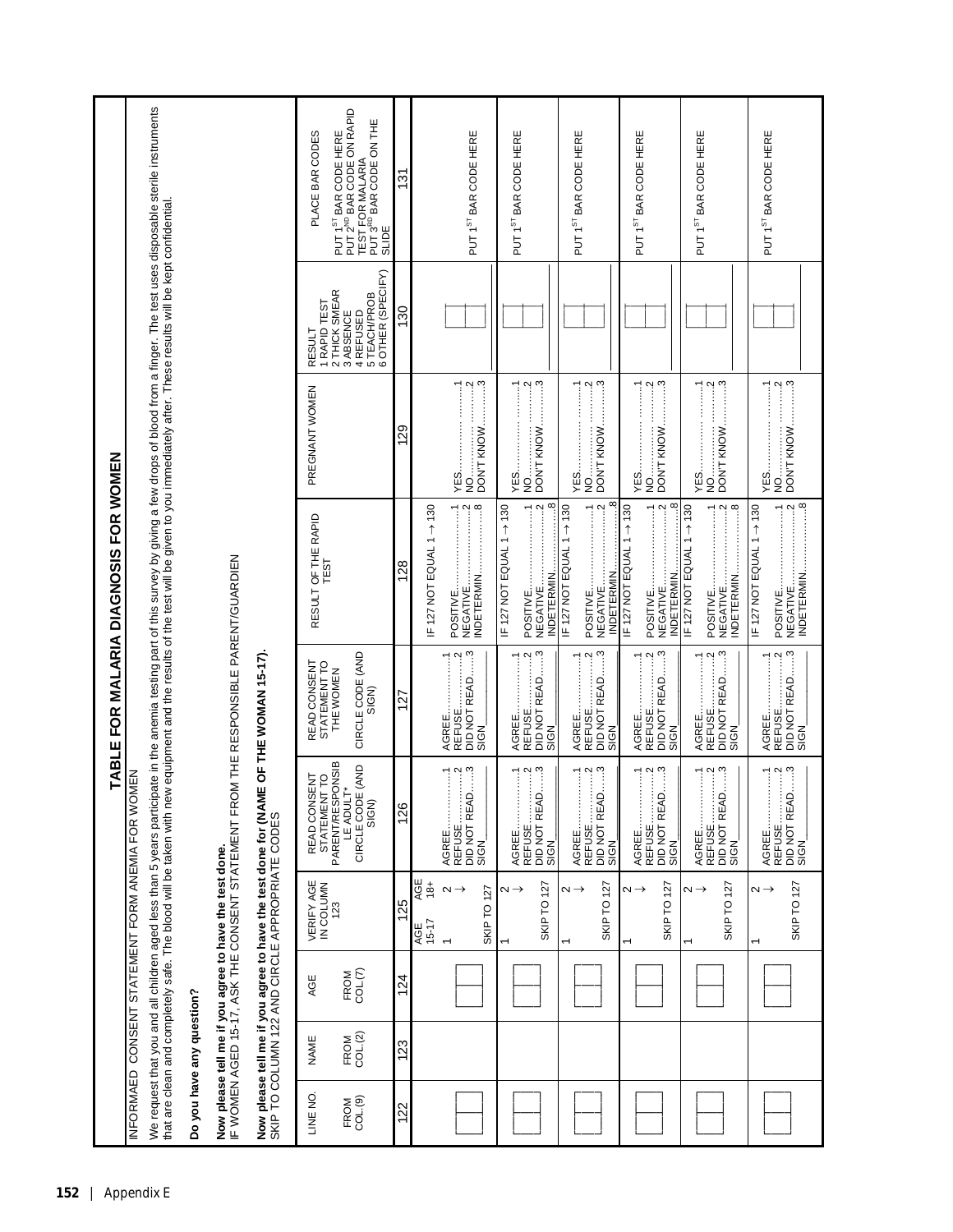|                  |                 |                             |                                                                                                                                                                                                            | TABLE FOR HEMOGLOBIN FOR CHILDREN                                           |                                                                                                                |                                   |                                                             |
|------------------|-----------------|-----------------------------|------------------------------------------------------------------------------------------------------------------------------------------------------------------------------------------------------------|-----------------------------------------------------------------------------|----------------------------------------------------------------------------------------------------------------|-----------------------------------|-------------------------------------------------------------|
|                  |                 |                             | S∃<br>GO TO COLUMN 132 AND CIRCLE APPROPRIATE COD                                                                                                                                                          |                                                                             |                                                                                                                |                                   |                                                             |
| LINE NO          | NAME            | AGE                         | 's date of birth?"<br>What is (NAME)                                                                                                                                                                       | LINE NO. OF PARENT/<br>RESPONSIBLE                                          | READ CONSENT STATEMENT TO<br>PARENT/RESPONSIBLE ADULT                                                          | <b>HEMOGLOBIN LEVEL</b><br>(G/DL) | 1 RAPID TEST<br><b>RESULT</b>                               |
| FROM<br>COL.(11) | FROM<br>COL.(2) | FROM<br>COL. <sub>(7)</sub> |                                                                                                                                                                                                            | RECORD '00' IF NOT<br><b>HOUSEHOLD</b><br>SCHEDULE**<br>LISTED IN<br>ADULT. | CIRCLE CODE (AND SIGN)                                                                                         |                                   | 6 OTHER (SPECIFY)<br>4 TEACH/PROB<br>2 ABSENCE<br>3 REFUSED |
| 132              | 133             | 134                         | 135                                                                                                                                                                                                        | 136                                                                         | 137                                                                                                            | 138                               | 139                                                         |
|                  |                 |                             | <b>YEAR</b><br><b>MONTH</b><br><b>AY</b>                                                                                                                                                                   |                                                                             | REFUSED<br>GRANTED                                                                                             |                                   |                                                             |
|                  |                 |                             |                                                                                                                                                                                                            |                                                                             | SKIP TO 139 -<br>SIGN                                                                                          | $\sim$                            |                                                             |
|                  |                 |                             |                                                                                                                                                                                                            |                                                                             | SKIP TO 139 -<br>SIGN                                                                                          | $\mathbf{\Omega}$                 |                                                             |
|                  |                 |                             |                                                                                                                                                                                                            |                                                                             | SKIP TO 139 .<br>SIGN                                                                                          | Z                                 |                                                             |
|                  |                 |                             |                                                                                                                                                                                                            |                                                                             | SKIP TO 139 -<br>SIGN                                                                                          | $\sim$                            |                                                             |
|                  |                 |                             |                                                                                                                                                                                                            |                                                                             | SKIP TO 139 -<br>SIGN                                                                                          | $\mathbf{\Omega}$                 |                                                             |
|                  |                 |                             |                                                                                                                                                                                                            |                                                                             | SKIP TO 139 -<br>SIGN                                                                                          | $\sim$                            |                                                             |
|                  |                 |                             | MONTH AND YEAR FROM Q. 215 IN MOTHER'S BIRTH HISTORY (SECTION 2) AND ASK DAY OF BIRTH.<br>** RECORD '00' IF NOT LISTED IN THE HOUSEHOLD QUESTIONAIRE<br>FOR CHILDREN NOT INCLUDED IN ANY BIRTH HISTORY (SE |                                                                             | CTION 2), SUCH AS ORPHAN, ADOPTED CHILDREN ETC, ASK DAY, MONTH,A ND YEAR OF BIRTH. FOR ALL OTHER CHILDREN COPY |                                   |                                                             |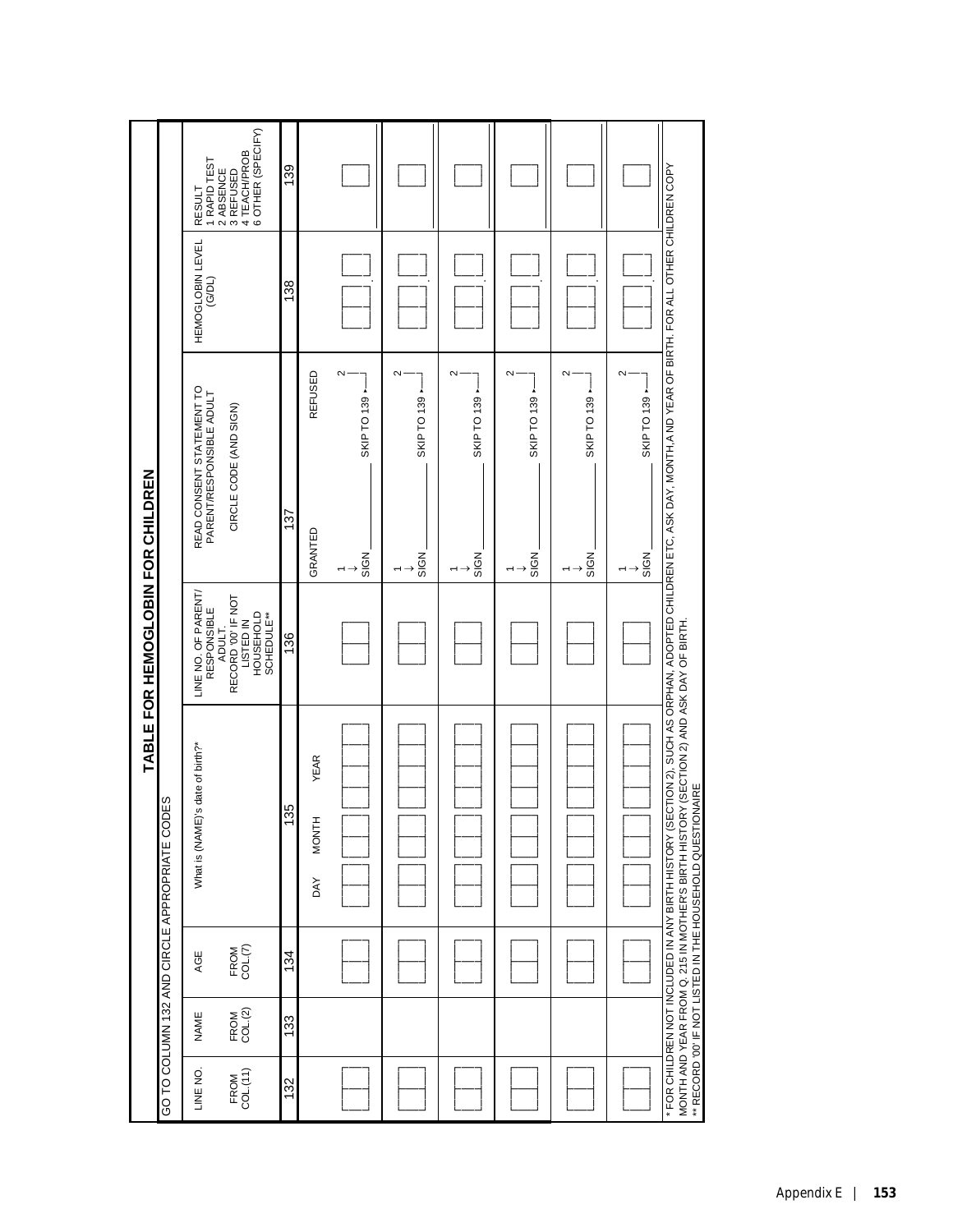|                                |                                              | 1 RAPID TEST<br>2 ABSENCE<br>RESULT              | 6 OTHER (SPECIFY)<br>4 TEACH/PROB<br>3 REFUSED | 148            |                                   |                                                                                                                                                                                                                                                                                                                                                                                                          |                                                                |                        |                                 |                                                                                                                                                                                                                                                                                                                                                                                                     |                    |                                                                                                                                                                                                                                                                                                                                                                                                          |                          |                                      |                                                                                                                                                                                                                                                                                                                                                                                      |                 |                                                                            |                       |
|--------------------------------|----------------------------------------------|--------------------------------------------------|------------------------------------------------|----------------|-----------------------------------|----------------------------------------------------------------------------------------------------------------------------------------------------------------------------------------------------------------------------------------------------------------------------------------------------------------------------------------------------------------------------------------------------------|----------------------------------------------------------------|------------------------|---------------------------------|-----------------------------------------------------------------------------------------------------------------------------------------------------------------------------------------------------------------------------------------------------------------------------------------------------------------------------------------------------------------------------------------------------|--------------------|----------------------------------------------------------------------------------------------------------------------------------------------------------------------------------------------------------------------------------------------------------------------------------------------------------------------------------------------------------------------------------------------------------|--------------------------|--------------------------------------|--------------------------------------------------------------------------------------------------------------------------------------------------------------------------------------------------------------------------------------------------------------------------------------------------------------------------------------------------------------------------------------|-----------------|----------------------------------------------------------------------------|-----------------------|
|                                |                                              | PREGNANT WOMEN                                   |                                                | 147            |                                   | $\ddot{\mathbf{e}}$<br>$\ddot{ }$<br>$\begin{bmatrix} 1 & 1 & 1 \\ 1 & 1 & 1 \\ 1 & 1 & 1 \\ 1 & 1 & 1 \\ 1 & 1 & 1 \\ 1 & 1 & 1 \\ 1 & 1 & 1 \\ 1 & 1 & 1 \\ 1 & 1 & 1 \\ 1 & 1 & 1 \\ 1 & 1 & 1 \\ 1 & 1 & 1 \\ 1 & 1 & 1 \\ 1 & 1 & 1 \\ 1 & 1 & 1 \\ 1 & 1 & 1 \\ 1 & 1 & 1 & 1 \\ 1 & 1 & 1 & 1 \\ 1 & 1 & 1 & 1 \\ 1 & 1 & 1 & 1 \\ 1 & 1 & 1 & 1 \\ 1 & 1 & 1 & $<br>DON'T KNOW<br>YES<br>:<br>Si |                                                                | DON'T KNOW8            |                                 | $\cdots \cdots \cdots$ <sup>8</sup><br>$\ddotsc$<br>DON'T KNOW<br>:<br>Si<br>Si                                                                                                                                                                                                                                                                                                                     |                    | $\cdots$ $\cdots$ $\cdots$ $\cdots$ $\cdots$ $\cdots$ $\cdots$ $\cdots$ $\cdots$ $\cdots$ $\cdots$ $\cdots$ $\cdots$ $\cdots$ $\cdots$ $\cdots$ $\cdots$ $\cdots$ $\cdots$ $\cdots$ $\cdots$ $\cdots$ $\cdots$ $\cdots$ $\cdots$ $\cdots$ $\cdots$ $\cdots$ $\cdots$ $\cdots$ $\cdots$ $\cdots$ $\cdots$ $\cdots$ $\cdots$ $\cdots$ $\cdots$<br>DON'T KNOW<br>:<br>Si<br>YES.                            | $\cdots \cdots \cdots$ 8 | YES.                                 | $rac{3}{2}$<br>$\cdots$ $\cdots$ $\cdots$ $\cdots$ $\cdots$ $\cdots$ $\cdots$ $\cdots$ $\cdots$ $\cdots$ $\cdots$ $\cdots$ $\cdots$ $\cdots$ $\cdots$ $\cdots$ $\cdots$ $\cdots$ $\cdots$ $\cdots$ $\cdots$ $\cdots$ $\cdots$ $\cdots$ $\cdots$ $\cdots$ $\cdots$ $\cdots$ $\cdots$ $\cdots$ $\cdots$ $\cdots$ $\cdots$ $\cdots$ $\cdots$ $\cdots$ $\cdots$<br>DON'T KNOW<br>:<br>Si |                 | $\cdots \cdots \cdots \cdots$<br>$1 - 1 - 1 - 1 - 1$<br>YES<br>$rac{1}{2}$ | DON'T KNOW8           |
|                                |                                              | <b>HEMOGLOBINE</b><br>LEVEL OF                   | (G/DL)                                         | 146            | IF 145 NOT EQUAL<br>1 SKIP TO 148 |                                                                                                                                                                                                                                                                                                                                                                                                          | IF 145 NOT EQUAL<br>1 SKIP TO 148                              |                        | F145 NOT EQUAL<br>1 SKIP TO 148 |                                                                                                                                                                                                                                                                                                                                                                                                     | 145 NOT EQUAL<br>щ | <b>SKIP TO 148</b>                                                                                                                                                                                                                                                                                                                                                                                       |                          | F126 NOT EQUAL<br><b>SKIP TO 148</b> |                                                                                                                                                                                                                                                                                                                                                                                      | F 145 NOT EQUAL | <b>SKIP TO 148</b>                                                         |                       |
|                                |                                              | STATEMENT TO<br>READ CONSENT<br>THE WOMEN        | CIRCLE CODE (AND<br>SIGN)                      | 145            |                                   | DID NOT READ3<br>$\cdots$ $\cdots$ $\cdots$ $\cdots$ $\cdots$ $\cdots$ $\cdots$ $\cdots$ $\cdots$ $\cdots$ $\cdots$ $\cdots$ $\cdots$ $\cdots$ $\cdots$ $\cdots$ $\cdots$ $\cdots$ $\cdots$ $\cdots$ $\cdots$ $\cdots$ $\cdots$ $\cdots$ $\cdots$ $\cdots$ $\cdots$ $\cdots$ $\cdots$ $\cdots$ $\cdots$ $\cdots$ $\cdots$ $\cdots$ $\cdots$ $\cdots$ $\cdots$<br>AGREE1<br><b>REFUSE</b><br>SIGN         | $\cdots$ $\cdots$ $\cdots$ $\cdots$<br>AGREE1<br><b>REFUSE</b> | DID NOT READ3<br>SIGN  | AGREE.                          | $\cdots$ 3<br>$\cdots$ $\cdots$ $\cdots$ $\cdots$ $\cdots$ $\cdots$ $\cdots$ $\cdots$ $\cdots$ $\cdots$ $\cdots$ $\cdots$ $\cdots$ $\cdots$ $\cdots$ $\cdots$ $\cdots$ $\cdots$ $\cdots$ $\cdots$ $\cdots$ $\cdots$ $\cdots$ $\cdots$ $\cdots$ $\cdots$ $\cdots$ $\cdots$ $\cdots$ $\cdots$ $\cdots$ $\cdots$ $\cdots$ $\cdots$ $\cdots$ $\cdots$ $\cdots$<br>DID NOT READ<br><b>REFUSE</b><br>SIGN |                    | DID NOT READ3<br>$\cdots$ $\cdots$ $\cdots$<br>AGREE<br>REFUSE                                                                                                                                                                                                                                                                                                                                           | SIGN                     | AGREE1                               | $\cdots$ <sup>3</sup><br>DID NOT READ<br>SIGN                                                                                                                                                                                                                                                                                                                                        |                 | REFUSE2<br>AGREE1                                                          | DID NOT READ3<br>SIGN |
| TABLE FOR HEMOGLOBIN FOR WOMEN |                                              | STATEMENT TO<br>PARENT/RESPONSIB<br>READ CONSENT | CIRCLE CODE (AND<br>LE ADULT*<br>SIGN)         | $\frac{4}{4}$  |                                   | DID NOT READ3<br>$\cdots$ $\cdots$ $\cdots$ $\cdots$ $\cdots$ $\cdots$ $\cdots$ $\cdots$ $\cdots$ $\cdots$ $\cdots$ $\cdots$ $\cdots$ $\cdots$ $\cdots$ $\cdots$ $\cdots$ $\cdots$ $\cdots$ $\cdots$ $\cdots$ $\cdots$ $\cdots$ $\cdots$ $\cdots$ $\cdots$ $\cdots$ $\cdots$ $\cdots$ $\cdots$ $\cdots$ $\cdots$ $\cdots$ $\cdots$ $\cdots$ $\cdots$ $\cdots$<br>AGREE1<br>REFUSE.<br>SIGN               | AGREE1<br>REFUSE2                                              | DID NOT READ3<br>SIGN_ | AGREE.                          | EAD3<br>DID NOT READ<br>REFUSE.<br>SIGN                                                                                                                                                                                                                                                                                                                                                             |                    | DID NOT READ3<br>$\cdots$ $\cdots$ $\cdots$ $\cdots$ $\cdots$ $\cdots$ $\cdots$ $\cdots$ $\cdots$ $\cdots$ $\cdots$ $\cdots$ $\cdots$ $\cdots$ $\cdots$ $\cdots$ $\cdots$ $\cdots$ $\cdots$ $\cdots$ $\cdots$ $\cdots$ $\cdots$ $\cdots$ $\cdots$ $\cdots$ $\cdots$ $\cdots$ $\cdots$ $\cdots$ $\cdots$ $\cdots$ $\cdots$ $\cdots$ $\cdots$ $\cdots$ $\cdots$<br>$1 - 1 - 1 - 1 - 1$<br>AGREE<br>REFUSE. | SIGN_                    | <b>1.</b> 1<br>AGREE.                | $\cdots$ <sup>3</sup><br>DID NOT READ.<br>SIGN_                                                                                                                                                                                                                                                                                                                                      |                 |                                                                            | DID NOT READ3<br>SIGN |
|                                | SHOO COLUMN 121 AND CIRCLE APPROPRIATE CODES | <b>VERIFY AGE</b><br>IN COLUMN<br>142            |                                                | 143            | AGE<br>$18+$<br>$15 - 17$<br>AGE  | <b>SKIP TO 145</b><br>$\sim$ $\rightarrow$                                                                                                                                                                                                                                                                                                                                                               | $\sim$ $\rightarrow$                                           | SKIP TO 145            | $\sim$ $\rightarrow$            | SKIP TO 145                                                                                                                                                                                                                                                                                                                                                                                         |                    | $\sim$ $\rightarrow$                                                                                                                                                                                                                                                                                                                                                                                     | SKIP TO 145              | $\sim$ $\rightarrow$                 | <b>SKIP TO 145</b>                                                                                                                                                                                                                                                                                                                                                                   |                 | $\sim$                                                                     | SKIP TO 145           |
|                                |                                              | AGE                                              | COL(7)<br>FROM                                 | $\frac{42}{5}$ |                                   |                                                                                                                                                                                                                                                                                                                                                                                                          |                                                                |                        |                                 |                                                                                                                                                                                                                                                                                                                                                                                                     |                    |                                                                                                                                                                                                                                                                                                                                                                                                          |                          |                                      |                                                                                                                                                                                                                                                                                                                                                                                      |                 |                                                                            |                       |
|                                |                                              | NAME                                             | FROM<br>COL.(2)                                | $\frac{4}{1}$  |                                   |                                                                                                                                                                                                                                                                                                                                                                                                          |                                                                |                        |                                 |                                                                                                                                                                                                                                                                                                                                                                                                     |                    |                                                                                                                                                                                                                                                                                                                                                                                                          |                          |                                      |                                                                                                                                                                                                                                                                                                                                                                                      |                 |                                                                            |                       |
|                                |                                              | LINE NO                                          | FROM<br>COL(9)                                 | $\frac{40}{5}$ |                                   |                                                                                                                                                                                                                                                                                                                                                                                                          |                                                                |                        |                                 |                                                                                                                                                                                                                                                                                                                                                                                                     |                    |                                                                                                                                                                                                                                                                                                                                                                                                          |                          |                                      |                                                                                                                                                                                                                                                                                                                                                                                      |                 |                                                                            |                       |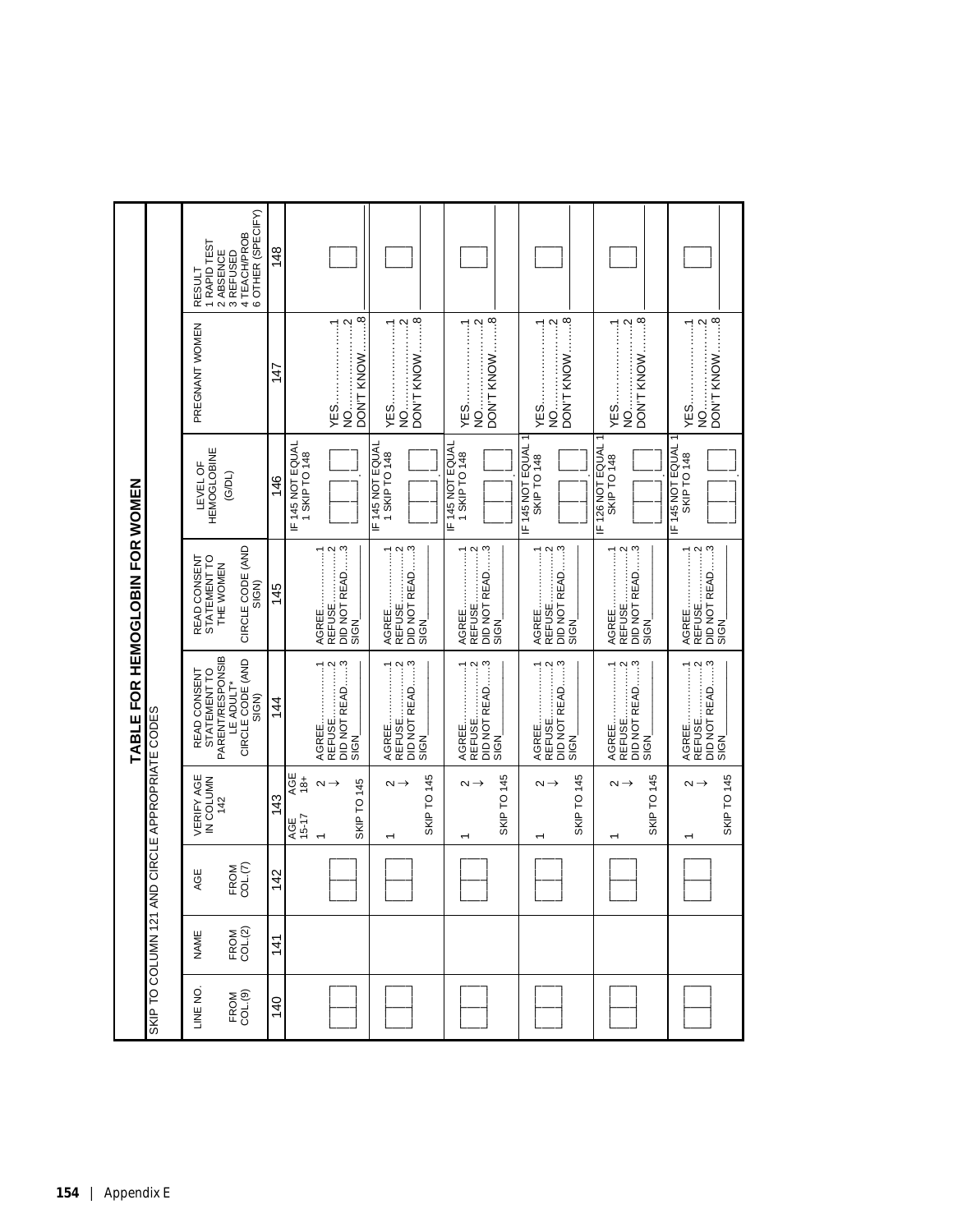| $\frac{49}{5}$ | CHECK QUESTIONS 46 (FOR CHILDREN) AND 56/57 (FOR ADULTS) :                                                                                                                                                                                                                                                                                            |
|----------------|-------------------------------------------------------------------------------------------------------------------------------------------------------------------------------------------------------------------------------------------------------------------------------------------------------------------------------------------------------|
|                | NUMBER OF HOUSEHOLD MEMBERS FOR WHICH THE LEVEL OF HEMOGLOBIN IS BELOW THE CUT-OFF POINTS : LESS THAN<br>7GIDL FOR CHILDREN, FOR MEN, AND FOR WOMEN WHO ARE NOT PREGNANT (OR WHO DO NOT KNOW IF THEY ARE<br>PREGNANT); LESS THAN <b>9G</b>                                                                                                            |
|                | NONE<br>ONE OR MORE                                                                                                                                                                                                                                                                                                                                   |
|                | GIVE EACH WOMAN, MAN OR RESPONSIBLE ADULT THE RESULTS<br>OF THE HEMOGLOBIN TEST.<br>GIVE EACH WOMAN, MAN OR RESPONSIBLE ADULT THE<br>VITH HEMOGLOBIN LEVELS BELOW CUT-OFF POINTS.<br>DECLARATION BELOW (Q.150) TO THESE PERSONS<br>RESULTS OF THE HEMOGLOBIN TEST. READ THE                                                                           |
| 150            | The results of the test show that (your blood/the blood of NAME OF CHILD/CHILDREN) has a very low level of hemoglobin. This indicates<br>that (you/NAME OF CHILD/CHILDREN) are severely anemic, which is a serious health problem<br>as soon as possible to be examined and obtain the proper treatment. GIVE THE ADULT THE REFERENCE FORM FOR ANEMIA |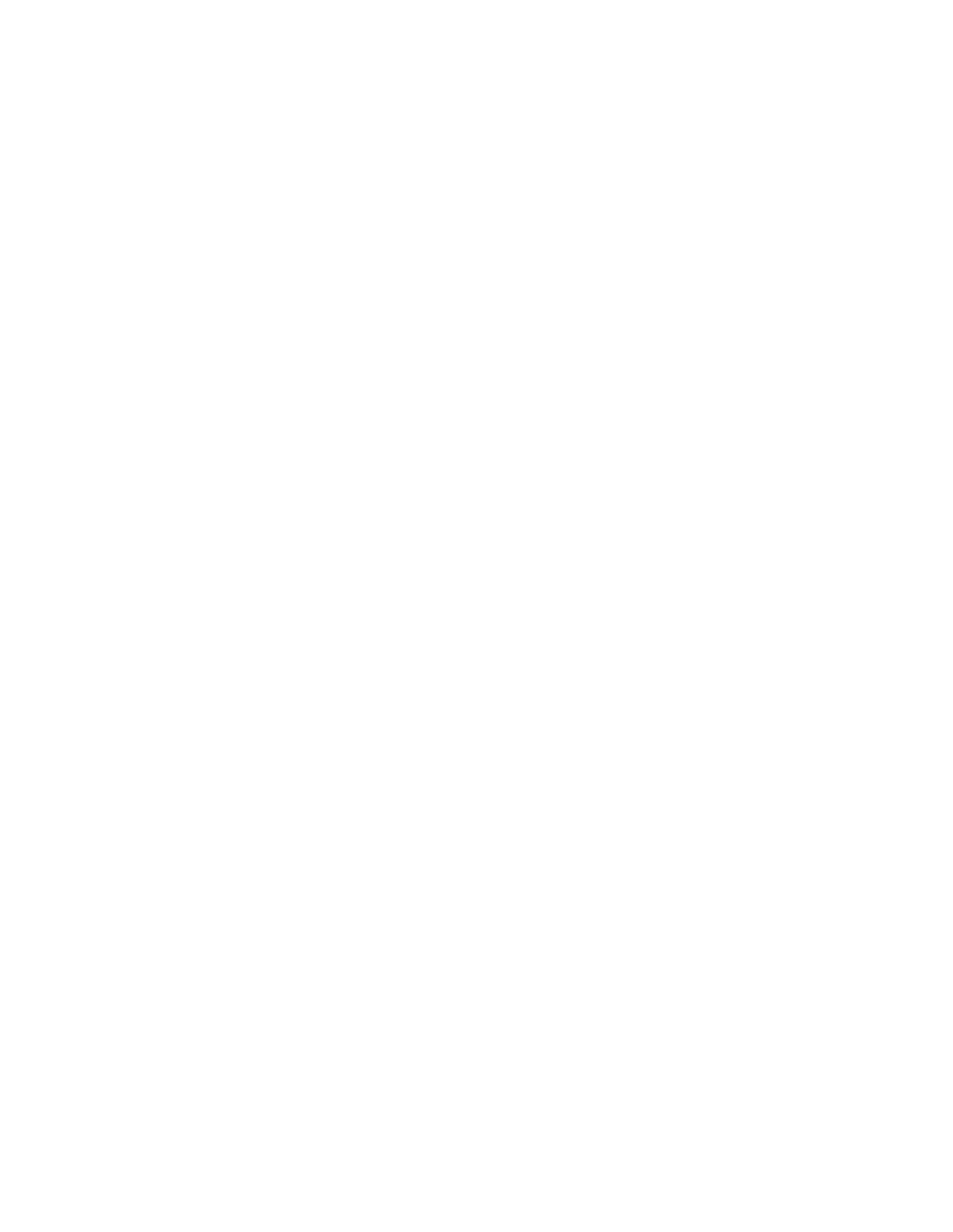## RWANDA INTERIM DEMOGRAPHIC AND HEALTH SURVEYS WOMAN'S QUESTIONNAIRE

National Institute of Statistics of Rwanda **REPUBLIC OF RWANDA** REPUBLIC OF RWANDA

| <b>IDENTIFICATION</b>                                                                                                                            |              |                            |   |                                                                                                             |  |
|--------------------------------------------------------------------------------------------------------------------------------------------------|--------------|----------------------------|---|-------------------------------------------------------------------------------------------------------------|--|
| <b>VILLAGE NAME</b>                                                                                                                              |              |                            |   |                                                                                                             |  |
| NAME OF HOUSEHOLD HEAD                                                                                                                           |              |                            |   |                                                                                                             |  |
|                                                                                                                                                  |              |                            |   |                                                                                                             |  |
| <b>DISTRICT</b>                                                                                                                                  |              |                            |   |                                                                                                             |  |
| <b>CLUSTER NUMBER</b>                                                                                                                            |              |                            |   |                                                                                                             |  |
| <b>STRUCTURE NUMBER</b>                                                                                                                          |              |                            |   |                                                                                                             |  |
|                                                                                                                                                  |              |                            |   |                                                                                                             |  |
| URBIN/RURAL (URBAN=1, RURAL=2)                                                                                                                   |              |                            |   |                                                                                                             |  |
| CITY OF KIGALI/OTHER CITY/RURAL)<br>(CITY OF KIGALI=1, OTHER CITY=2, RURAL=3)                                                                    |              |                            |   |                                                                                                             |  |
| NAME AND LINE NUMBER OF WOMAN                                                                                                                    |              |                            |   |                                                                                                             |  |
|                                                                                                                                                  |              | <b>INTERVIEWER VISITES</b> |   |                                                                                                             |  |
|                                                                                                                                                  | $\mathbf{1}$ | 2                          | 3 | <b>FINAL VISIT</b>                                                                                          |  |
| DATE                                                                                                                                             |              |                            |   | <b>DAY</b><br>.<br><b>MONTH</b><br>$\mathcal{L} \times \mathcal{L} \times \mathcal{L} \times \mathcal{L}$ . |  |
| NAME OF<br>THE INTERVIEWER<br>RESULT*                                                                                                            |              |                            |   | 2 <sup>1</sup><br>$\mathbf{0}$<br>0<br><b>YEAR</b><br>CODE<br><b>RESULT</b>                                 |  |
| <b>DATE</b><br><b>NEXT</b>                                                                                                                       |              |                            |   |                                                                                                             |  |
| <b>VISITE</b><br><b>HOURS</b>                                                                                                                    |              |                            |   | <b>TOTAL NUMBER OF</b><br><b>VISITS</b>                                                                     |  |
| *RESULT CODES<br>COMPLETED<br>4 REFUSED<br>1<br>2 NOT AT HOME<br>5 PARTIALLY COMPLETED<br>7 OTHER<br>(SPECIFY)<br>3 POSTPONED<br>6 INCAPACITATED |              |                            |   |                                                                                                             |  |
| LANGUAGE OF INTERVIEW<br>KINYARWANDA<br>OTHER LANGUAGE<br>2<br>(SPECIFY)<br>WAS A TRANSLATOR USED?<br>NO                                         |              |                            |   |                                                                                                             |  |
| <b>SUPERVISOR</b>                                                                                                                                |              | FIELD EDITOR               |   | OFFICE EDITOR<br><b>KEYED BY</b>                                                                            |  |
| MANE                                                                                                                                             |              | NAME                       |   |                                                                                                             |  |
| DATE                                                                                                                                             |              | DATE                       |   |                                                                                                             |  |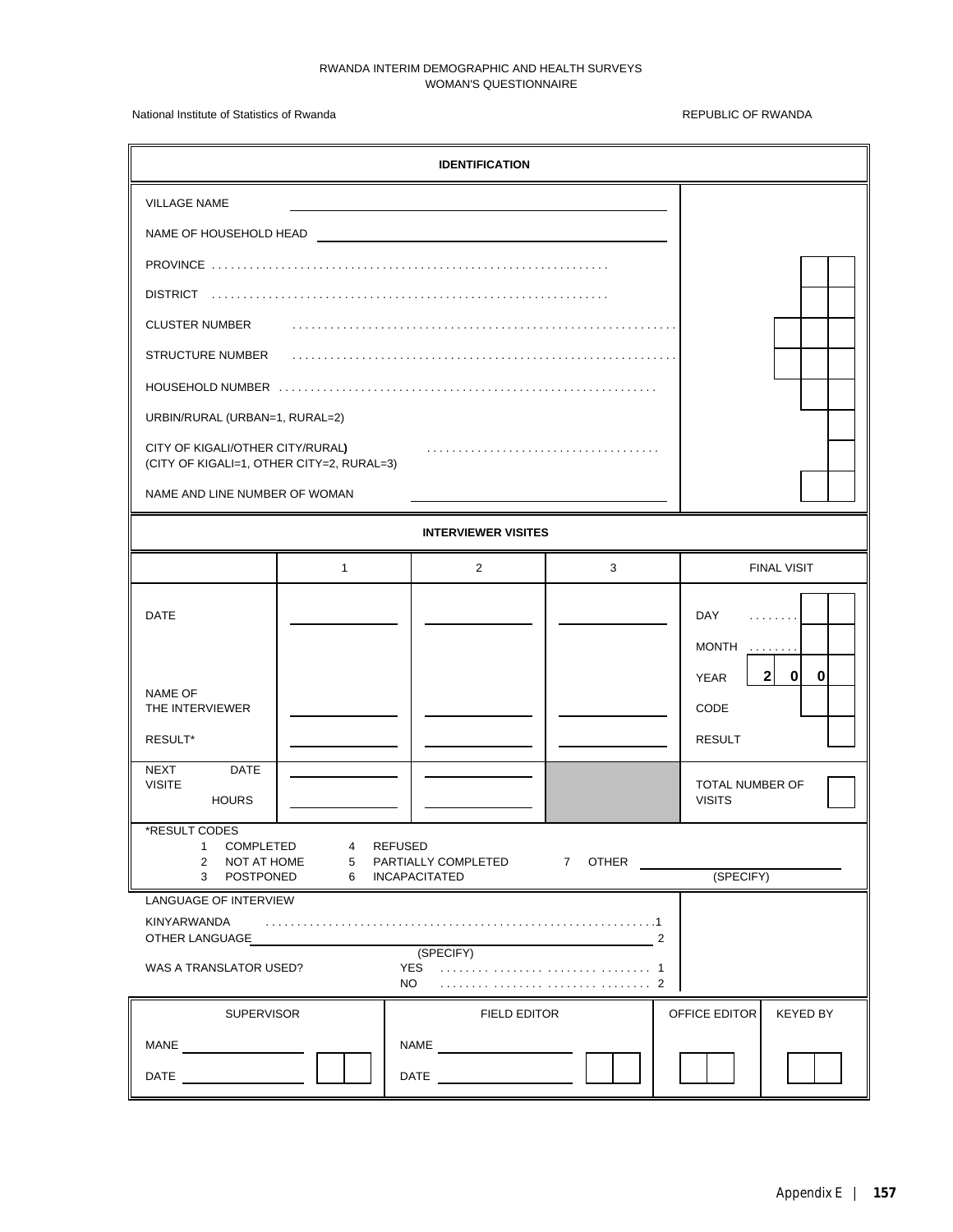|  | SECTION 1. RESPONDENT'S BACKGROUND |  |
|--|------------------------------------|--|
|--|------------------------------------|--|

### INTRODUCTION AND CONSENT

## INFORMED CONSENT

| Hello. Mv name is                                                                                                         | and I am working with the National Institute of Statistics of Rwanda.                                                       |
|---------------------------------------------------------------------------------------------------------------------------|-----------------------------------------------------------------------------------------------------------------------------|
|                                                                                                                           | We are conducting a national survey that asks women and men about various health issues. We would very much appreciate your |
| participation in this survey. This information will help the government to plan health services. The survey usually takes |                                                                                                                             |
| between 10 and 15 minutes to complete. Whatever information you provide will be kept strictly confidential and will       |                                                                                                                             |
| not be shown to other persons.                                                                                            |                                                                                                                             |

Participation in this survey is voluntary, and if we should come to any question you don't want to answer, just let me know and I will go on to the next question; or you can stop the interview at any time. However, we hope that you will participate in this survey since your views are important. I should add that in the coming few months someone from our office will probably come back to ask aditional questions on the health of children.

At this time, do you want to ask me anything about the survey? May I begin the interview now?

| Signature of interviewer: | Date: |
|---------------------------|-------|
|                           |       |

|     | RESPONDENT AGREES TO BE INTERVIEWED<br>1                                                       | RESPONDENT DOES NOT AGREE TO BE INTERVIEWED 2→ END                                                                                                                                                           |
|-----|------------------------------------------------------------------------------------------------|--------------------------------------------------------------------------------------------------------------------------------------------------------------------------------------------------------------|
| 100 | RECORD THE TIME.                                                                               | <b>HOUR</b><br>.<br>$MINUTES$                                                                                                                                                                                |
| 101 | In what month and year were you born?                                                          | $MONTH$<br>DON'T KNOW MONTH 98<br><b>YEAR</b><br>DON'T KNOW YEAR  9998                                                                                                                                       |
| 102 | How old were you at your last birthday?<br>COMPARE AND CORRECT 101 AND/OR 102 IF INCONSISTENT. | AGE IN COMPLETED YEARS                                                                                                                                                                                       |
| 103 | Have you ever attended school?                                                                 | $+106$                                                                                                                                                                                                       |
| 104 | What is the highest level of school you attended:<br>primary, secondary, or higher?            | PRIMARY                                                                                                                                                                                                      |
| 105 | What is the highest grade/year you completed at that<br>level?                                 | GRADE/YEAR<br>.                                                                                                                                                                                              |
| 106 | What is your religion?                                                                         | CATHOLIC<br>.<br>$\mathbf{1}$<br>.<br>PROTESTANT<br>ADVENTIST $\ldots \ldots \ldots \ldots \ldots \ldots$ 3<br><b>MOSLEM</b><br><b>TRADITIONAL RELIGION</b><br>. 5<br>OTHER<br>6<br>(SPECIFY)<br><b>NONE</b> |
| 107 | Are you currently married or living together with a man as if<br>married?                      | YES, CURRENTLY MARRIED  1<br>YES, LIVING WITH A MAN  2<br>$\div$ 110                                                                                                                                         |
| 108 | Have you ever been married or lived together with a man as if<br>married?                      | YES, FORMERLY MARRIED  1<br>YES, LIVED WITH A MAN  2<br>201                                                                                                                                                  |
| 109 | What is your marital status now: are you widowed,<br>divorced, or separated?                   | WIDOWED  1<br>DIVORCED  2<br>201                                                                                                                                                                             |
| 110 | Is your husband/partner living with you now or is he staying<br>elsewhere?                     | LIVING WITH HER  1<br>STAYING ELSEWHERE  2                                                                                                                                                                   |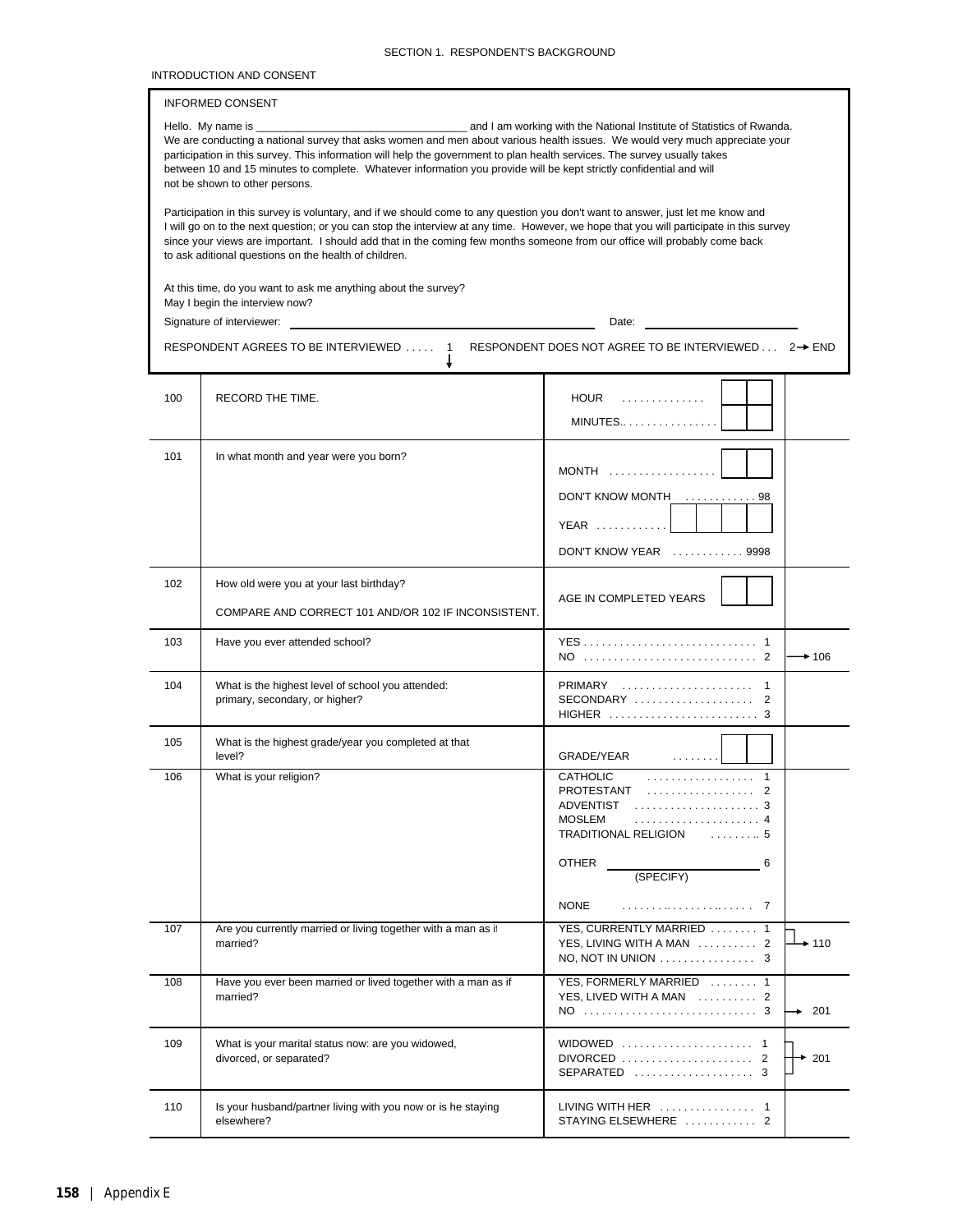| $N^{\circ}$ . | QUESTIONS AND FILTERS                                                                                                                                                                                     | <b>CODING CATEGORIES</b>              | <b>SKIP</b> |
|---------------|-----------------------------------------------------------------------------------------------------------------------------------------------------------------------------------------------------------|---------------------------------------|-------------|
| 201           | Now I would like to ask about all the births you have had during<br>your life. Have you ever given birth?                                                                                                 |                                       | $+206$      |
| 202           | Do you have any sons or daughters to whom you have given<br>birth who are now living with you?                                                                                                            | NO  2                                 | $+204$      |
| 203           | How many sons live with you?<br>And how many daughters live with you?<br>IF NONE, RECORD '00'.                                                                                                            | SONS AT HOME<br>DAUGHTERS AT HOME     |             |
| 204           | Do you have any sons or daughters to whom you have given<br>birth who are alive but do not live with you?                                                                                                 |                                       | $+206$      |
| 205           | How many sons are alive but do not live with you?<br>And how many daughters are alive but do not live with you?<br>IF NONE, RECORD '00'.                                                                  | SONS ELSEWHERE<br>DAUGHTERS ELSEWHERE |             |
| 206           | Have you ever given birth to a boy or girl who was born alive<br>but later died?<br>IF NO, PROBE:<br>Any baby who cried or showed signs of life but<br>did not survive?                                   |                                       | $+208$      |
| 207           | How many boys have died?<br>And how many girls have died?<br>IF NONE, RECORD '00'.                                                                                                                        | BOYS DEAD<br>GIRLS DEAD               |             |
| 208           | SUM ANSWERS TO 203, 205, AND 207, AND ENTER TOTAL.<br>IF NONE, RECORD '00'.                                                                                                                               | <b>TOTAL</b>                          |             |
| 209           | CHECK 208:<br>Just to make sure that I have this right: you have had in TOTAL<br>births during your life. Is that correct?<br>PROBE AND<br><b>YES</b><br><b>CORRECT</b><br>NO<br>201-208 AS<br>NECESSARY. |                                       |             |
| 210           | <b>CHECK 208:</b><br>ONE OR MORE<br><b>NO BIRTHS</b><br><b>BIRTHS</b>                                                                                                                                     |                                       | 225         |

## SECTION 2. REPRODUCTION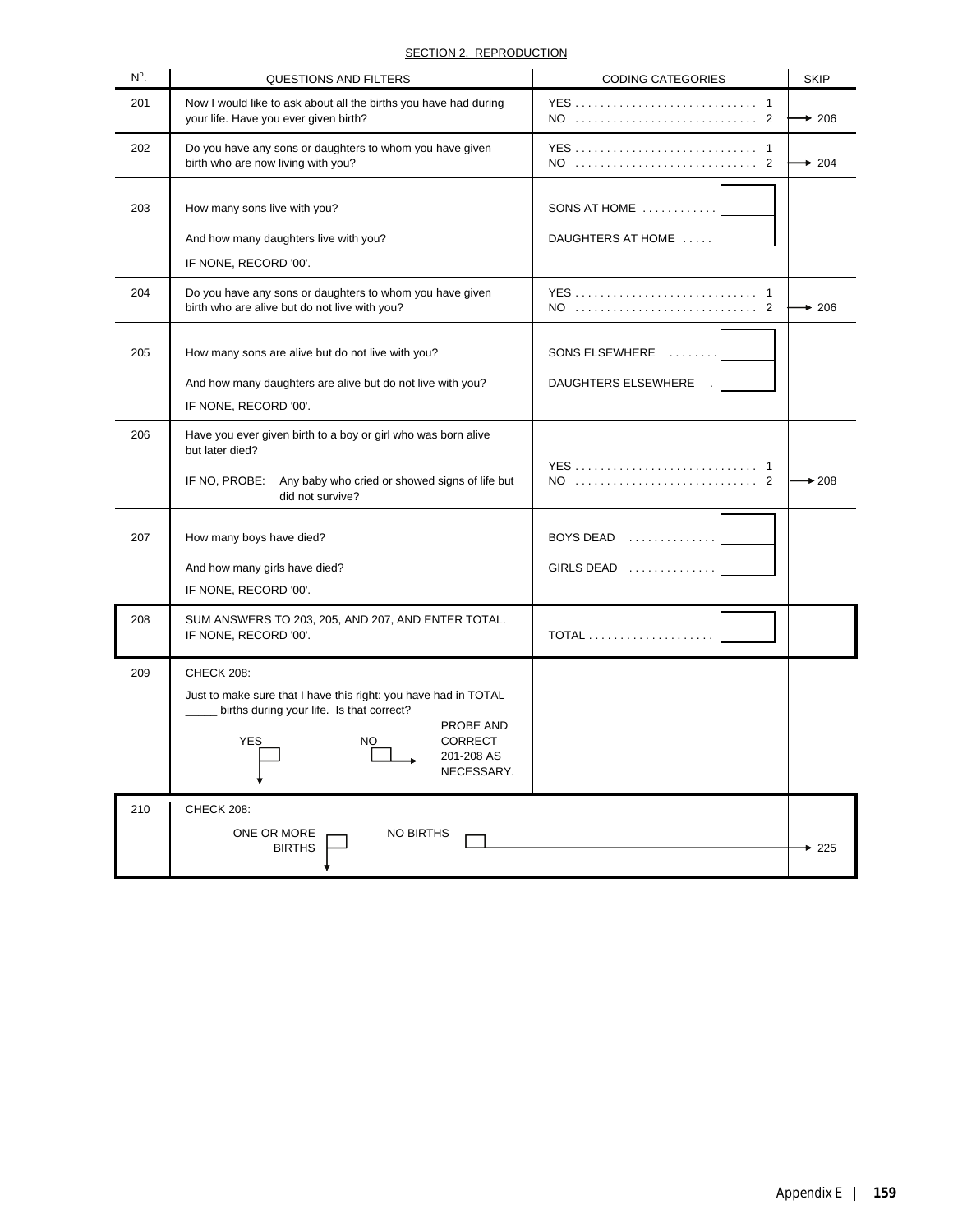| 211                                                                  | Now I would like to record the names of all your births, whether still alive or not, starting with the first one you had.<br>RECORD NAMES OF ALL THE BIRTHS IN 212. RECORD TWINS AND TRIPLETS ON SEPARATE LINES.<br>(IF THERE ARE MORE THAN 12 BIRTHS, USE AN ADDITIONAL QUESTIONNAIRE, STARTING WITH THE SECOND ROW). |                                                 |                                                                                         |                                 |                                                                                                                     |                                  |                                                                                                                                                  |                                                                                                                                                                                                                   |                                                                                                                                                                    |
|----------------------------------------------------------------------|------------------------------------------------------------------------------------------------------------------------------------------------------------------------------------------------------------------------------------------------------------------------------------------------------------------------|-------------------------------------------------|-----------------------------------------------------------------------------------------|---------------------------------|---------------------------------------------------------------------------------------------------------------------|----------------------------------|--------------------------------------------------------------------------------------------------------------------------------------------------|-------------------------------------------------------------------------------------------------------------------------------------------------------------------------------------------------------------------|--------------------------------------------------------------------------------------------------------------------------------------------------------------------|
| 212                                                                  | 213                                                                                                                                                                                                                                                                                                                    | 214                                             | 215                                                                                     | 216                             | 217<br>IF ALIVE:                                                                                                    | 218<br>IF ALIVE:                 | 219<br>IF ALIVE:                                                                                                                                 | 220<br>IF DEAD:                                                                                                                                                                                                   | 221                                                                                                                                                                |
| What name<br>was given to<br>your<br>(first/next)<br>baby?<br>(NAME) | Were<br>any of<br>these<br>births<br>twins?                                                                                                                                                                                                                                                                            | Is<br>(NAME)<br>a boy or<br>a girl?             | In what month<br>and year was<br>(NAME) born?<br>PROBE:<br>What is his/her<br>birthday? | Is<br>(NAME)<br>still<br>alive? | How old was<br>(NAME) at<br>his/her last<br>birthday?<br><b>RECORD</b><br>AGE IN<br>COM-<br><b>PLETED</b><br>YEARS. | Is (NAME)<br>living with<br>you? | <b>RECORD</b><br>HOUSE-<br><b>HOLD LINE</b><br>NUMBER OF<br><b>CHILD</b><br>(RECORD '00'<br>IF CHILD NOT<br><b>LISTED IN</b><br>HOUSE-<br>HOLD). | How old was (NAME)<br>when he/she died?<br>IF '1 YR', PROBE:<br>How many months old<br>was (NAME)?<br><b>RECORD DAYS IF</b><br><b>LESS THAN 1</b><br>MONTH; MONTHS IF<br><b>LESS THAN TWO</b><br>YEARS; OR YEARS. | Were there<br>any other<br>live births<br>between<br>(NAME OF<br><b>PREVIOUS</b><br>BIRTH) and<br>(NAME),<br>including<br>any children<br>who died<br>after birth? |
| 01                                                                   | <b>SING</b><br>$\mathbf{1}$                                                                                                                                                                                                                                                                                            | <b>BOY</b><br>$\overline{1}$                    | <b>MONTH</b>                                                                            | <b>YES1</b>                     | AGE IN<br><b>YEARS</b>                                                                                              | <b>YES1</b>                      | <b>LINE NUMBER</b>                                                                                                                               | DAYS 1                                                                                                                                                                                                            |                                                                                                                                                                    |
|                                                                      | MULT<br>$\overline{2}$                                                                                                                                                                                                                                                                                                 | GIRL 2                                          | <b>YEAR</b>                                                                             | NO2                             |                                                                                                                     | $NO \ldots 2$                    |                                                                                                                                                  | MONTHS <sub>2</sub>                                                                                                                                                                                               |                                                                                                                                                                    |
|                                                                      |                                                                                                                                                                                                                                                                                                                        |                                                 |                                                                                         | 220                             |                                                                                                                     |                                  | (NEXT BIRTH)                                                                                                                                     | YEARS3                                                                                                                                                                                                            |                                                                                                                                                                    |
| 02                                                                   | <b>SING</b><br>$\mathbf{1}$                                                                                                                                                                                                                                                                                            | <b>BOY</b><br>$\overline{1}$                    | <b>MONTH</b>                                                                            | <b>YES1</b>                     | AGE IN<br><b>YEARS</b>                                                                                              | YES1                             | <b>LINE NUMBER</b>                                                                                                                               | DAYS 1                                                                                                                                                                                                            | $YES \dots 1$<br>ADD <sup>4</sup>                                                                                                                                  |
|                                                                      | <b>MULT</b><br>$\overline{2}$                                                                                                                                                                                                                                                                                          | GIRL<br>$\overline{\mathbf{2}}$                 | <b>YEAR</b>                                                                             | NO2                             |                                                                                                                     | $NO \ldots 2$                    | (GO TO 221)                                                                                                                                      | MONTHS <sub>2</sub><br>YEARS3                                                                                                                                                                                     | <b>BIRTH</b><br>$NO \ldots$ .<br>NEXT <sup>+</sup>                                                                                                                 |
|                                                                      |                                                                                                                                                                                                                                                                                                                        |                                                 |                                                                                         | 220                             |                                                                                                                     |                                  |                                                                                                                                                  |                                                                                                                                                                                                                   | <b>BIRTH</b>                                                                                                                                                       |
| 03                                                                   | <b>SING</b><br>$\mathbf{1}$                                                                                                                                                                                                                                                                                            | <b>BOY</b><br>$\overline{1}$                    | <b>MONTH</b><br><b>YEAR</b>                                                             | <b>YES1</b>                     | AGE IN<br><b>YEARS</b>                                                                                              | <b>YES1</b>                      | <b>LINE NUMBER</b>                                                                                                                               | DAYS 1<br>MONTHS <sub>2</sub>                                                                                                                                                                                     | YES1<br>ADD <sup>4</sup><br><b>BIRTH</b>                                                                                                                           |
|                                                                      | <b>MULT</b><br>$\overline{2}$                                                                                                                                                                                                                                                                                          | GIRL 2                                          |                                                                                         | NO2<br>220                      |                                                                                                                     | $NO \ldots 2$                    | (GO TO 221)                                                                                                                                      | YEARS3                                                                                                                                                                                                            | $NO \ldots 2$<br>NEXT <sup>4</sup><br><b>BIRTH</b>                                                                                                                 |
| 04                                                                   |                                                                                                                                                                                                                                                                                                                        | <b>BOY</b>                                      | <b>MONTH</b>                                                                            |                                 | AGE IN<br><b>YEARS</b>                                                                                              |                                  | LINE NUMBER                                                                                                                                      | DAYS 1                                                                                                                                                                                                            | YES1<br>ADD <sup>4</sup>                                                                                                                                           |
|                                                                      | <b>SING</b><br>$\mathbf{1}$<br><b>MULT</b><br>$\overline{2}$                                                                                                                                                                                                                                                           | $\overline{1}$<br><b>GIRL</b><br>$\overline{2}$ | <b>YEAR</b>                                                                             | <b>YES</b> 1<br>NO2             |                                                                                                                     | YES1<br>$NO \ldots 2$            |                                                                                                                                                  | MONTHS <sub>2</sub>                                                                                                                                                                                               | <b>BIRTH</b><br>NO.                                                                                                                                                |
|                                                                      |                                                                                                                                                                                                                                                                                                                        |                                                 |                                                                                         | 220                             |                                                                                                                     |                                  | (GO TO 221)                                                                                                                                      | YEARS3                                                                                                                                                                                                            | NEXT <sup>+</sup><br><b>BIRTH</b>                                                                                                                                  |
| 05                                                                   | <b>SING</b>                                                                                                                                                                                                                                                                                                            | 1 BOY<br>$\overline{1}$                         | <b>MONTH</b>                                                                            | YES 1                           | AGE IN<br><b>YEARS</b>                                                                                              | YES1                             | LINE NUMBER                                                                                                                                      | DAYS 1                                                                                                                                                                                                            | $YES \dots 1$<br>ADD <sup>4</sup>                                                                                                                                  |
|                                                                      | MULT <sub>2</sub>                                                                                                                                                                                                                                                                                                      | GIRL 2                                          | <b>YEAR</b>                                                                             | NO2                             |                                                                                                                     | $NO \ldots 2$                    |                                                                                                                                                  | MONTHS <sub>2</sub>                                                                                                                                                                                               | <b>BIRTH</b><br>$NO \ldots 2$                                                                                                                                      |
|                                                                      |                                                                                                                                                                                                                                                                                                                        |                                                 |                                                                                         | 220                             |                                                                                                                     |                                  | (GO TO 221)                                                                                                                                      | YEARS3                                                                                                                                                                                                            | NEXT <sup>4</sup><br><b>BIRTH</b>                                                                                                                                  |
| 06                                                                   | <b>SING</b><br>$\mathbf{1}$                                                                                                                                                                                                                                                                                            | BOY 1                                           | <b>MONTH</b>                                                                            | <b>YES1</b>                     | AGE IN<br><b>YEARS</b>                                                                                              | YES1                             | LINE NUMBER                                                                                                                                      | DAYS 1                                                                                                                                                                                                            | $YES \dots 1$<br>ADD <sup>↓</sup>                                                                                                                                  |
|                                                                      | MULT <sub>2</sub>                                                                                                                                                                                                                                                                                                      | GIRL 2                                          | <b>YEAR</b>                                                                             | NO2                             |                                                                                                                     | $NO \ldots 2$                    | (GO TO 221)                                                                                                                                      | MONTHS <sub>2</sub>                                                                                                                                                                                               | <b>BIRTH</b><br>$NO \ldots 2$<br>NEXT <sup>+</sup>                                                                                                                 |
|                                                                      |                                                                                                                                                                                                                                                                                                                        |                                                 |                                                                                         | 220                             |                                                                                                                     |                                  |                                                                                                                                                  | YEARS3                                                                                                                                                                                                            | <b>BIRTH</b>                                                                                                                                                       |
| 07                                                                   | <b>SING</b><br>$\mathbf{1}$                                                                                                                                                                                                                                                                                            | BOY<br>$\overline{1}$                           | <b>MONTH</b>                                                                            | YES1                            | AGE IN<br><b>YEARS</b>                                                                                              | YES1                             | LINE NUMBER                                                                                                                                      | DAYS 1                                                                                                                                                                                                            | $YES \dots 1$<br>ADD <sup>4</sup>                                                                                                                                  |
|                                                                      | MULT <sub>2</sub>                                                                                                                                                                                                                                                                                                      | GIRL 2                                          | <b>YEAR</b>                                                                             | NO2                             |                                                                                                                     | $NO \ldots 2$                    | (GO TO 221)                                                                                                                                      | MONTHS <sub>2</sub><br>YEARS3                                                                                                                                                                                     | <b>BIRTH</b><br>NO 2<br>NEXT <sup>+</sup>                                                                                                                          |
|                                                                      | Ξ                                                                                                                                                                                                                                                                                                                      |                                                 |                                                                                         | 220                             |                                                                                                                     |                                  |                                                                                                                                                  |                                                                                                                                                                                                                   | <b>BIRTH</b>                                                                                                                                                       |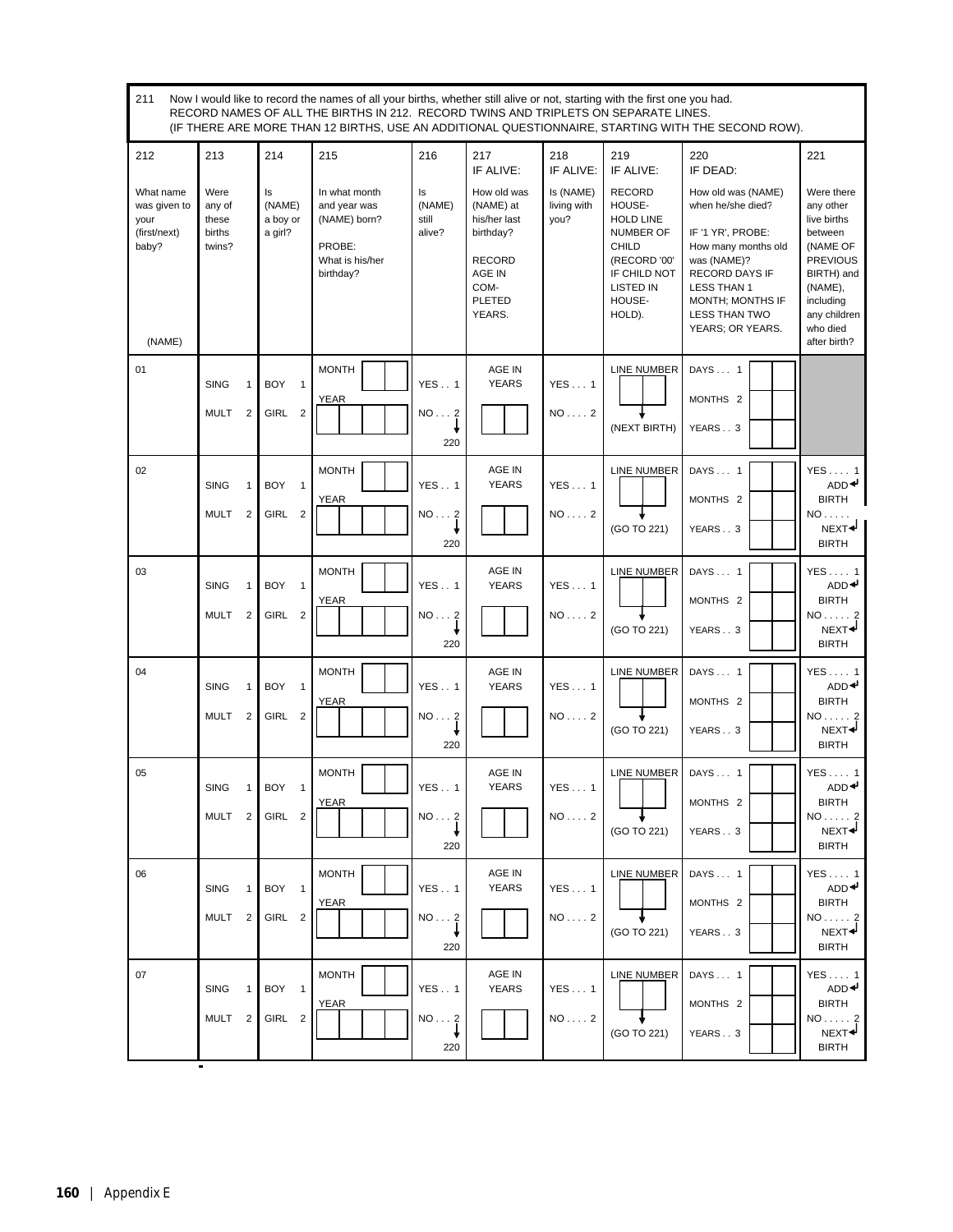| 212                                                       | 213                                                                                                                                                                                                                                                                                                                                                                                                    | 214                                                             | 215                                                                                                        | 216                             | 217<br>IF ALIVE:                                                                                                    | 218<br>IF ALIVE:                 | 219<br>IF ALIVE:                                                                                                                          | 220<br>IF DEAD:                                                                                                                                                                                     | 221                                                                                                                                                                |
|-----------------------------------------------------------|--------------------------------------------------------------------------------------------------------------------------------------------------------------------------------------------------------------------------------------------------------------------------------------------------------------------------------------------------------------------------------------------------------|-----------------------------------------------------------------|------------------------------------------------------------------------------------------------------------|---------------------------------|---------------------------------------------------------------------------------------------------------------------|----------------------------------|-------------------------------------------------------------------------------------------------------------------------------------------|-----------------------------------------------------------------------------------------------------------------------------------------------------------------------------------------------------|--------------------------------------------------------------------------------------------------------------------------------------------------------------------|
| What name<br>was given to<br>your next<br>baby?<br>(NAME) | Were<br>any of<br>these<br>births<br>twins?                                                                                                                                                                                                                                                                                                                                                            | ls<br>(NAME)<br>a boy or<br>a girl?                             | In what month<br>and year was<br>(NAME) born?<br>PROBE:<br>What is his/her<br>birthday?                    | Is<br>(NAME)<br>still<br>alive? | How old was<br>(NAME) at<br>his/her last<br>birthday?<br><b>RECORD</b><br>AGE IN<br>COM-<br><b>PLETED</b><br>YEARS. | Is (NAME)<br>living with<br>you? | <b>RECORD</b><br>HOUSE-<br><b>HOLD LINE</b><br>NUMBER OF<br><b>CHILD</b><br>(RECORD '00'<br>IF CHILD NOT<br>LISTED IN<br>HOUSE-<br>HOLD). | How old was (NAME)<br>when he/she died?<br>IF '1 YR', PROBE:<br>How many months old<br>was (NAME)?<br>RECORD DAYS IF<br><b>LESS THAN 1</b><br>MONTH; MONTHS IF<br>LESS THAN TWO<br>YEARS; OR YEARS. | Were there<br>any other<br>live births<br>between<br>(NAME OF<br><b>PREVIOUS</b><br>BIRTH) and<br>(NAME),<br>including<br>any children<br>who died<br>after birth? |
| 08                                                        | <b>SING</b><br>$\mathbf{1}$<br><b>MULT</b><br>$\overline{2}$                                                                                                                                                                                                                                                                                                                                           | <b>BOY</b><br>$\overline{1}$<br><b>GIRL</b><br>$\overline{2}$   | <b>MONTH</b><br><b>YEAR</b>                                                                                | <b>YES1</b><br>NO2<br>220       | AGE IN<br><b>YEARS</b>                                                                                              | YES1<br>$NO \ldots 2$            | LINE NUMBER<br>(GO TO 221)                                                                                                                | DAYS 1<br>MONTHS <sub>2</sub><br>YEARS3                                                                                                                                                             | YES 1<br>ADD <sup>4</sup><br><b>BIRTH</b><br>$NO \ldots 2$<br>NEXT <sup>4</sup><br><b>BIRTH</b>                                                                    |
| 09                                                        | <b>SING</b><br>$\mathbf{1}$<br><b>MULT</b><br>$\overline{2}$                                                                                                                                                                                                                                                                                                                                           | <b>BOY</b><br>$\overline{1}$<br>GIRL<br>$\overline{\mathbf{2}}$ | <b>MONTH</b><br><b>YEAR</b>                                                                                | <b>YES1</b><br>NO2<br>220       | AGE IN<br><b>YEARS</b>                                                                                              | YES1<br>$NO \ldots 2$            | <b>LINE NUMBER</b><br>(GO TO 221)                                                                                                         | DAYS 1<br>MONTHS <sub>2</sub><br>YEARS3                                                                                                                                                             | YES1<br>ADD <sup>4</sup><br><b>BIRTH</b><br>$NO \ldots 2$<br>NEXT <sup>+</sup><br><b>BIRTH</b>                                                                     |
| 10                                                        | <b>SING</b><br>$\mathbf{1}$<br><b>MULT</b><br>2                                                                                                                                                                                                                                                                                                                                                        | <b>BOY</b><br>$\overline{1}$<br><b>GIRL</b><br>$\overline{2}$   | <b>MONTH</b><br><b>YEAR</b>                                                                                | <b>YES1</b><br>NO2<br>220       | AGE IN<br><b>YEARS</b>                                                                                              | YES1<br>$NO \ldots 2$            | <b>LINE NUMBER</b><br>(GO TO 221)                                                                                                         | DAYS 1<br>MONTHS <sub>2</sub><br>YEARS3                                                                                                                                                             | YES 1<br>ADD <sup>4</sup><br><b>BIRTH</b><br>$NO \ldots 2$<br>NEXT <sup>+</sup><br><b>BIRTH</b>                                                                    |
| 11                                                        | <b>SING</b><br>$\mathbf{1}$<br><b>MULT</b><br>$\overline{2}$                                                                                                                                                                                                                                                                                                                                           | <b>BOY</b><br>$\overline{1}$<br><b>GIRL</b><br>$\overline{2}$   | <b>MONTH</b><br><b>YEAR</b>                                                                                | <b>YES1</b><br>NO2<br>220       | AGE IN<br><b>YEARS</b>                                                                                              | YES1<br>$NO \ldots 2$            | <b>LINE NUMBER</b><br>(GO TO 221)                                                                                                         | DAYS 1<br>MONTHS <sub>2</sub><br>YEARS3                                                                                                                                                             | YES1<br>ADD <sup>4</sup><br><b>BIRTH</b><br>$NO \ldots 2$<br>NEXT <sup>4</sup><br><b>BIRTH</b>                                                                     |
| 12                                                        | <b>SING</b><br>1<br><b>MULT</b><br>2                                                                                                                                                                                                                                                                                                                                                                   | <b>BOY</b><br>$\overline{1}$<br>GIRL<br>$\overline{2}$          | <b>MONTH</b><br><b>YEAR</b>                                                                                | <b>YES1</b><br>NO2<br>220       | AGE IN<br><b>YEARS</b>                                                                                              | YES1<br>$NO \ldots 2$            | <b>LINE NUMBER</b><br>(GO TO 221)                                                                                                         | DAYS 1<br>MONTHS <sub>2</sub><br>YEARS3                                                                                                                                                             | YES1<br>ADD <sup>4</sup><br><b>BIRTH</b><br>$NO \ldots 2$<br>NEXT <sup>4</sup><br><b>BIRTH</b>                                                                     |
| 222                                                       |                                                                                                                                                                                                                                                                                                                                                                                                        |                                                                 | Have you had any live births since the birth of (NAME OF LAST<br>BIRTH)? IF YES, RECORD BIRTH(S) IN TABLE. |                                 |                                                                                                                     | YES                              |                                                                                                                                           |                                                                                                                                                                                                     | 2                                                                                                                                                                  |
| 223                                                       | COMPARE 208 WITH NUMBER OF BIRTHS IN HISTORY ABOVE AND MARK:<br><b>NUMBERS ARE</b><br><b>NUMBERS</b><br>(PROBE AND RECONCILE)<br>ARE SAME<br><b>DIFFERENT</b><br>CHECK:<br>FOR EACH BIRTH: YEAR OF BIRTH IS RECORDED.<br>FOR EACH BIRTH SINCE JANUARY 2002: MONTH AND YEAR OF BIRTH ARE RECORDED.<br>FOR EACH LIVING CHILD: CURRENT AGE IS RECORDED.<br>FOR EACH DEAD CHILD: AGE AT DEATH IS RECORDED. |                                                                 |                                                                                                            |                                 |                                                                                                                     |                                  |                                                                                                                                           |                                                                                                                                                                                                     |                                                                                                                                                                    |
| 224                                                       |                                                                                                                                                                                                                                                                                                                                                                                                        |                                                                 | CHECK 215 AND ENTER THE NUMBER OF BIRTHS IN 2002 OR LATER.<br>IF NONE, RECORD '0' AND SKIP TO 226.         |                                 |                                                                                                                     |                                  |                                                                                                                                           |                                                                                                                                                                                                     |                                                                                                                                                                    |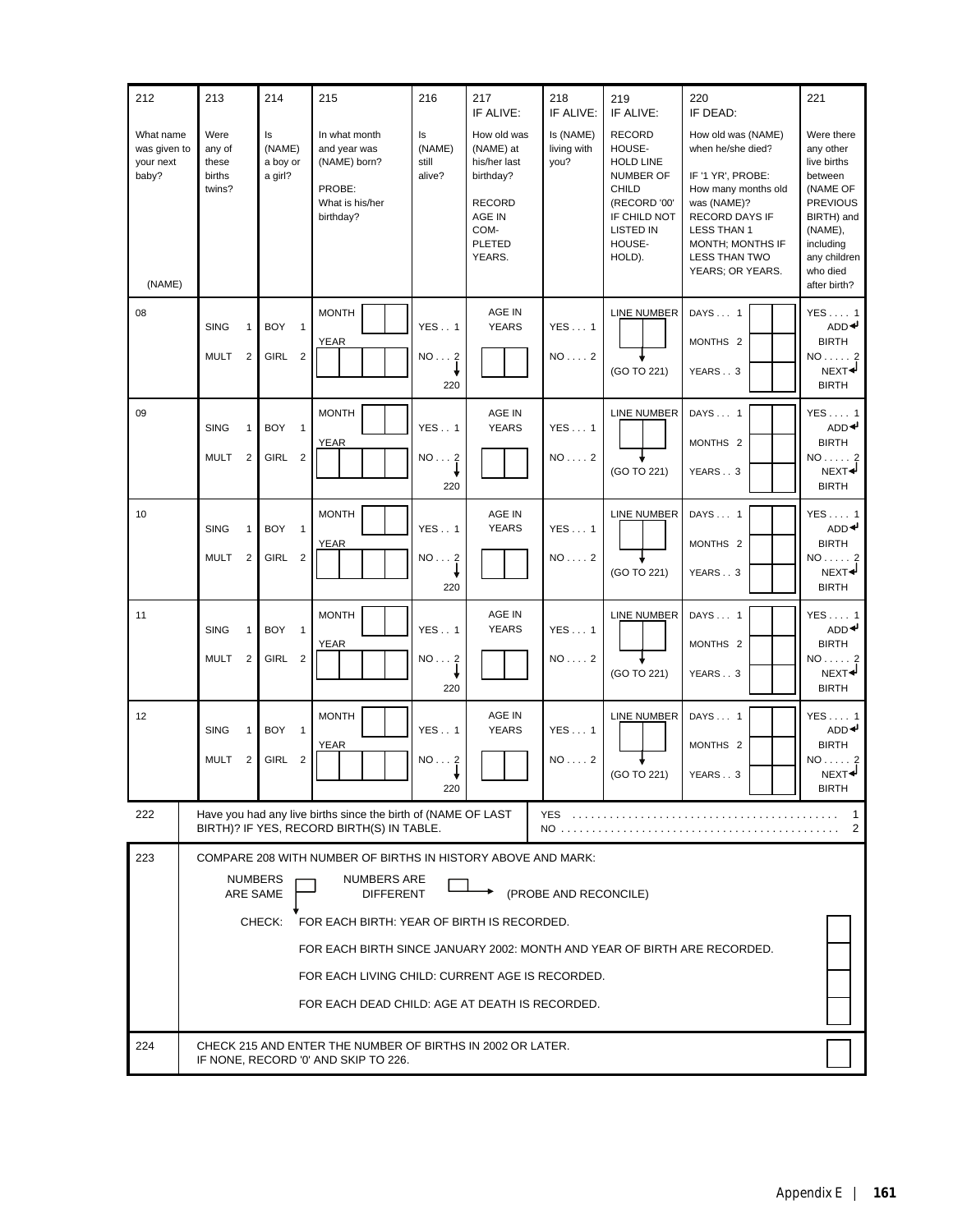| $N^{\circ}$ | QUESTIONS AND FILTERS             | <b>CATEGORIES</b>  | <b>SKP</b> |
|-------------|-----------------------------------|--------------------|------------|
| 225         | Are you pregnant now?             | NO.<br>UNSURE<br>8 | 301        |
| 226         | How many months pregnant are you? | <b>MONTHS</b>      |            |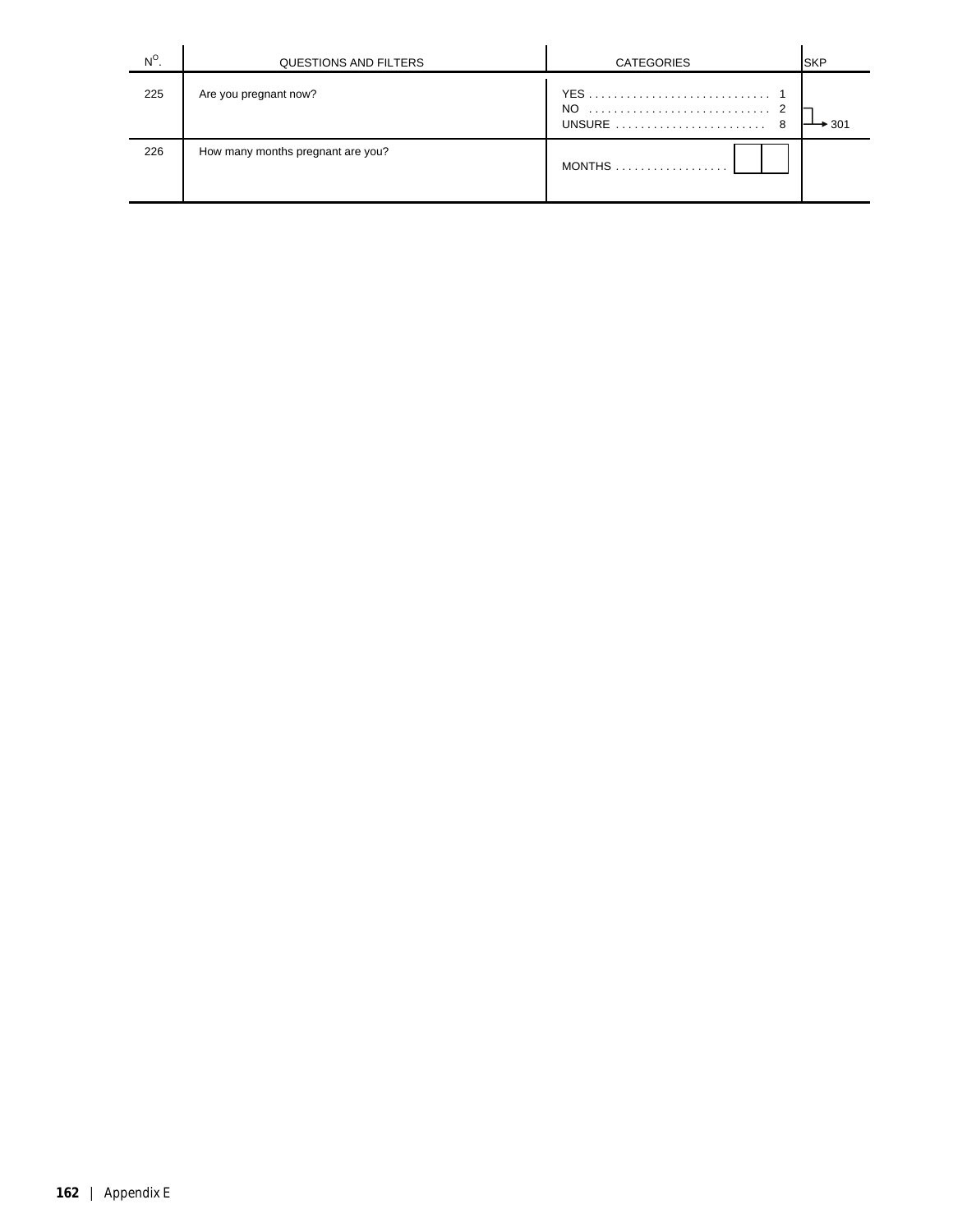# SECTION 3. CONTRACEPTION

| 301 | Now I would like to talk about family planning - the various ways or methods that<br>a couple can use to delay or avoid a pregnancy                                                                                                                                                                                  |                                 | 302 Have you ever used<br>(METHOD)?                                                                                           |
|-----|----------------------------------------------------------------------------------------------------------------------------------------------------------------------------------------------------------------------------------------------------------------------------------------------------------------------|---------------------------------|-------------------------------------------------------------------------------------------------------------------------------|
|     | Which ways or methods have you heard about? (1)<br>FOR METHODS NOT MENTIONED SPONTANEOUSLY, ASK:<br>Have you ever heard of (METHOD)?                                                                                                                                                                                 |                                 |                                                                                                                               |
|     | CIRCLE CODE 1 IN 301 FOR EACH METHOD MENTIONED SPONTANEOUSLY.<br>THEN PROCEED DOWN COLUMN 301, READING THE NAME AND DESCRIPTION OF<br>EACH METHOD NOT MENTIONED SPONTANEOUSLY. CIRCLE CODE 1 IF METHOD<br>IS RECOGNIZED, AND CODE 2 IF NOT RECOGNIZED. THEN, FOR EACH METHOD<br>WITH CODE 1 CIRCLED IN 301, ASK 302. |                                 |                                                                                                                               |
| 01  | FEMALE STERILIZATION Women can have an operation to avoid<br>having any more children.                                                                                                                                                                                                                               | YES  1<br>$NO$ $21$             | Have you ever had an operation to<br>avoid having any more children?<br><b>YES</b><br>1<br>2<br>NO                            |
| 02  | MALE STERILIZATION Men can have an operation to avoid having<br>any more children.                                                                                                                                                                                                                                   | YES  1<br>NO $2\mathbb{I}$      | Have you ever had a partner who had<br>an operation to avoid having any<br>more children?<br>YES<br>1<br>NO<br>$\overline{2}$ |
| 03  | PILL Women can take a pill every day to avoid becoming pregnant.                                                                                                                                                                                                                                                     | YES  1<br>NO $\ldots$ $27$      | YES<br>1<br>NO<br>2                                                                                                           |
| 04  | IUD Women can have a loop or coil placed inside them by a doctor or<br>a nurse.                                                                                                                                                                                                                                      | YES  1<br>$NO$ $27$             | YES<br>1<br>NO<br>2                                                                                                           |
| 05  | INJECTABLES Women can have an injection by a health provider<br>that stops them from becoming pregnant for one or more months.                                                                                                                                                                                       | YES  1<br>NO $\ldots$ $27$      | YES<br>$\mathbf{1}$<br>$NO$<br>2                                                                                              |
| 06  | IMPLANTS Women can have several small rods placed in their upper<br>arm by a doctor or nurse which can prevent pregnancy for one or more<br>years.                                                                                                                                                                   | YES  1<br>NO $\ldots$ $27$      | YES<br>$\mathbf{1}$<br>$NO$<br>2                                                                                              |
| 07  | CONDOM Men can put a rubber sheath on their penis before sexua<br>intercourse.                                                                                                                                                                                                                                       | YES  1<br>NO $21$               | YES<br>1<br>$NO$<br>$\overline{2}$                                                                                            |
| 08  | FEMALE CONDOM Women can place a sheath in their vagina before<br>sexual intercourse.                                                                                                                                                                                                                                 | YES  1<br>$NO$ $2T$             | YES<br>1<br>NON<br>2                                                                                                          |
| 09  | LACTATIONAL AMENORRHEA METHOD (LAM)                                                                                                                                                                                                                                                                                  | YES  1<br>NO  27                | YES<br>1<br>NO<br>2                                                                                                           |
|     |                                                                                                                                                                                                                                                                                                                      |                                 | $\overline{2}$                                                                                                                |
| 10  | RHYTHM METHOD Every month that a woman is sexually active<br>she can avoid pregnancy by not having sexual intercourse<br>on the days of the month she is most likely to get pregnant                                                                                                                                 | YES  1<br>NO $2\pi$             | YES<br>1<br>NO<br>2                                                                                                           |
| 11  | WITHDRAWAL Men can be careful and pull out before climax.                                                                                                                                                                                                                                                            | YES  1<br>NO.<br>2 <sub>1</sub> | <b>YES</b><br>$\mathbf{1}$<br>NO<br>2                                                                                         |
| 12  | EMERGENCY CONTRACEPTION As an emergency measure after<br>unprotected sexual intercourse, women can take special pills at any<br>time within five days to prevent pregnancy.                                                                                                                                          | YES  1                          | <b>YES</b><br>1<br>NO<br>$\overline{2}$                                                                                       |
| 13  | STANDARD DAYS METHODS USING CYCLE BEADS: Woman can<br>know better the days of the months that she would have a greater<br>chance of being pregnant by using cycle beads or calendar.                                                                                                                                 | OUI  1<br>NON $27$              | OUI<br>1<br><b>NON</b><br>$\overline{2}$                                                                                      |
| 16  | Have you heard of any other ways or methods that women or men can<br>use to avoid pregnancy?                                                                                                                                                                                                                         | YES  1                          | YES<br>$\mathbf{1}$                                                                                                           |
|     |                                                                                                                                                                                                                                                                                                                      | (SPECIFY)                       | $NO$<br>2<br><b>YES</b><br>1                                                                                                  |
|     |                                                                                                                                                                                                                                                                                                                      | (SPECIFY)<br>NO  2              | NO<br>$\overline{2}$                                                                                                          |
| 303 | <b>CHECK 302:</b>                                                                                                                                                                                                                                                                                                    |                                 |                                                                                                                               |
|     | <b>NOT A SINGLE</b><br>AT LEAST ONE<br>"YES"<br>"YES"<br>(NEVER USED)<br>(EVER USED)                                                                                                                                                                                                                                 |                                 | $+306$                                                                                                                        |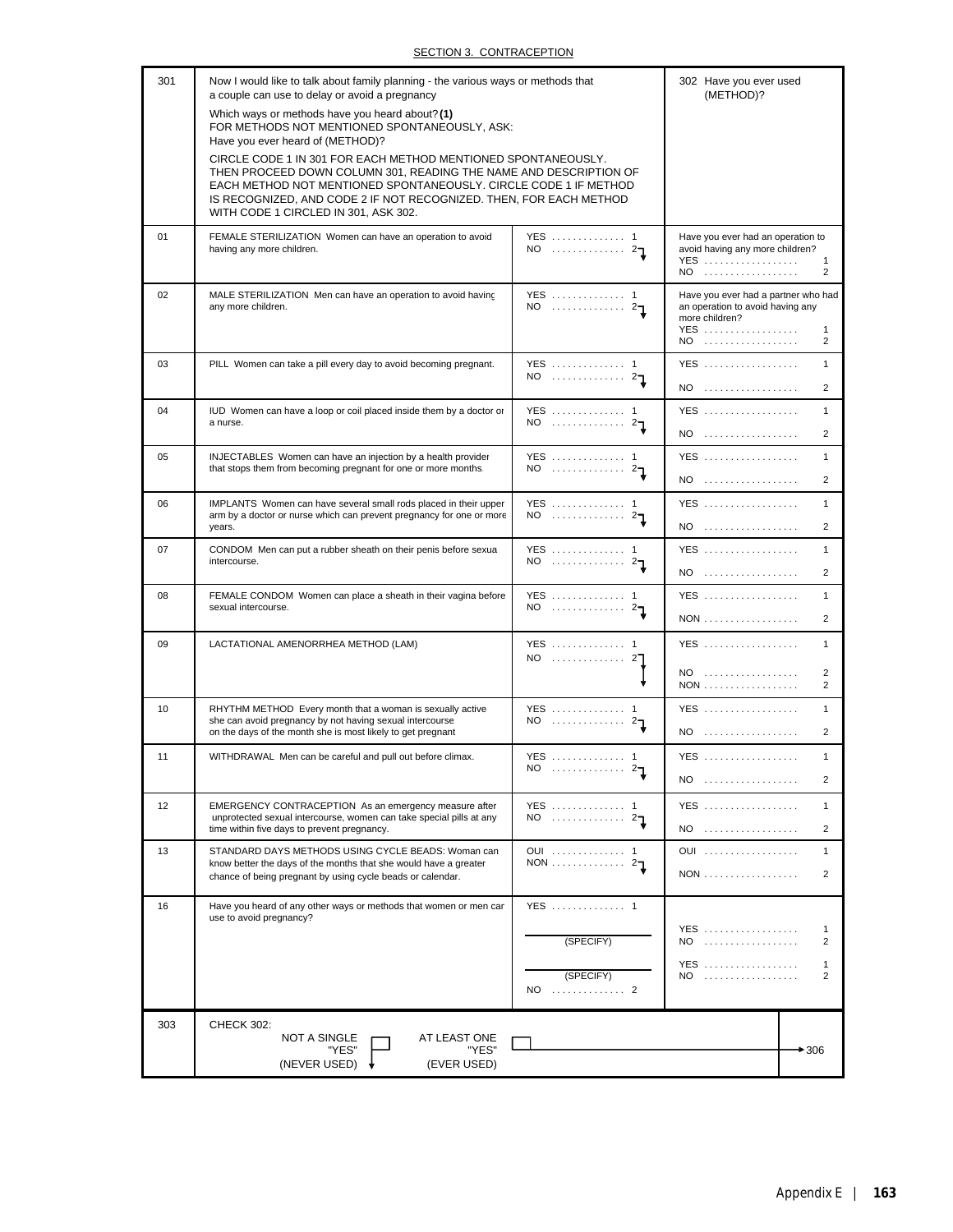| $N^{\circ}$ | QUESTIONS AND FILTERS                                                                                                                                                                                                                                                             | <b>CODES</b>                                                                                                                                                                                                                                                                                                                                                  | <b>SKIP</b>       |
|-------------|-----------------------------------------------------------------------------------------------------------------------------------------------------------------------------------------------------------------------------------------------------------------------------------|---------------------------------------------------------------------------------------------------------------------------------------------------------------------------------------------------------------------------------------------------------------------------------------------------------------------------------------------------------------|-------------------|
| 304         | Have you ever used anything or tried in any way to delay or avoid<br>getting pregnant?                                                                                                                                                                                            |                                                                                                                                                                                                                                                                                                                                                               | $\rightarrow$ 306 |
| 305         | What have you used or done?<br>CORRECT 302 AND 303 (AND 301 IF NECESSARY).                                                                                                                                                                                                        |                                                                                                                                                                                                                                                                                                                                                               |                   |
| 306         | CHECK 302 (01):<br>WOMAN NOT<br><b>WOMAN</b><br><b>STERILIZED</b><br><b>STERILIZED</b>                                                                                                                                                                                            |                                                                                                                                                                                                                                                                                                                                                               | $+309A$           |
| 307         | CHECK 225:<br>NOT PREGNANT<br>PREGNANT<br>OR UNSURE                                                                                                                                                                                                                               |                                                                                                                                                                                                                                                                                                                                                               | $+314$            |
| 308         | Are you currently doing something or using any method to delay<br>or avoid getting pregnant?                                                                                                                                                                                      |                                                                                                                                                                                                                                                                                                                                                               | $\rightarrow$ 314 |
| 309<br>309A | Which method are you using?<br>CIRCLE ALL MENTIONED.<br>IF MORE THAN ONE METHOD MENTIONED, FOLLOW SKIP<br>INSTRUCTION FOR HIGHEST METHOD IN LIST.<br>CIRCLE 'A' FOR FEMALE STERILIZATION.                                                                                         | FEMALE STERILIZATION  A<br>MALE STERILIZATION  B<br>IUD D<br>$INJECTABLES$ E<br>IMPLANTS<br>CONDOM  G<br>FEMALE CONDOM  H<br>LACTATIONAL AMEN. METHOD I<br><b>RHYTHM</b><br>J<br>$WITHDRAWAL$<br>K<br><b>EMRGENCY PILL</b><br>. L<br>SDM CYCLESBEADS  M<br>FOAM/JELLY<br>. N<br><b>DIAPHRAGM</b><br>. 0<br><b>OTHER</b><br>X<br>(SPECIFY)                     | $+$ 311           |
| 310         | In what facility did the sterilization take place?<br>PROBE TO IDENTIFY THE TYPE OF SOURCE AND CIRCLE<br>THE APPROPRIATE CODE.<br>IF UNABLE TO DETERMINE IF HOSPITAL, HEALTH CENTER<br>OR CLINIC IS PUBLIC OR PRIVATE MEDICAL, WRITE<br>THE NAME OF THE PLACE.<br>(NAME OF PLACE) | <b>SECTEUR PUBLIC</b><br>REFERRAL HOSPITAL<br>1.1.1.1.1<br>11<br>12<br>DISTRICT HOSIPTAL<br>HEALTH CENTER<br>13<br>OTHER PUBLIC<br>16<br>(SPECIFY)<br>PRIVATE MEDICAL SECTOR<br>PRIVATE CLINIC/HOSPITAL<br>21<br>PRIVATE DOCTOR<br>23<br><b>OTHER PRIVATE</b><br>26<br>MEDICAL<br>(SPECIFY)<br><b>OTHER CONTROLLER</b><br>96<br>(SPECIFY)<br>DON'T KNOW<br>98 |                   |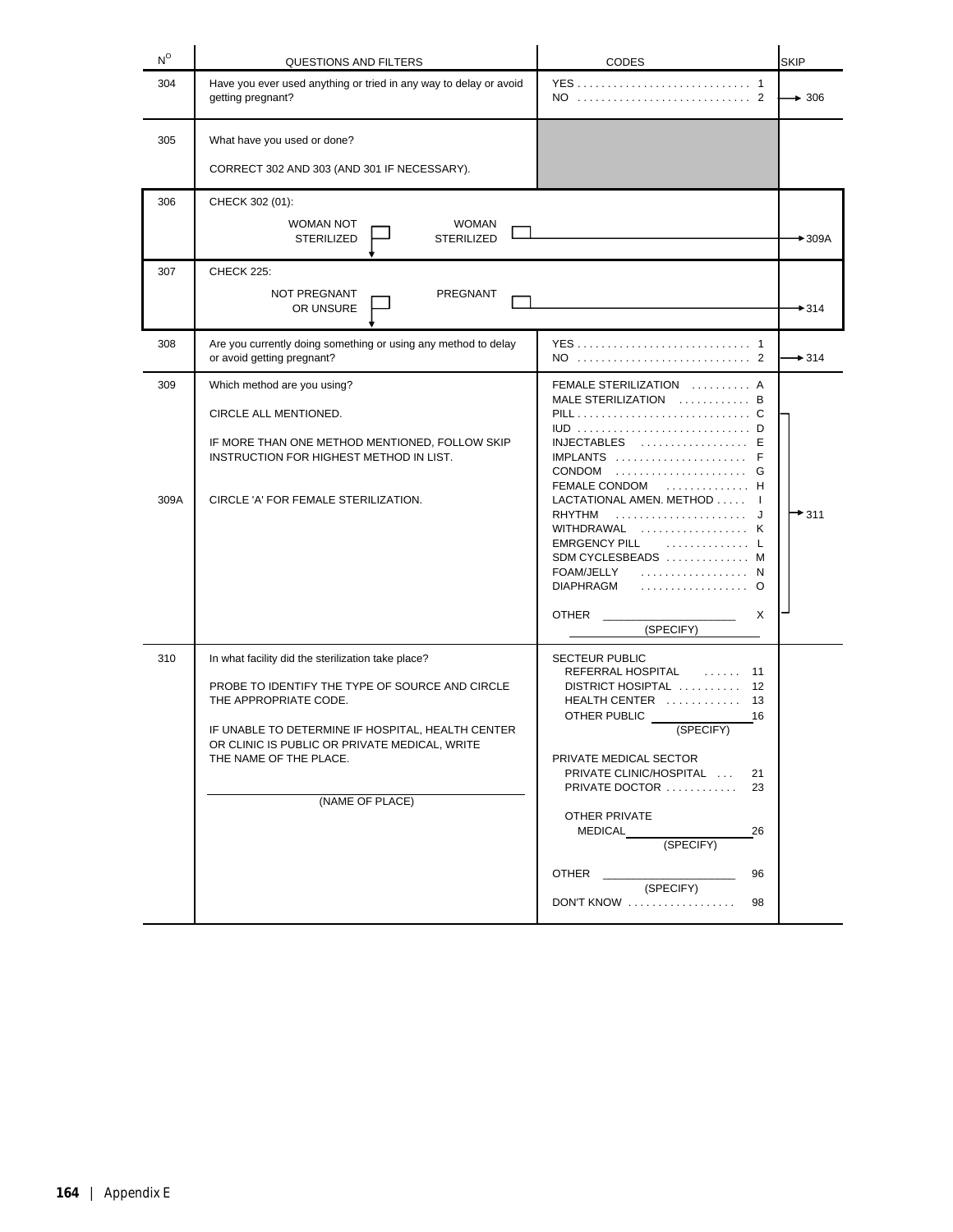| $N^{\circ}$ | QUESTIONS AND FILTERS                                                                                                                                                                                                                                                                                                                                                                                            | <b>CODES</b>                                                                                                                                                                                                                                                                                                                                                                           | <b>SKIP</b>                                                                                                                            |
|-------------|------------------------------------------------------------------------------------------------------------------------------------------------------------------------------------------------------------------------------------------------------------------------------------------------------------------------------------------------------------------------------------------------------------------|----------------------------------------------------------------------------------------------------------------------------------------------------------------------------------------------------------------------------------------------------------------------------------------------------------------------------------------------------------------------------------------|----------------------------------------------------------------------------------------------------------------------------------------|
| 311         | CHECK 309/309A:<br>CIRCLE METHOD CODE:<br>IF MORE THAN ONE METHOD CODE CIRCLED IN 309/309A,<br>CIRCLE CODE FOR HIGHEST METHOD IN LIST.                                                                                                                                                                                                                                                                           | $NO$ CODE CIRCLED $\ldots \ldots \ldots$<br>00<br>FEMALE STERILIZATION 01<br>MALE STERILIZATION  02<br>IUD 04<br>INJECTABLES  05<br>IMPLANTS  06<br>FEMALE CONDOM  08<br>LACTATIONAL AMEN. METHOD 09<br><b>RHYTHM</b><br>. 10<br>WITHDRAWAL  11<br>$EMRGENCY PIL$ $\ldots$ $\ldots$<br>12<br>SDM CYCLESBEADS  13<br>. 14<br>FOAM/JELLY<br><b>DIAPHRAGM</b><br>. 15<br>OTHER METHOD  16 | $+313$<br>$\rightarrow$ 313<br>$\rightarrow$ 313<br>$\rightarrow$ 312A<br>$\rightarrow$ 312A<br>$\rightarrow$ 313<br>$\rightarrow$ 313 |
| 312         | Where did you obtain (CURRENT METHOD) when you started<br>using it?                                                                                                                                                                                                                                                                                                                                              | PUBLIC SECTOR<br>REFERENCE HOSPITAL<br>11<br>DISTRICT HOSIPTAL<br>12<br>HEALTH CENTER<br>13<br><u>in a series de la provincia de la provincia de la provincia de la provincia de la provincia de la provincia de </u><br><b>HEALTH WORKER</b><br>14<br>OTHER PUBLIC <u>_________</u><br>- 16                                                                                           |                                                                                                                                        |
| 312A        | Where did you learn how to use the rhythm/lactational<br>amenorhea method?<br>IF UNABLE TO DETERMINE IF HOSPITAL, HEALTH CENTER, OR<br>CLINIC IS PUBLIC OR PRIVATE MEDICAL, WRITE THE NAME OF<br>THE PLACE.<br>(NAME OF PLACE)                                                                                                                                                                                   | (PRÉCISER)<br>PRIVATE MEDICAL SECTOR<br>PRIVATE CLINIC/HOSPITAL<br>21<br>PHARMACY<br>22<br>PRIVATE DOCTOR<br>23<br>ARBEF CLINIC<br>.<br>24<br><b>NURSE</b><br>.<br>25<br>OTHER PRIVATE<br>26<br>MEDICAL<br>(PRÉCISER)<br>OTHER SOURCE<br>SHOP<br>31<br>$CHURCH$<br>32<br>FRIEND/RELATIVE<br>33<br><b>OTHER</b><br>96<br>(SPECIFY)                                                      |                                                                                                                                        |
| 313         | CHECK 309/309A :<br><b>NEITHER</b><br>HE OR SHE<br><b>STERILIZED</b><br>STERILIZED                                                                                                                                                                                                                                                                                                                               |                                                                                                                                                                                                                                                                                                                                                                                        | ► 325                                                                                                                                  |
| 314         | CHECK 225<br>NOT PREGNANT<br>PREGNANT<br>OR UNSURE<br>Now I have some questions<br>Now I have some questions<br>about the future.<br>about the future.<br>Would you like to have<br>After the child you are<br>(a/another) child, or would you<br>expecting now, would you like<br>prefer not to have any (more)<br>to have another child, or would<br>children?<br>you prefer not to have any<br>more children? | HAVE (A/ANOTHER) CHILD  1<br>NO MORE/NONE<br>. 2<br>SAYS SHE CAN'T GET PREGNANT . 3<br>UNDECIDED/DON'T KNOW AND<br>PREGNANT<br>. 4<br>UNDECIDED/DON'T KNOW<br>AND NOT PREGNANT OR<br><b>UNSURE</b><br>. 5                                                                                                                                                                              | $\rightarrow$ 316<br>$+325$<br>$+321$<br>$*320$                                                                                        |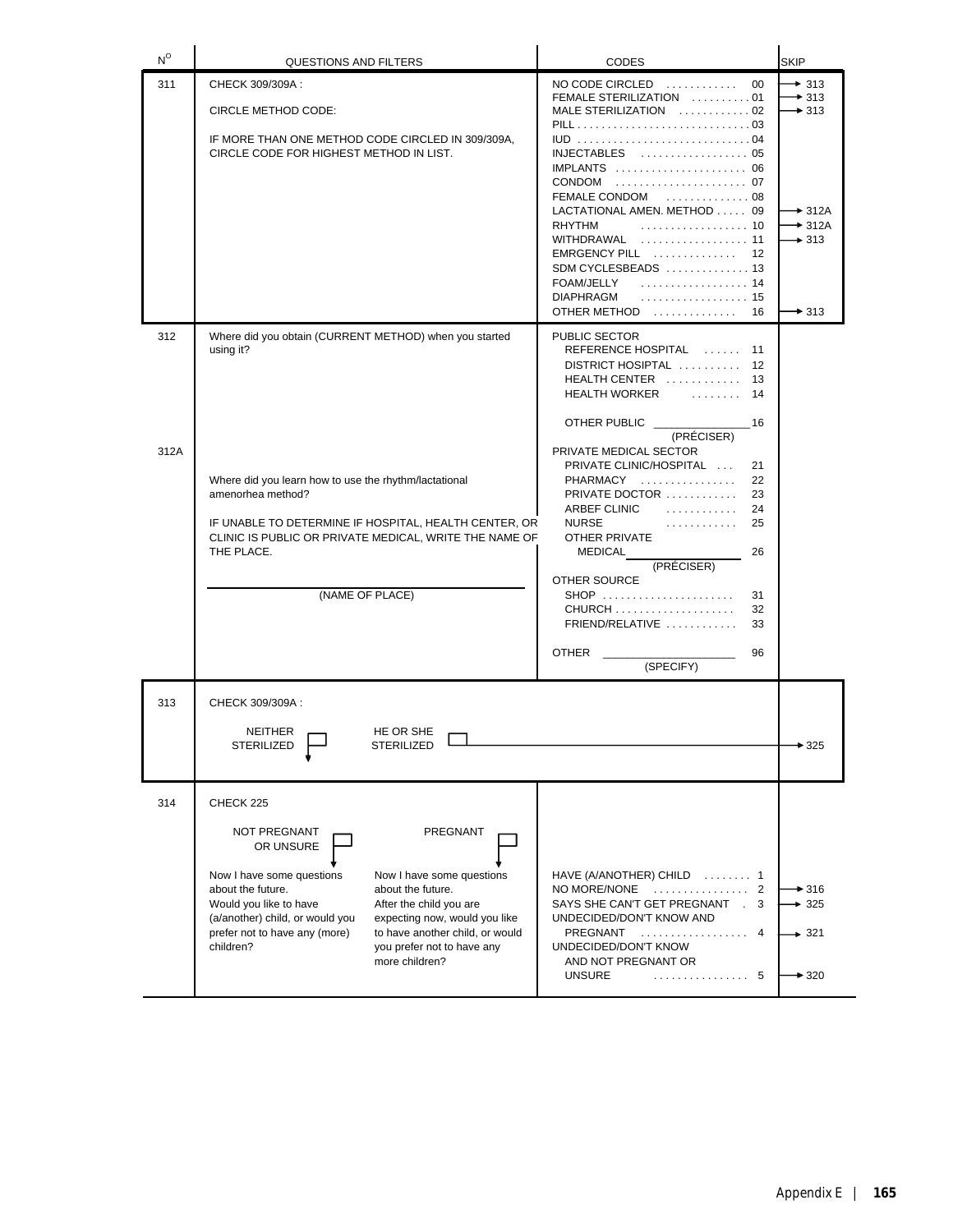| $N^{\circ}$ | <b>QUESTIONS AND FILTERS</b>                                                                                                                                                                                                                                                                                                                                                                                                                                                                                                              | CODES                                                                                                                                                                                                                                                                                                                                                                                                                                                                                                                                                                                                                                                                                | <b>SKIP</b>                |
|-------------|-------------------------------------------------------------------------------------------------------------------------------------------------------------------------------------------------------------------------------------------------------------------------------------------------------------------------------------------------------------------------------------------------------------------------------------------------------------------------------------------------------------------------------------------|--------------------------------------------------------------------------------------------------------------------------------------------------------------------------------------------------------------------------------------------------------------------------------------------------------------------------------------------------------------------------------------------------------------------------------------------------------------------------------------------------------------------------------------------------------------------------------------------------------------------------------------------------------------------------------------|----------------------------|
| 315         | <b>CHECK 225:</b><br>PREGNANT<br><b>NOT PREGNANT</b><br>OR UNSURE<br>How long would you like to wait<br>After the birth of the child you<br>from now before the birth of<br>are expecting now, how long<br>(a/another) child?<br>would you like to wait before<br>the birth of another child?                                                                                                                                                                                                                                             | $MONTHS$ 1<br><b>YEARS</b><br><u>.</u><br>2<br>SOON/NOW<br>.<br>993<br>SAYS SHE CAN'T GET PREGNANT<br>994<br>AFTER MARRIAGE<br>995<br><b>OTHER</b><br>996<br>(SPECIFY)<br>DON'T KNOW<br>998                                                                                                                                                                                                                                                                                                                                                                                                                                                                                          | $*320$<br>$*325$<br>$*320$ |
| 316         | CHECK 225:<br>NOT PREGNANT<br>PREGNANT<br>OR UNSURE                                                                                                                                                                                                                                                                                                                                                                                                                                                                                       |                                                                                                                                                                                                                                                                                                                                                                                                                                                                                                                                                                                                                                                                                      | $*321$                     |
| 317         | CHECK 308: USING A CONTRACEPTIVE METHOD?<br><b>NOT</b><br><b>NOT</b><br><b>CURRENTLY</b><br><b>CURRENTLY</b><br>ASKED<br>USING +                                                                                                                                                                                                                                                                                                                                                                                                          | <b>USING</b>                                                                                                                                                                                                                                                                                                                                                                                                                                                                                                                                                                                                                                                                         | $*325$                     |
| 318         | <b>CHECK 315:</b><br><b>NOT</b><br>24 OR MORE MONTHS<br>OR 02 OR MORE YEARS<br>ASKED                                                                                                                                                                                                                                                                                                                                                                                                                                                      | 00-23 MONTHS<br>OR 00-01 YEAR                                                                                                                                                                                                                                                                                                                                                                                                                                                                                                                                                                                                                                                        | • 321                      |
| 319         | <b>CHECK 314:</b><br><b>WANTS TO HAVE</b><br>WANTS NO MORE/<br>A/ANOTHER CHILD<br><b>NONE</b><br>You have said that you do not<br>You have said that you do not<br>want (a/another) child soon, but<br>want any (more) children, but<br>you are not using any method to<br>you are not using any method to<br>avoid pregnancy.<br>avoid pregnancy.<br>Can you tell me why you are<br>Can you tell me why you are<br>not using a method?<br>not using a method?<br>Any other reason?<br>Any other reason?<br>RECORD ALL REASONS MENTIONED. | <b>NOT MARRIED</b><br>FERTILITY-RELATED REASONS<br>NOT HAVING SEX  B<br>INFREQUENT SEX C<br>MENOPAUSAL/HYSTERECTOMY . D<br>SUBFECUND/INFECUND<br>. E<br>POSTPARTUM AMENORRHEIC  F<br>BREASTFEEDING  G<br><b>FATALISTIC</b><br>OPPOSITION TO USE<br>RESPONDENT OPPOSED   <br>HUSBAND/PARTNER OPPOSED . J<br>OTHERS OPPOSED  K<br>RELIGIOUS PROHIBITION  L<br>LACK OF KNOWLEDGE<br>KNOWS NO METHOD  M<br>KNOWS NO SOURCE  N<br>METHOD-RELATED REASONS<br>HEALTH CONCERNS  O<br>FEAR OF SIDE EFFECTS  P<br>LACK OF ACCESS/TOO FAR  Q<br>COSTS TOO MUCH  R<br>INCONVENIENT TO USE  S<br>INTERFERES WITH BODY'S<br>NORMAL PROCESSES  T<br><b>OTHER</b><br>Χ<br>(SPECIFY)<br>DON'T KNOW  Z |                            |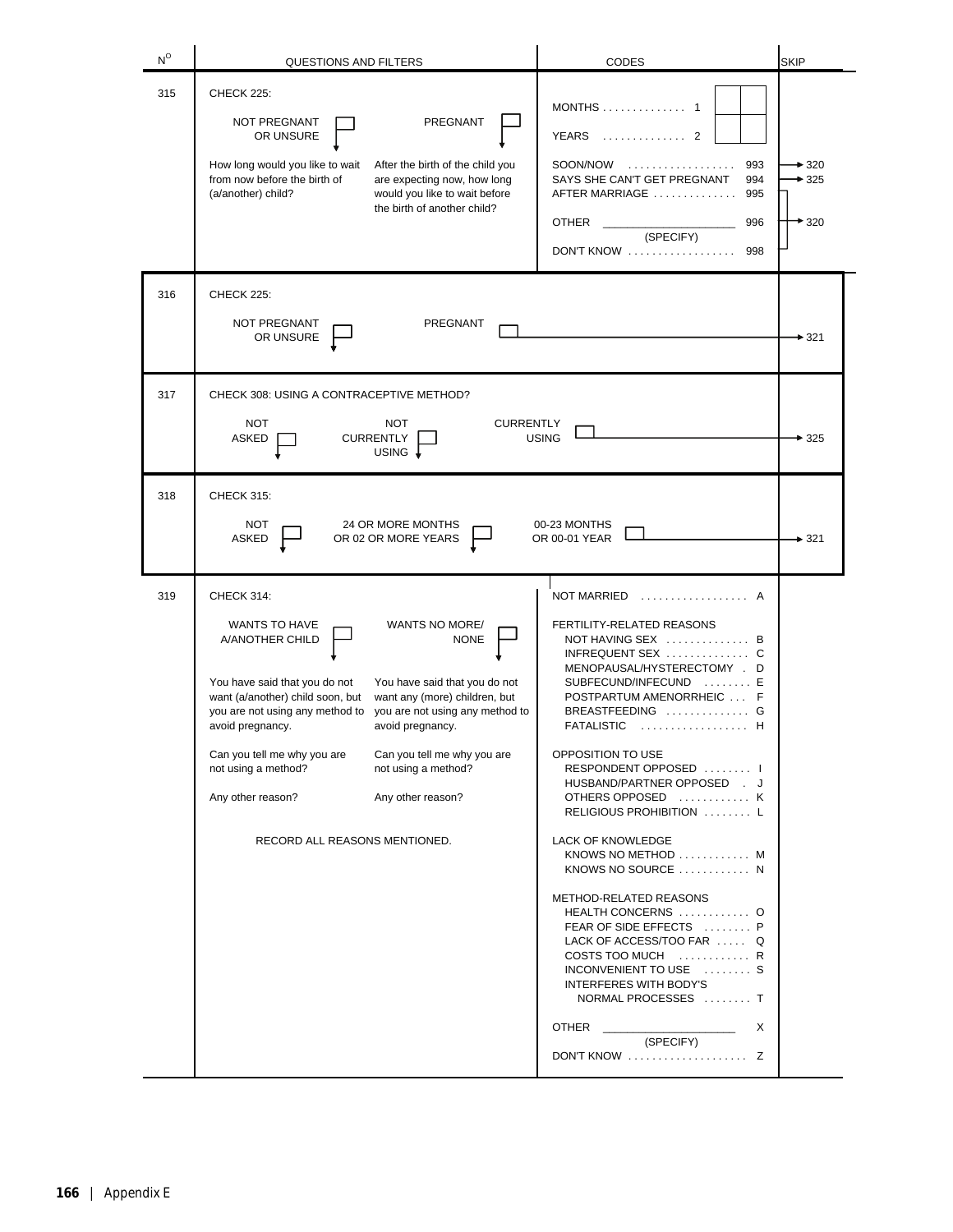| $N^{\circ}$ | <b>QUESTIONS AND FILTERS</b>                                                                                 | <b>CODES</b>                                                                                                                                                                                                                                                                                                                                                                                                                                                                                                                                                                                                                                                                                                           | <b>SKIP</b>       |
|-------------|--------------------------------------------------------------------------------------------------------------|------------------------------------------------------------------------------------------------------------------------------------------------------------------------------------------------------------------------------------------------------------------------------------------------------------------------------------------------------------------------------------------------------------------------------------------------------------------------------------------------------------------------------------------------------------------------------------------------------------------------------------------------------------------------------------------------------------------------|-------------------|
| 320         | CHECK 309: USING A CONTRACEPTIVE METHOD?                                                                     |                                                                                                                                                                                                                                                                                                                                                                                                                                                                                                                                                                                                                                                                                                                        |                   |
|             | <b>NOT</b><br>NO,<br>YES,<br><b>CURRENTLY USING</b><br>NOT CURRENTLY USING<br><b>ASKED</b>                   |                                                                                                                                                                                                                                                                                                                                                                                                                                                                                                                                                                                                                                                                                                                        |                   |
| 321         | Do you think you will use a contraceptive method to delay or avoid<br>pregnancy at any time in the future?   | DON'T KNOW<br>8                                                                                                                                                                                                                                                                                                                                                                                                                                                                                                                                                                                                                                                                                                        | $+323$<br>$+323$  |
| 322         | Quelle méthode préféreriez-vous utiliser ?                                                                   | FEMALE STERILIZATION  01<br>MALE STERILIZATION  02<br>PILL 03<br>INJECTABLES  05<br>$IMPLANTS$<br>06<br>FEMALE CONDOM<br>. 08<br>LACTATIONAL AMEN. METHOD 09<br><b>RHYTHM</b><br>. 10<br>WITHDRAWAL<br>. 11<br>$EMRGENCY$ PILL $\ldots, \ldots, \ldots, \ldots$<br>12<br>SDM CYCLESBEADS  13<br><b>FOAM/JELLY</b><br>. 14<br><b>DIAPHRAGM</b><br>. 15<br>OTHER<br>96<br>(SPECIFY)<br>DON'T KNOW<br>98                                                                                                                                                                                                                                                                                                                  | 325               |
| 323         | What is the main reason that you think you will not use a<br>contraceptive method at any time in the future? | NOT MARRIED<br>.<br>11<br>FERTILITY-RELATED REASONS<br>INFREQUENT SEX/NO SEX<br>22<br>MENOPAUSAL/HYSTERECTOMY<br>23<br>SUBFECUND/INFECUND<br>24<br>WANTS AS MANY CHILDREN AS<br>POSSIBLE<br>26<br>OPPOSITION TO USE<br>RESPONDENT OPPOSED<br>31<br>HUSBAND/PARTNER OPPOSED<br>32<br>33<br>OTHERS OPPOSED<br>RELIGIOUS PROHIBITION<br>34<br>LACK OF KNOWLEDGE<br>KNOWS NO METHOD $\ldots \ldots \ldots$<br>41<br>KNOWS NO SOURCE<br>42<br>METHOD-RELATED REASONS<br>HEALTH CONCERNS<br>51<br>FEAR OF SIDE EFFECTS<br>52<br>LACK OF ACCESS/TOO FAR<br>53<br>COSTS TOO MUCH<br>54<br>INCONVENIENT TO USE<br>55<br>INTERFERES WITH BODY'S<br>NORMAL PROCESSES<br>56<br><b>OTHER</b><br>96<br>(SPECIFY)<br>DON'T KNOW<br>98 | $\rightarrow$ 325 |
| 324         | Would you ever use a contraceptive method if you were married?                                               | YES  1<br>NO  2<br>DON'T KNOW  8                                                                                                                                                                                                                                                                                                                                                                                                                                                                                                                                                                                                                                                                                       |                   |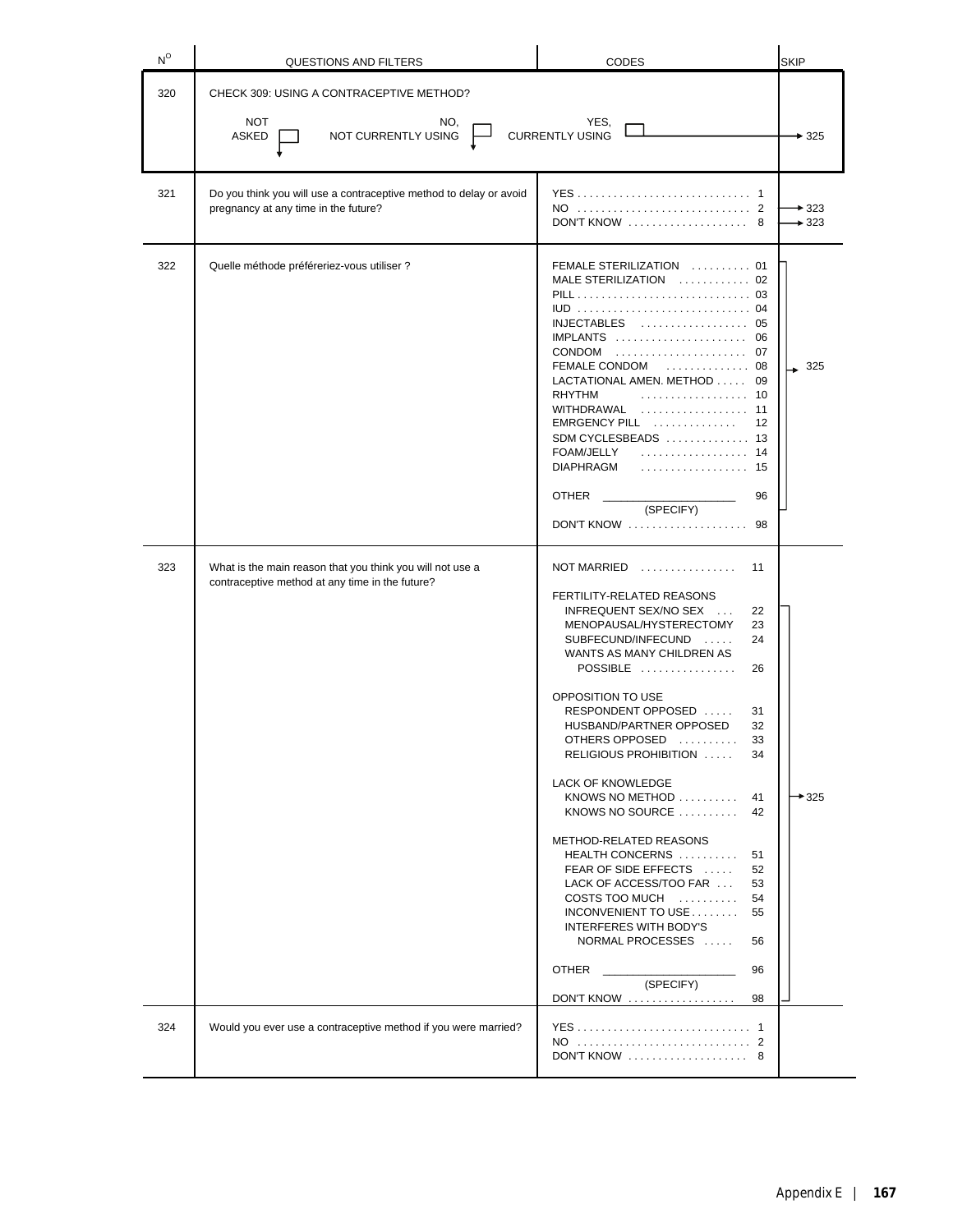| $N^{\circ}$ | <b>QUESTIONS AND FILTERS</b>                                                                                                                                                                                                                                                                                                                                                                     | <b>CODES</b>                                                                                     | <b>SKIP</b> |
|-------------|--------------------------------------------------------------------------------------------------------------------------------------------------------------------------------------------------------------------------------------------------------------------------------------------------------------------------------------------------------------------------------------------------|--------------------------------------------------------------------------------------------------|-------------|
| 325         | CHECK 216:<br>HAS LIVING CHILDREN<br>NO LIVING CHILDREN<br>If you could go back to the time<br>If you could choose exactly the<br>number of children to have in<br>you did not have any children<br>and could choose exactly the<br>your whole life, how many<br>number of children to have in<br>would that be?<br>your whole life, how many<br>would that be?<br>PROBE FOR A NUMERIC RESPONSE. | NONE<br>00<br>$NUMBER$<br><b>OTHER</b><br>96<br>(SPECIFY)                                        | 401<br>401  |
| 326         | How many of these children would you like to be boys, how many<br>would you like to be girls and for how many would the sex not<br>matter?                                                                                                                                                                                                                                                       | <b>GIRLS</b><br><b>EITHER</b><br><b>BOYS</b><br><b>NUMBER</b><br><b>OTHER</b><br>96<br>(SPECIFY) |             |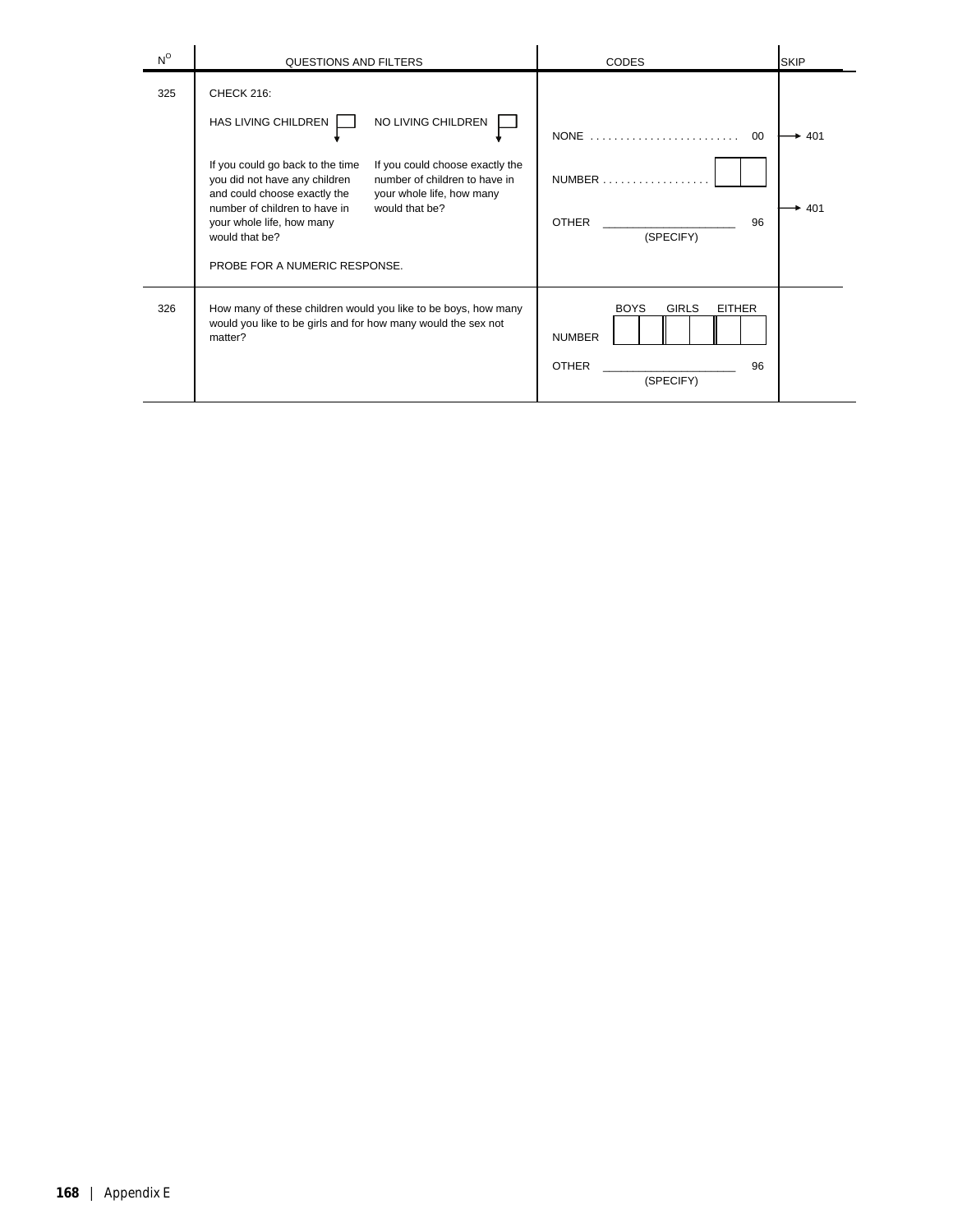| 401 | CHECK 224:<br>ONE OR MORE<br><b>BIRTHS</b><br>IN 2002<br>OR LATER                                                                                                                                                                                                                                                                                                                                                                    | <b>BIRTHS</b><br><b>IN 2002</b><br>OR LATER                                                                                                                                                                                                      | NO.                                                                 | GO TO 574                                                        |  |
|-----|--------------------------------------------------------------------------------------------------------------------------------------------------------------------------------------------------------------------------------------------------------------------------------------------------------------------------------------------------------------------------------------------------------------------------------------|--------------------------------------------------------------------------------------------------------------------------------------------------------------------------------------------------------------------------------------------------|---------------------------------------------------------------------|------------------------------------------------------------------|--|
| 402 | CHECK 215: ENTER IN THE TABLE THE LINE NUMBER, NAME, AND SURVIVAL STATUS OF EACH BIRTH IN 2002 OR<br>LATER. ASK THE QUESTIONS ABOUT ALL OF THESE BIRTHS. BEGIN WITH THE LAST BIRTH.<br>(IF THERE ARE MORE THAN 3 BIRTHS, USE LAST 2 COLUMNS OF ADDITIONAL QUESTIONNAIRES).<br>Now I would like to ask you some questions about the health of all your children born in the last five years. (We will talk<br>about each separately.) |                                                                                                                                                                                                                                                  |                                                                     |                                                                  |  |
| 403 | LINE NUMBER FROM 212                                                                                                                                                                                                                                                                                                                                                                                                                 | <b>LAST BIRTH</b><br>LINE NO.                                                                                                                                                                                                                    | NEXT-TO-LAST BIRTH<br>LINE NO.                                      | SECOND-FROM-LAST BIRTH<br>LINE NO.                               |  |
| 404 | FROM 212 AND 216                                                                                                                                                                                                                                                                                                                                                                                                                     | NAME _<br><b>LIVING</b><br><b>DEAD</b>                                                                                                                                                                                                           | NAME _______<br>DEAD<br><b>LIVING</b>                               | NAME <sub>_</sub><br><b>LIVING</b><br><b>DEAD</b>                |  |
| 405 | At the time you became pregnant<br>with (NAME), did you want to<br>become pregnant then, did you<br>want to wait until later, or did<br>you not want to have any (more)<br>children at all?                                                                                                                                                                                                                                          | THEN  1<br>(SKIP TO 407)<br>LATER 2<br>NOT AT ALL<br>(SKIP TO 407)-                                                                                                                                                                              | THEN  1<br>(SKIP TO 435)<br>LATER  2<br>NOT AT ALL<br>(SKIP TO 435) | THEN<br>(SKIP TO 435)<br>LATER 2<br>NOT AT ALL<br>(SKIP TO 435)- |  |
| 406 | How much longer would you have<br>liked to wait?                                                                                                                                                                                                                                                                                                                                                                                     | MONTHS1<br><b>YEARS</b><br>$\cdot$ .2<br>DON'T KNOW<br>998                                                                                                                                                                                       | MONTHS 1<br>YEARS<br>$\cdot$ .2<br>DON'T KNOW<br>998                | MONTHS1<br><b>YEARS</b><br>$\cdot$ .2<br>DON'T KNOW<br>998       |  |
| 407 | Did you see anyone for antenatal<br>care for this pregnancy?<br>Whom did you see?<br>IF YES:<br>Anyone else?<br>PROBE TO IDENTIFY EACH TYPE<br>OF PERSON AND RECORD ALL<br>MENTIONED.                                                                                                                                                                                                                                                | PROF. DE LA SANTÉ<br>DOCTOR  A<br>NURSE/MIDWIFE<br>AUXILIARY<br>$MIDWIFE$ $B$<br>OTHER PERSON<br><b>TRAINED TRAD.BIRTH</b><br>ATTENDANT . C<br>NON TRAINED TRAD.<br><b>BIRTH</b><br>ATTENDAN1 D<br>OTHER<br>(SPECIFY)<br>NO ONE<br>(SKIP TO 414) |                                                                     |                                                                  |  |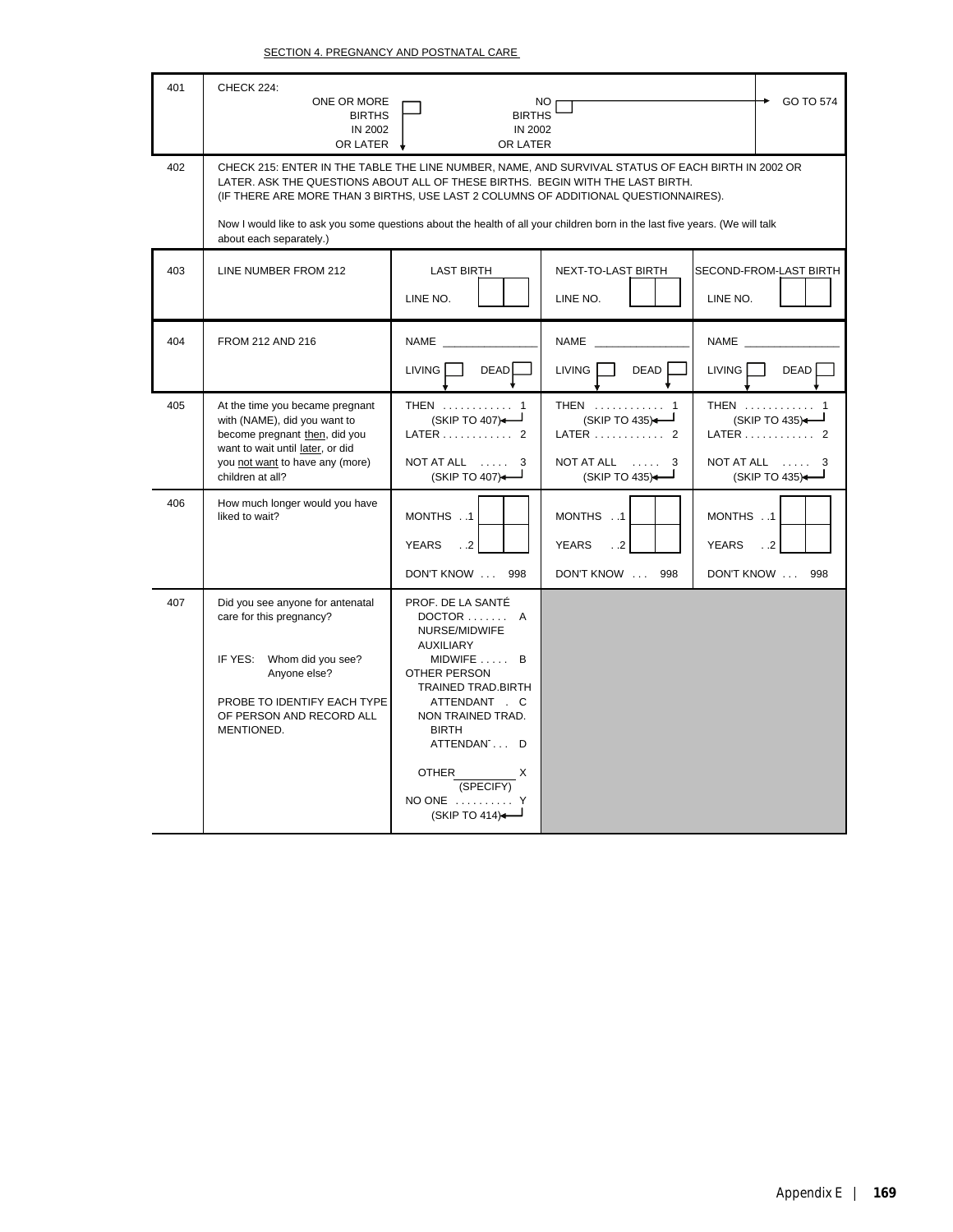|                         |                                                                                                                                                                                                                                                                                                                                         | <b>LAST BIRTH</b>                                                                                                                                                                                                                                                                                                        | NEXT-TO-LAST BIRTH | SECOND-FROM-LAST BIRTH |
|-------------------------|-----------------------------------------------------------------------------------------------------------------------------------------------------------------------------------------------------------------------------------------------------------------------------------------------------------------------------------------|--------------------------------------------------------------------------------------------------------------------------------------------------------------------------------------------------------------------------------------------------------------------------------------------------------------------------|--------------------|------------------------|
| $\mathsf{N}^\mathsf{O}$ | QUESTIONS AND FILTERS                                                                                                                                                                                                                                                                                                                   | NAME _______                                                                                                                                                                                                                                                                                                             | NAME               | NAME ________________  |
| 408                     | Where did you receive antenatal<br>care for this pregnancy?<br>Anywhere else?<br>PROBE TO IDENTIFY TYPE(S)<br>OF SOURCE(S) AND CIRCLE<br>THE APPROPRIATE CODE(S).<br>IF UNABLE TO DETERMINE<br>IF A HOSPITAL, HEALTH<br>CENTER, OR CLINIC IS<br>PUBLIC OR PRIVATE<br>MEDICAL, WRITE THE<br>THE NAME OF THE PLACE.<br>(NAME OF PLACE(S)) | <b>HOME</b><br>YOUR HOME A<br>OTHER HOME. B<br>PUBLIC SECTOR<br>GOV. HOSPITAL.<br>C<br>HEALTH CENTEFD<br>OTHER PUBLIC<br>Е<br>(SPECIFY)<br>PRIV. MEDICAL SECTOR<br>PRIVATE HOSP./<br>$CLINIC$ $F$<br>PRIV. DOCTOR . G<br>ARBEF CLINIC . H<br>NURSE  I<br>OTHER MEDICAL<br>PRIVATE J<br>(SPECIFY)<br>OTHER<br>(SPECIFY) X |                    |                        |
| 409                     | How many months pregnant were<br>you when you first received<br>antenatal care for this pregnancy?                                                                                                                                                                                                                                      | MONTHS<br>DON'T KNOW  98                                                                                                                                                                                                                                                                                                 |                    |                        |
| 410                     | How many times did you receive<br>antenatal care during this<br>pregnancy?                                                                                                                                                                                                                                                              | NUMBER<br>OF TIMES<br>DON'T KNOW  98                                                                                                                                                                                                                                                                                     |                    |                        |
| 411                     | As part of your antenatal care<br>during this pregnancy, were any of<br>the following done at least once?<br>Were you weighed?<br>Was your blood pressure<br>measured?<br>Did you give a urine sample?<br>Did you give a blood sample?                                                                                                  | <b>YES</b><br><b>NO</b><br>WEIGHT  1<br>2<br>BP  1<br>$\overline{2}$<br><b>URINE</b> 1<br>2<br>$\overline{2}$<br>BLOOD  1                                                                                                                                                                                                |                    |                        |
| 412                     | During (any of) your antenatal<br>care visit(s), were you told about<br>the signs of pregnancy<br>complications?                                                                                                                                                                                                                        | YES 1<br>NO  2<br>(SKIP TO 414)<br>DON'T KNOW  8                                                                                                                                                                                                                                                                         |                    |                        |
| 413                     | Were you told where to go if you<br>had any of these complications?                                                                                                                                                                                                                                                                     | YES 1<br>NO  2<br>DON'T KNOW  8                                                                                                                                                                                                                                                                                          |                    |                        |
| 414                     | During this pregnancy, were you<br>given an injection in the arm<br>to prevent the baby from getting<br>tetanus, that is, convulsions<br>after birth?                                                                                                                                                                                   | YES 1<br>NO  2<br>$(SKIP TO 417)$ $\leftarrow$<br>DON'T KNOW  8                                                                                                                                                                                                                                                          |                    |                        |
| 415                     | During this pregnancy, how many<br>times did you get this tetanus<br>injection?                                                                                                                                                                                                                                                         | <b>TIMES</b><br>DON'T KNOW<br>8                                                                                                                                                                                                                                                                                          |                    |                        |
| 416                     | <b>CHECK 415:</b>                                                                                                                                                                                                                                                                                                                       | <b>OTHER</b><br>2 OR MORE<br>TIMES <sub>I</sub><br>(SKIP TO 421)                                                                                                                                                                                                                                                         |                    |                        |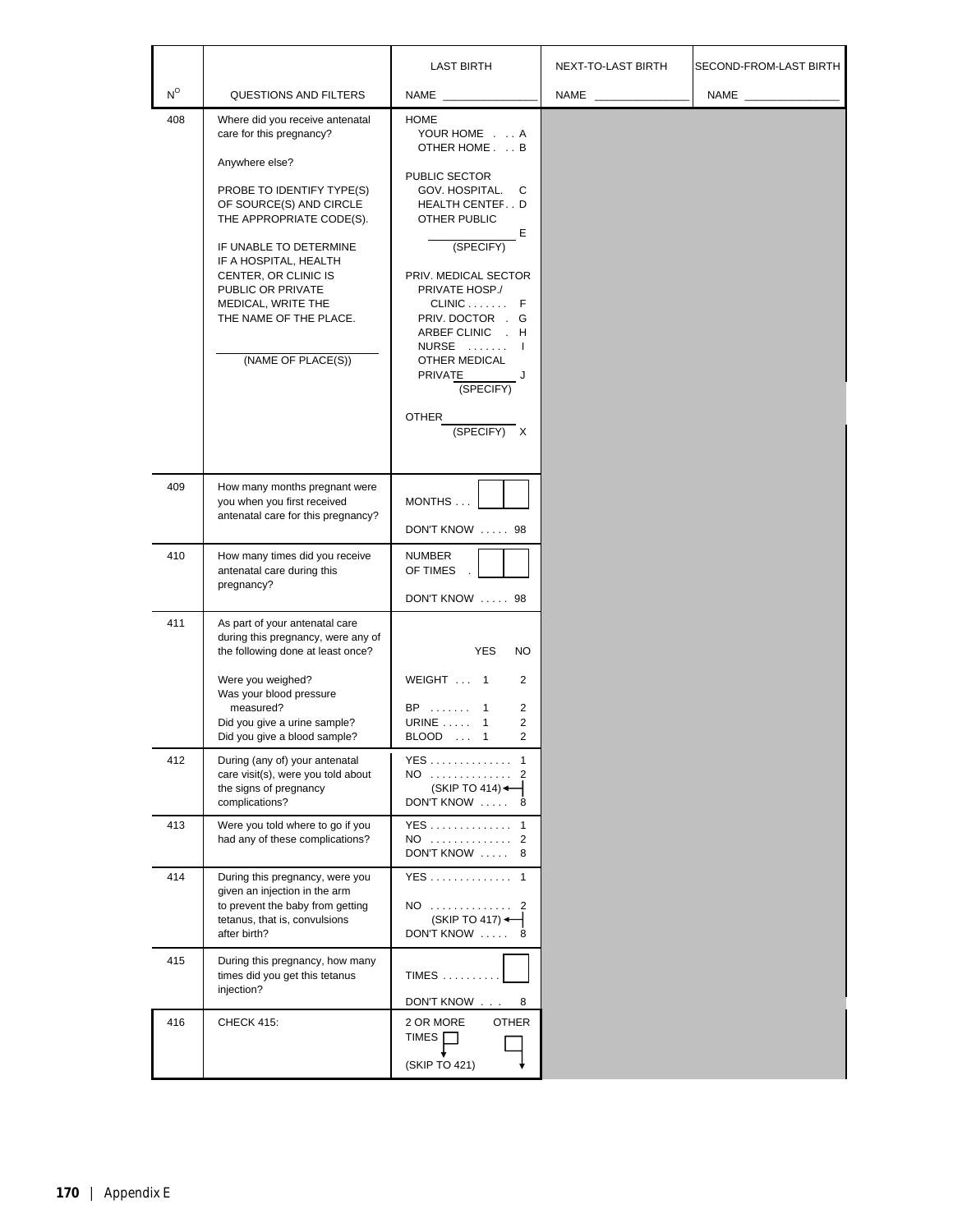|             |                                                                                                                                                                 | <b>LAST BIRTH</b>                                                                                  | NEXT-TO-LAST BIRTH | SECOND-FROM-LAST BIRTH |
|-------------|-----------------------------------------------------------------------------------------------------------------------------------------------------------------|----------------------------------------------------------------------------------------------------|--------------------|------------------------|
| $N^{\circ}$ | QUESTIONS AND FILTERS                                                                                                                                           | NAME                                                                                               | <b>NAME</b> NAME   | NAME ______________    |
| 417         | At any time before this pregnancy,<br>did you receive any tetanus<br>injections, either to protect<br>yourself or another baby?                                 | YES 1<br>NO  2<br>(SKIP TO 421)<br>DON'T KNOW  8                                                   |                    |                        |
| 418         | Before this pregnancy, how many<br>other times did you receive a<br>tetanus injection?<br>IF 7 OR MORE TIMES, RECORD '7'.<br>RECORD '7'.                        | <b>TIMES</b><br>DON'T KNOW<br>8                                                                    |                    |                        |
| 421         | During this pregnancy, were you<br>given or did you buy any iron<br>tablets or iron syrup?<br>SHOW TABLETS/SYRUP.<br>MONTRER COMPRIMÉS/SIROP                    | YES 1<br>NO  2<br>$(SKIP TO 423)$ $\leftarrow$<br>DON'T KNOW  8                                    |                    |                        |
| 422         | During the whole pregnancy, for<br>how many days did you take the<br>tablets or syrup?<br>IF ANSWER IS NOT NUMERIC.<br>PROBE FOR APPROXIMATE<br>NUMBER OF DAYS. | DAYS.<br>DON'T KNOW  998                                                                           |                    |                        |
| 423         | During this pregnancy, did you<br>take any drug for intestinal<br>worms?                                                                                        | YES 1<br>NO  2<br>DON'T KNOW  8                                                                    |                    |                        |
| 424         | During this pregnancy, did you<br>have difficulty with your vision<br>during daylight?                                                                          | YES 1<br>NO  2<br>DON'T KNOW  8                                                                    |                    |                        |
| 425         | During this pregnancy, did you<br>suffer from night blindness<br><b>[USE LOCAL TERM]?</b>                                                                       | YES 1<br>NO  2<br>DON'T KNOW  8                                                                    |                    |                        |
| 425A        | During this pregnancy, did you<br>have the fever?                                                                                                               | YES 1<br>NO  2<br>(SKIP TO 426)<br>DON'T KNOW  8                                                   |                    |                        |
| 425B        | In which trimester did you have<br>the fever?                                                                                                                   | FIRST TRIMES.  1<br>SECOND TRIMES. 2<br>THIRD TRIMES.  3<br>DON'T KNOW  8                          |                    |                        |
| 426         | During this pregnancy, did you<br>take any drugs to keep you<br>from getting malaria?                                                                           | YES 1<br>NO  2<br>(SKIP TO 435) $\leftarrow$<br>DON'T KNOW<br>8                                    |                    |                        |
| 427         | What drugs did you take?<br>RECORD ALL MENTIONED.<br>IF TYPE OF DRUG IS NOT<br>DETERMINED, SHOW TYPICAL<br>ANTIMALARIAL DRUGS TO<br>RESPONDENT.                 | SP/FANSIDAR  A<br>QUARTEM  B<br>QUININE  C<br>OTHER<br>X<br>(SPECIFY)<br>DON'T KNOW Z              |                    |                        |
| 428         | <b>CHECK 427:</b><br>DRUGS TAKEN FOR MALARIA<br>PREVENTION.                                                                                                     | CODE 'A'<br>CODE <sup>1</sup><br>A' NOT<br>CIRCLED<br><b>CIRCLED</b><br>(SKIP TO 435) $\leftarrow$ |                    |                        |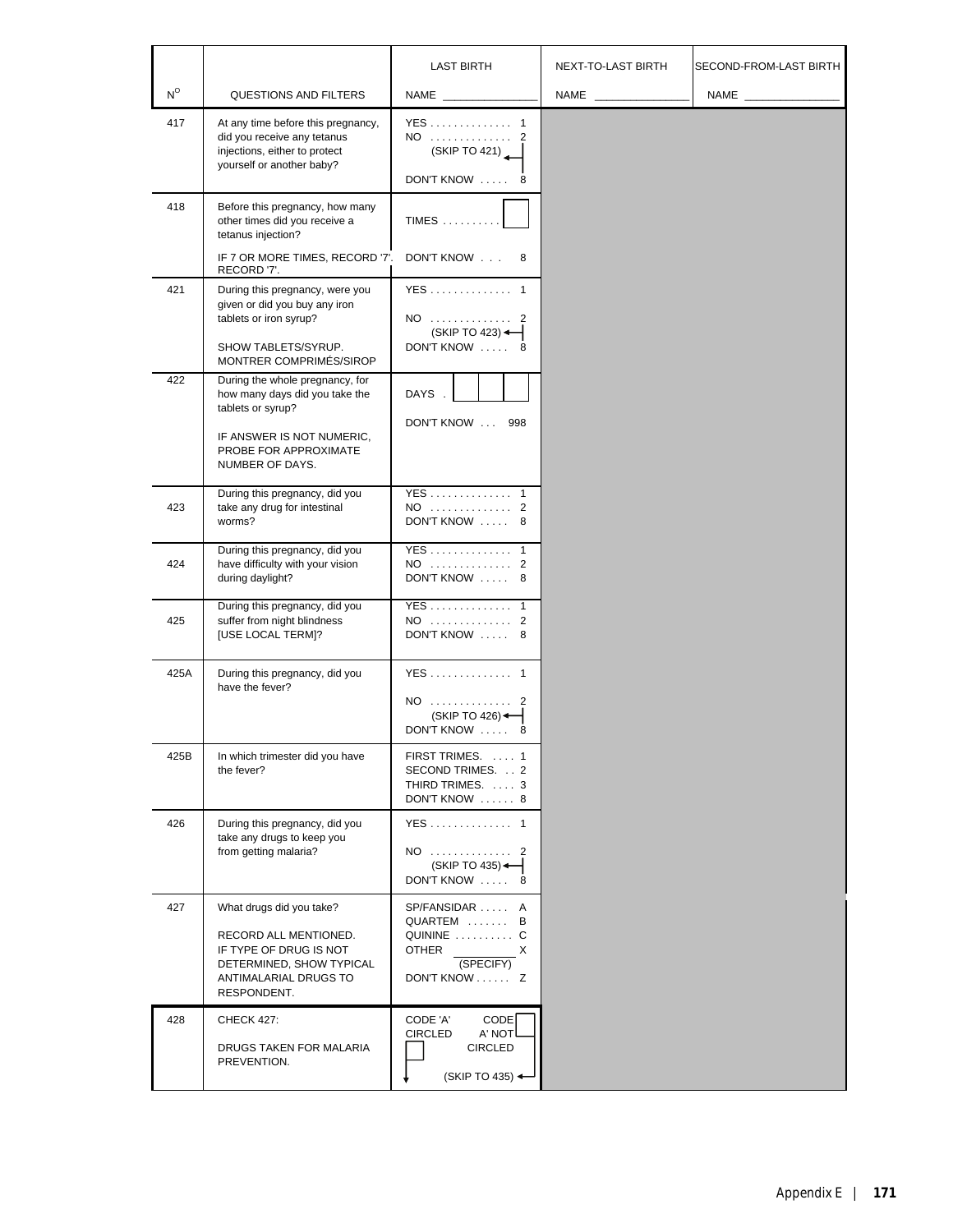|                         |                                                                                                                                                                                                                                                                                              | <b>LAST BIRTH</b>                                                                                                                                                                                                                                                                                                                                                                                       | NEXT-TO-LAST BIRTH                                                                                                                                                                                                                                                                                                                                                                                              | SECOND-FROM-LAST BIRTH                                                                                                                                                                                                                                                                                                                                                                         |
|-------------------------|----------------------------------------------------------------------------------------------------------------------------------------------------------------------------------------------------------------------------------------------------------------------------------------------|---------------------------------------------------------------------------------------------------------------------------------------------------------------------------------------------------------------------------------------------------------------------------------------------------------------------------------------------------------------------------------------------------------|-----------------------------------------------------------------------------------------------------------------------------------------------------------------------------------------------------------------------------------------------------------------------------------------------------------------------------------------------------------------------------------------------------------------|------------------------------------------------------------------------------------------------------------------------------------------------------------------------------------------------------------------------------------------------------------------------------------------------------------------------------------------------------------------------------------------------|
| $\mathsf{N}^\mathsf{O}$ | <b>QUESTIONS AND FILTERS</b>                                                                                                                                                                                                                                                                 | NAME                                                                                                                                                                                                                                                                                                                                                                                                    | NAME                                                                                                                                                                                                                                                                                                                                                                                                            | NAME                                                                                                                                                                                                                                                                                                                                                                                           |
| 429                     | How many times did you take<br>(SP/Fansidar) during this<br>pregnancy?                                                                                                                                                                                                                       | TIMES                                                                                                                                                                                                                                                                                                                                                                                                   |                                                                                                                                                                                                                                                                                                                                                                                                                 |                                                                                                                                                                                                                                                                                                                                                                                                |
| 430                     | <b>CHECK 407:</b><br>ANTENATAL CARE FROM<br><b>HEALTH PERSONNEL</b><br><b>DURING THIS PREGNANCY</b>                                                                                                                                                                                          | CODE 'A',<br><b>OTHER</b><br>B' OR 'C'<br><b>CIRCLED</b><br>(SKIP TO 435) $\leftarrow$                                                                                                                                                                                                                                                                                                                  |                                                                                                                                                                                                                                                                                                                                                                                                                 |                                                                                                                                                                                                                                                                                                                                                                                                |
| 431                     | Did you get the (SP/Fansidar)<br>during any antenatal care visit,<br>during another visit to a health<br>facility or from another source?                                                                                                                                                    | ANTENATAL VISIT 1<br>ANOTHER FACILITY<br>VISIT  2<br>OTHER SOURCE 6                                                                                                                                                                                                                                                                                                                                     |                                                                                                                                                                                                                                                                                                                                                                                                                 |                                                                                                                                                                                                                                                                                                                                                                                                |
| 435                     | Who assisted with the delivery<br>of (NAME)?<br>Anyone else?<br>PROBE FOR THE TYPE(S) OF<br>PERSON(S) AND RECORD ALL<br>MENTIONED.<br>IF RESPONDENT SAYS NO ONE<br>ASSISTED, PROBE TO<br>DETERMINE WHETHER ANY<br>ADULTS WERE PRESENT AT<br>THE DELIVERY.                                    | <b>HEALTH PERSONNEL</b><br>DOCTOR  A<br>NURSE/MIDWIFE. B<br>AUXILIARY<br>MIDWIFE C<br>OTHER PERSON<br>TRADITIONAL BIRTH<br>ATTENDANT  D<br>RELATIVE/FRIEND E<br><b>OTHER</b><br>$\frac{X}{(SPECIFY)}$<br>NO ONE  Y                                                                                                                                                                                      | <b>HEALTH PERSONNEL</b><br>DOCTOR<br>. A<br>NURSE/MIDWIFE. B<br><b>AUXILIARY</b><br>$MIDWIFE$ C<br><b>OTHER PERSON</b><br><b>TRADITIONAL BIRTH</b><br>ATTENDANT  D<br>RELATIVE/FRIEND.E<br><b>OTHER</b><br>$\frac{X}{(SPECIFY)}$<br>NO ONE  Y                                                                                                                                                                   | <b>HEALTH PERSONNEL</b><br>DOCTOR<br>. A<br>NURSE/MIDWIFE. B<br>AUXILIARY<br>MIDWIFE C<br>OTHER PERSON<br><b>TRADITIONAL BIRTH</b><br>ATTENDANT  D<br>RELATIVE/FRIEND E<br><b>OTHER</b><br>(SPECIFY)<br>NO ONE  Y                                                                                                                                                                              |
| 436                     | Where did you give birth to<br>(NAME)? (2)<br>PROBE TO IDENTIFY THE TYPE<br>OF SOURCE AND CIRCLE THE<br>APPROPRIATE CODE.<br>IF UNABLE TO DETERMINE<br>IF A HOSPITAL, HEALTH<br>CENTER, OR CLINIC IS<br>PUBLIC OR PRIVATE<br>MEDICAL, WRITE THE<br>THE NAME OF THE PLACE.<br>(NAME OF PLACE) | <b>HOME</b><br>YOUR HOME  11<br>$(SKIP TO 460)$ $\leftarrow$<br>OTHER HOME  12<br>PUBLIC SECTOR<br>REFER. HOSPITAL 21<br><b>DISTRICT</b><br><b>HOSPITAL</b><br>22<br><b>HEALTH</b><br>CENTER<br>23<br>OTHER PUBLIC<br>26<br>(SPECIFY)<br>PRIV. MEDICAL SECTOR<br>PRIVATE HOSP./<br>$CLINIC$ 31<br>OTHER MEDICAL<br>PRIVATE<br>36<br>(SPECIFY)<br>OTHER<br>96<br>(SPECIFY)<br>(SKIP TO 460) $\leftarrow$ | <b>HOME</b><br>YOUR HOME  11<br>$(SKIP TO 460)$ $\leftarrow$<br>OTHER HOME  12<br>PUBLIC SECTOR<br>REFER. HOSPITAL 21<br><b>DISTRICT</b><br><b>HOSPITAL</b><br>22<br><b>HEALTH</b><br><b>CENTER</b><br>23<br>OTHER PUBLIC<br>26<br>(SPECIFY)<br>PRIV. MEDICAL SECTOR<br>PRIVATE HOSP./<br>$CLINIC$ 31<br>OTHER MEDICAL<br>PRIVATE<br>36<br>(SPECIFY)<br>OTHER<br>96<br>(SPECIFY)<br>$(SKIPTO 460)$ $\leftarrow$ | <b>HOME</b><br>YOUR HOME  11<br>$(SKIP TO 460)$ $\leftarrow$<br>OTHER HOME  12<br>PUBLIC SECTOR<br>REFER. HOSPITAL 21<br><b>DISTRICT</b><br><b>HOSPITAL</b><br>22<br>HEALTH<br>23<br>CENTER<br>OTHER PUBLIC<br>26<br>(SPECIFY)<br>PRIV. MEDICAL SECTOR<br>PRIVATE HOSP./<br>CLINIC<br>-31<br>OTHER MEDICAL<br><b>PRIVATE</b><br>36<br>(SPECIFY)<br>OTHER<br>96<br>(SPECIFY)<br>(SKIP TO 460) < |
| 437                     | Did the mutuelle pay for the<br>delivery of (NAME) ?                                                                                                                                                                                                                                         | YES 1<br>NO  2                                                                                                                                                                                                                                                                                                                                                                                          | YES  1<br>NO.<br>. 2                                                                                                                                                                                                                                                                                                                                                                                            | YES 1<br>NO  2                                                                                                                                                                                                                                                                                                                                                                                 |
| 460                     | Did you ever breastfeed (NAME)?                                                                                                                                                                                                                                                              | YES 1<br>NO  2<br>(SKIP TO 501)                                                                                                                                                                                                                                                                                                                                                                         | YES  1<br>NO  2<br>(SKIP TO 501)                                                                                                                                                                                                                                                                                                                                                                                | YES 1<br>NO  2<br>(SKIP TO 501)                                                                                                                                                                                                                                                                                                                                                                |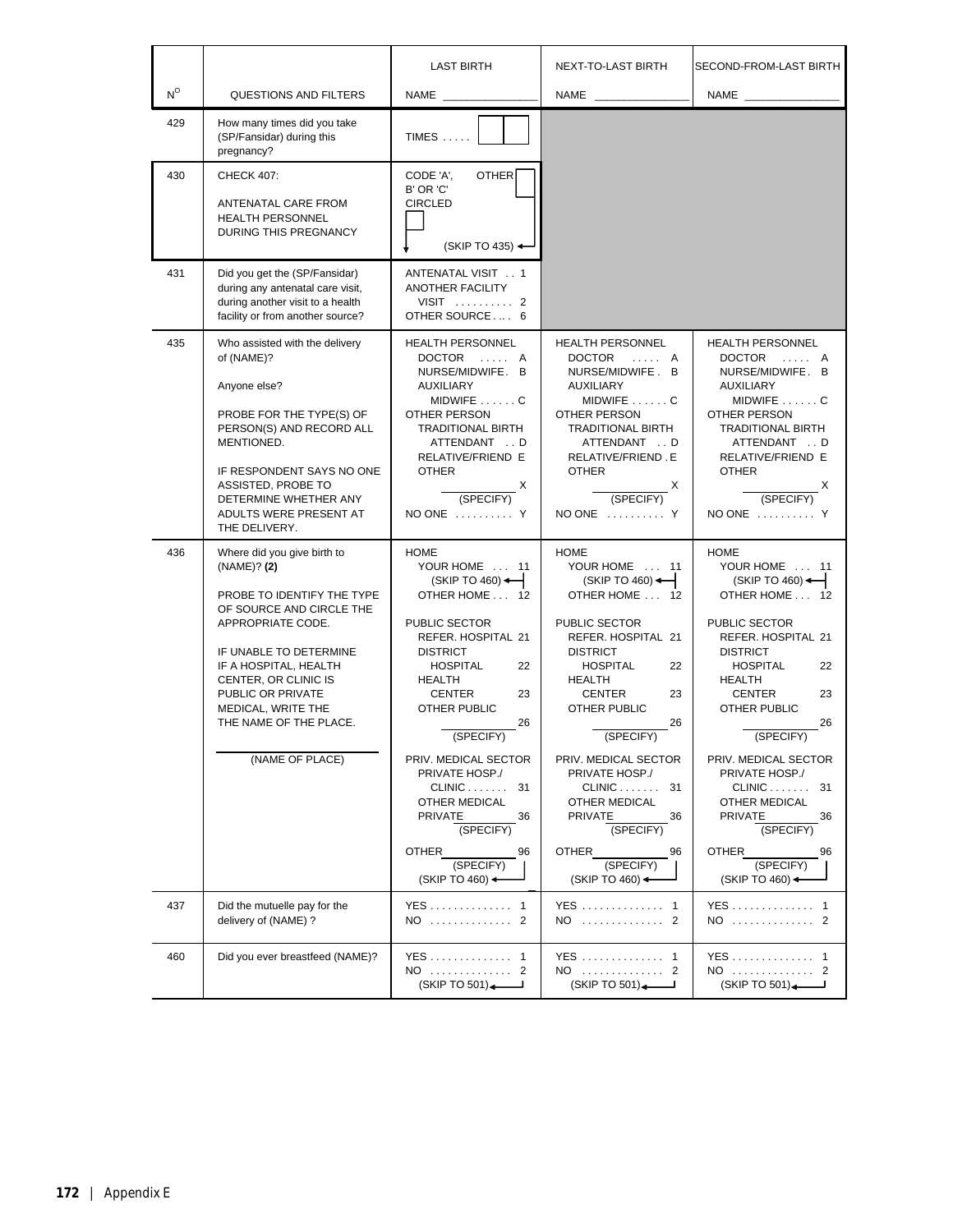|             |                                                                                                                                                                                     | <b>LAST BIRTH</b>                                                                                                                                                                                                                                                   | NEXT-TO-LAST BIRTH                           | SECOND-FROM-LAST BIRTH                       |
|-------------|-------------------------------------------------------------------------------------------------------------------------------------------------------------------------------------|---------------------------------------------------------------------------------------------------------------------------------------------------------------------------------------------------------------------------------------------------------------------|----------------------------------------------|----------------------------------------------|
| $N^{\circ}$ | QUESTIONS AND FILTERS                                                                                                                                                               | NAME                                                                                                                                                                                                                                                                | <b>NAME</b>                                  |                                              |
| 461         | How long after birth did you first<br>put (NAME) to the breast?<br>IF LESS THAN 1 HOUR,<br>RECORD '00' HOURS.<br>IF LESS THAN 24 HOURS.<br>RECORD HOURS.<br>OTHERWISE, RECORD DAYS. | IMMEDIATELY  000<br>HOURS <sub>1</sub><br><b>DAYS</b><br>$\overline{2}$                                                                                                                                                                                             |                                              |                                              |
| 462         | In the first three days after<br>delivery, was (NAME) given<br>anything to drink other than<br>breast milk?                                                                         | YES 1<br>NO  2<br>(SKIP TO 464)                                                                                                                                                                                                                                     |                                              |                                              |
| 463         | What was (NAME) given to drink?<br>Anything else?<br>RECORD ALL LIQUIDS<br>MENTIONED.                                                                                               | MILK (OTHER THAN<br>BREAST MILK ) . A<br>PLAIN WATER  B<br>SUGAR OR GLU-<br>COSE WATER  C<br>GRIPE WATER  D<br>SUGAR-SALT-WATER<br>SOLUTION  E<br>FRUIT JUICE  F<br>INFANT FORMULA . G<br>TEA/INFUSIONS  H<br>HONEY  I<br>$\mathsf{X}$<br><b>OTHER</b><br>(SPECIFY) |                                              |                                              |
| 464         | CHECK 404:<br>IS CHILD LIVING?                                                                                                                                                      | DEAD <sup>[</sup><br><b>LIVING</b><br>$(SKIPTO 466)$ $\leftarrow$                                                                                                                                                                                                   |                                              |                                              |
| 465         | Are you still breastfeeding<br>(NAME)?                                                                                                                                              | YES  1<br>(SKIP TO 501)<br>NO  2                                                                                                                                                                                                                                    |                                              |                                              |
| 466         | For how many months did you<br>breastfeed (NAME)?                                                                                                                                   | MONTHS<br>STILL BF<br>95<br>DON'T KNOW<br>98                                                                                                                                                                                                                        | MONTHS<br>STILL BF<br>95<br>98<br>DON'T KNOW | MONTHS<br>STILL BF<br>95<br>DON'T KNOW<br>98 |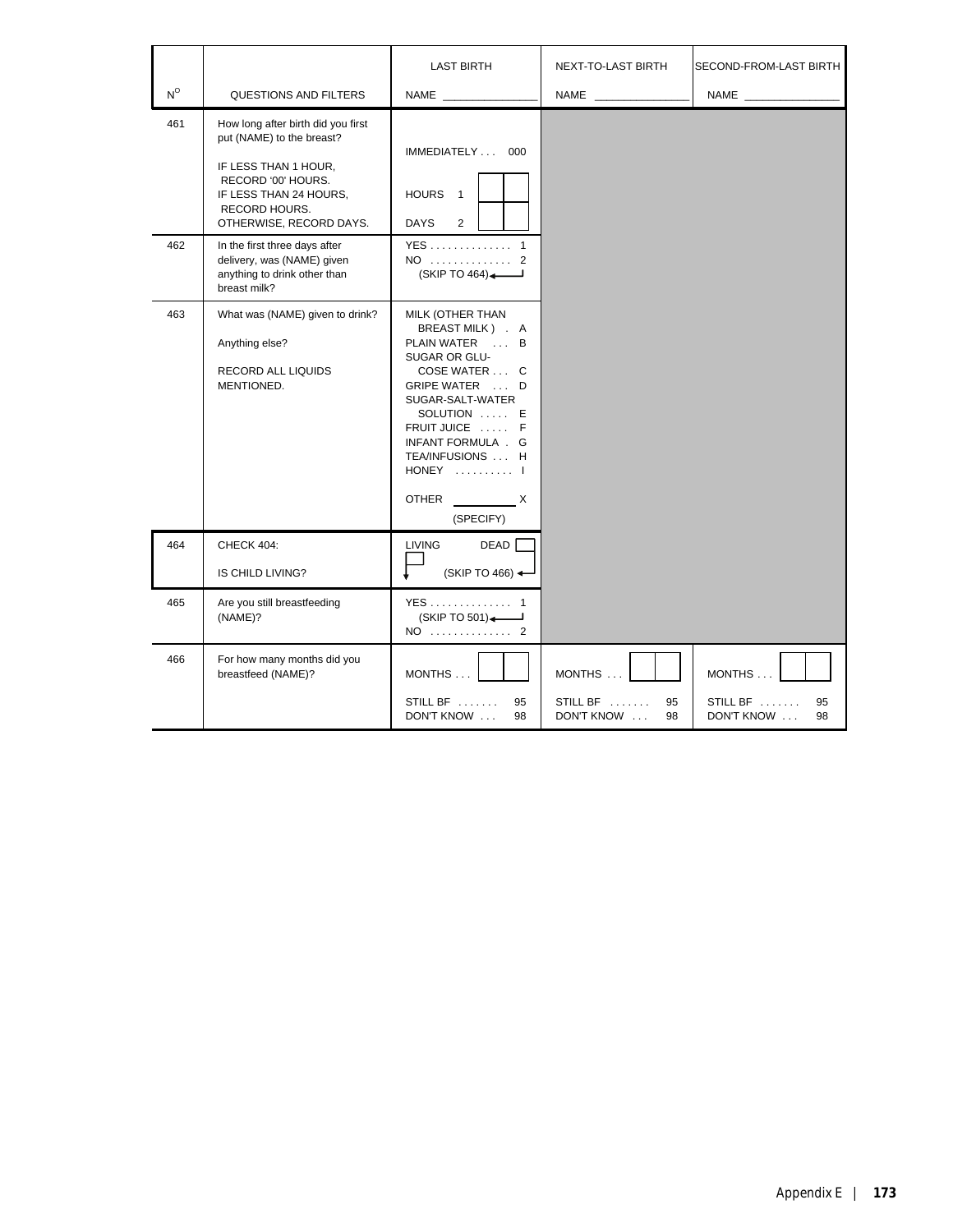|     | SECTION 5. VACCINATION OF CHILDREN AND HEALTH AND NUTRITION OF WOMEN AND CHILDREN                                                                                                                                                                               |                                                                                        |                                                                                                                                                                                                           |                                                                                                                                |  |  |
|-----|-----------------------------------------------------------------------------------------------------------------------------------------------------------------------------------------------------------------------------------------------------------------|----------------------------------------------------------------------------------------|-----------------------------------------------------------------------------------------------------------------------------------------------------------------------------------------------------------|--------------------------------------------------------------------------------------------------------------------------------|--|--|
| 501 | ENTER IN THE TABLE THE LINE NUMBER, NAME, AND SURVIVAL STATUS OF EACH BIRTH IN 2002 OR LATER.<br>ASK THE QUESTIONS ABOUT ALL OF THESE BIRTHS. BEGIN WITH THE LAST BIRTH.<br>(IF THERE ARE MORE THAN 3 BIRTHS, USE LAST 2 COLUMNS OF ADDITIONAL QUESTIONNAIRES). |                                                                                        |                                                                                                                                                                                                           |                                                                                                                                |  |  |
| 502 | LINE NUMBER<br><b>FROM 212</b>                                                                                                                                                                                                                                  | <b>LAST BIRTH</b><br><b>LINE</b><br>NUMBER                                             | <b>NEXT-TO-LAST BIRTH</b><br><b>LINE</b><br>NUMBER                                                                                                                                                        | SECOND-FROM-LAST BIRTH<br><b>LINE</b><br>NUMBER                                                                                |  |  |
| 503 | <b>FROM 212</b>                                                                                                                                                                                                                                                 | NAME                                                                                   | NAME                                                                                                                                                                                                      | NAME                                                                                                                           |  |  |
|     | <b>AND 216</b>                                                                                                                                                                                                                                                  | LIVING<br>DEAD<br>(GO TO 503<br>IN NEXT COLUMN<br>OR, IF NO MORE<br>BIRTHS, GO TO 573) | <b>LIVING</b><br>DEAD<br>(GO TO 503<br>IN NEXT COLUMN<br>OR, IF NO MORE<br>BIRTHS, GO TO 573)                                                                                                             | <b>LIVING</b><br>DEAD<br>(GO TO 503 IN NEXT-<br>TO-LAST COLUMN OF<br>NEW QUESTIONNAIRE,<br>OR IF NO MORE<br>BIRTHS, GO TO 573) |  |  |
| 504 | Do you have a card<br>where (NAME'S)<br>vaccinations are<br>written down? (2)<br>IF YES:<br>May I see it please?                                                                                                                                                | YES, SEEN  1<br>(SKIP TO 506)<br>YES, NOT SEEN  2<br>(SKIP TO 508)<br>NO CARD  3       | YES, SEEN  1<br>(SKIP TO 506)<br>YES, NOT SEEN  2<br>$(SKIPTO 508)$ $\leftarrow$<br>NO CARD  3                                                                                                            | YES, SEEN  1<br>$(SKIPTO 506)$ $\leftarrow$<br>YES, NOT SEEN  2<br>(SKIPTO 508)<br>$NO$ CARD $\ldots \ldots \ldots$ 3          |  |  |
| 505 | Did you ever have<br>a vaccination<br>card for (NAME)?                                                                                                                                                                                                          | (SKIP TO 508) <<br>NO  2                                                               | YES  1<br>(SKIP TO 508) <<br>NO 2                                                                                                                                                                         | YES  1<br>(SKIP TO 508) <<br>NO  2                                                                                             |  |  |
| 506 |                                                                                                                                                                                                                                                                 | (1) COPY VACCINATION DATE FOR EACH VACCINE FROM THE CARD.                              | (2) WRITE '44' IN 'DAY' COLUMN IF CARD SHOWS THAT A VACCINATION WAS GIVEN, BUT NO DATE IS RECORDED.<br>(3) IF MORE THAN TWO VITAMIN 'A' DOSES, RECORD DATES FOR MOST RECENT AND SECOND MOST RECENT DOSES. |                                                                                                                                |  |  |
|     |                                                                                                                                                                                                                                                                 | <b>LAST BIRTH</b><br>DAY MONTH<br>YEAR                                                 | NEXT-TO-LAST BIRTH<br>DAY MONTH<br><b>YEAR</b>                                                                                                                                                            | SECOND-FROM-LAST BIRTH<br>DAY MONTH<br>YEAR                                                                                    |  |  |
|     | <b>BCG</b>                                                                                                                                                                                                                                                      | <b>BCG</b>                                                                             | <b>BCG</b>                                                                                                                                                                                                |                                                                                                                                |  |  |
|     | POLIO 0 (POLIO<br><b>GIVEN AT BIRTH)</b>                                                                                                                                                                                                                        | P <sub>0</sub>                                                                         |                                                                                                                                                                                                           | P <sub>0</sub>                                                                                                                 |  |  |
|     | POLIO <sub>1</sub>                                                                                                                                                                                                                                              | P <sub>1</sub>                                                                         |                                                                                                                                                                                                           | P1                                                                                                                             |  |  |
|     | POLIO <sub>2</sub>                                                                                                                                                                                                                                              | P <sub>2</sub>                                                                         |                                                                                                                                                                                                           | P <sub>2</sub>                                                                                                                 |  |  |
|     | POLIO <sub>3</sub>                                                                                                                                                                                                                                              |                                                                                        | P <sub>3</sub>                                                                                                                                                                                            | P <sub>3</sub>                                                                                                                 |  |  |
|     | DTP/Pentavalent 1                                                                                                                                                                                                                                               | D1                                                                                     |                                                                                                                                                                                                           | D1                                                                                                                             |  |  |
|     | DTP/Pentavalent 2                                                                                                                                                                                                                                               | D <sub>2</sub>                                                                         |                                                                                                                                                                                                           | D <sub>2</sub>                                                                                                                 |  |  |
|     | DTP/Pentavalent 3                                                                                                                                                                                                                                               | D <sub>3</sub>                                                                         |                                                                                                                                                                                                           | D <sub>3</sub>                                                                                                                 |  |  |
|     | MEASLES/MMR<br><b>VITAMIN A</b>                                                                                                                                                                                                                                 | <b>MEA</b>                                                                             | <b>MEA</b>                                                                                                                                                                                                |                                                                                                                                |  |  |
|     | (MOST RECENT)<br>VITAMIN A (2nd                                                                                                                                                                                                                                 | VIT A<br>VIT A                                                                         | VIT A<br>VIT A                                                                                                                                                                                            |                                                                                                                                |  |  |
|     | <b>MOST RECENT)</b>                                                                                                                                                                                                                                             |                                                                                        |                                                                                                                                                                                                           |                                                                                                                                |  |  |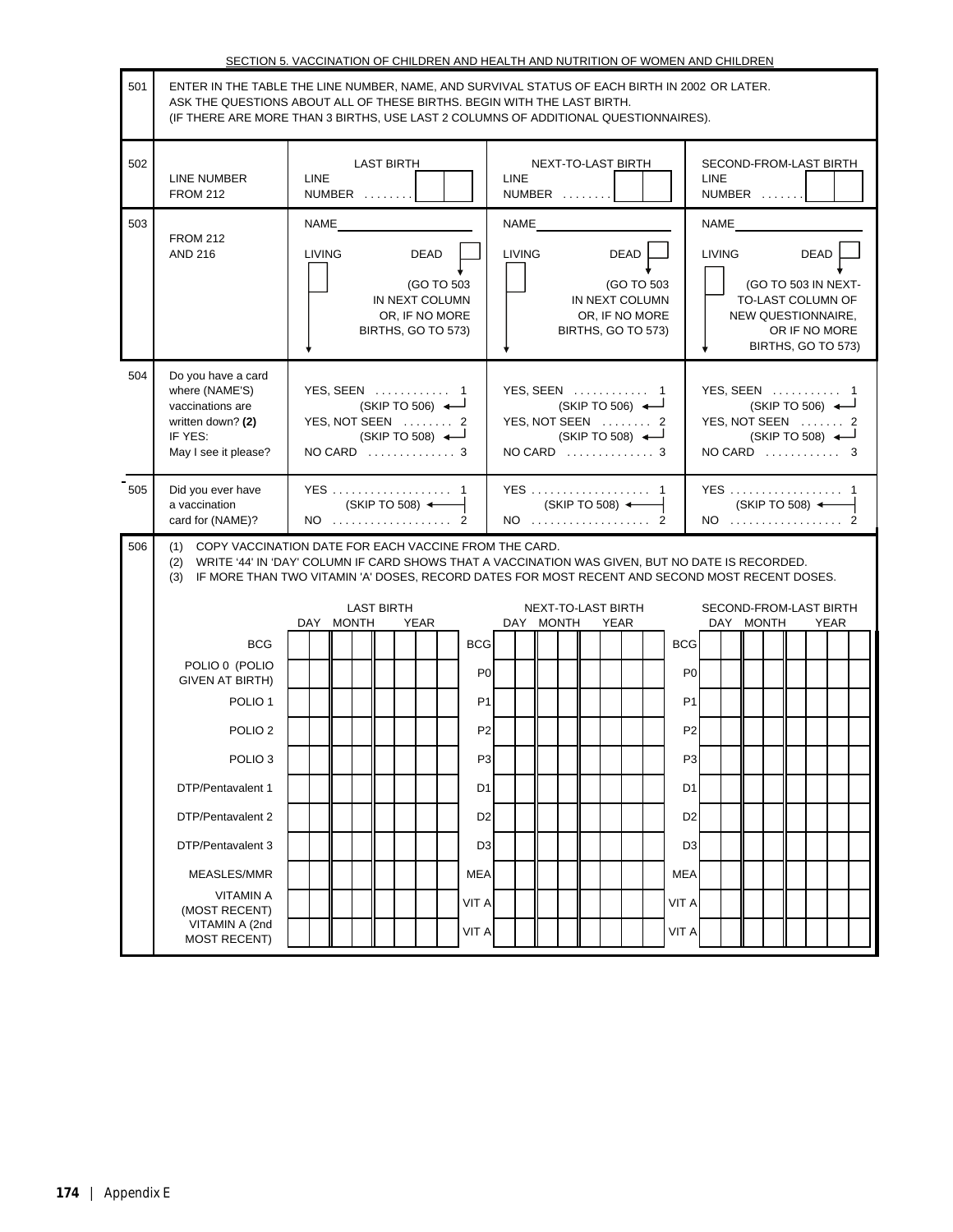| NO.  | <b>QUESTIONS AND FILTERS</b>                                                                                                                                                                                                                                                       | <b>LAST BIRTH</b><br>NAME _______________                                                                                                                                         | <b>NEXT-TO-LAST BIRTH</b>                                                                                                                                                 | SECOND-FROM-LAST BIRTH<br><b>NAME</b>                                                                                                                                  |
|------|------------------------------------------------------------------------------------------------------------------------------------------------------------------------------------------------------------------------------------------------------------------------------------|-----------------------------------------------------------------------------------------------------------------------------------------------------------------------------------|---------------------------------------------------------------------------------------------------------------------------------------------------------------------------|------------------------------------------------------------------------------------------------------------------------------------------------------------------------|
| 507  | Has (NAME) received any<br>vaccinations that are not recorded<br>on this card, including vaccinations<br>received in a national<br>immunization day campaign?<br>RECORD 'YES' ONLY IF<br><b>RESPONDENT MENTIONS BCG.</b><br>POLIO 0-3, DPT 1-3, AND/OR<br><b>MEASLES VACCINES.</b> | YES 1<br>(PROBE FOR $\leftarrow$<br><b>VACCINATIONS AND</b><br>WRITE '66' IN THE<br>CORRESPONDING<br>DAY COLUMN IN 506)<br>NO  2<br>$(SKIP TO 512)$ $\leftarrow$<br>DON'T KNOW  8 | YES 1<br>(PROBE FOR<br><b>VACCINATIONS AND</b><br>WRITE '66' IN THE<br><b>CORRESPONDING</b><br>DAY COLUMN IN 506)<br>NO  2<br>(SKIP TO 512) $\leftarrow$<br>DON'T KNOW  8 | YES 1<br>(PROBE FOR +<br><b>VACCINATIONS AND</b><br>WRITE '66' IN THE<br>CORRESPONDING<br>DAY COLUMN IN 506)<br>NO  2<br>$(SKIP TO 512)$ $\leftarrow$<br>DON'T KNOW  8 |
| 508  | Did (NAME) ever receive any<br>vaccinations to prevent him/her<br>from getting diseases, including<br>vaccinations received in a<br>national immunization<br>campaign?                                                                                                             | YES 1<br>NO  2<br>(SKIP TO 512)<br>DON'T KNOW  8                                                                                                                                  | YES 1<br>NO  2<br>(SKIP TO 512)<br>DON'T KNOW  8                                                                                                                          | YES 1<br>NO  2<br>$(SKIP TO 512)$ $\leftarrow$<br>DON'T KNOW  8                                                                                                        |
| 509  | Please tell me if (NAME) received<br>any of the following vaccinations:                                                                                                                                                                                                            |                                                                                                                                                                                   |                                                                                                                                                                           |                                                                                                                                                                        |
| 509A | A BCG vaccination against<br>tuberculosis, that is, an injection<br>in the arm or shoulder that usually<br>causes a scar?                                                                                                                                                          | YES 1<br>NO  2<br>DON'T KNOW  8                                                                                                                                                   | YES 1<br>NO  2<br>DON'T KNOW  8                                                                                                                                           | YES 1<br>NO  2<br>DON'T KNOW  8                                                                                                                                        |
| 509B | Polio vaccine, that is, drops in the<br>mouth?                                                                                                                                                                                                                                     | YES 1<br>NO  2<br>(SKIP TO 509E) $\leftarrow$<br>DON'T KNOW  8                                                                                                                    | YES 1<br>NO  2<br>(SKIP TO 509E)<br>DON'T KNOW  8                                                                                                                         | YES 1<br>NO  2<br>$(SKIP TO 509E)$ $\leftarrow$<br>DON'T KNOW  8                                                                                                       |
| 509C | Was the first polio vaccine<br>received in the first two weeks<br>after birth or later?                                                                                                                                                                                            | FIRST 2 WEEKS  1<br>LATER 2                                                                                                                                                       | FIRST 2 WEEKS  1<br>LATER $\ldots$ ,  2                                                                                                                                   | FIRST 2 WEEKS  1<br>LATER 2                                                                                                                                            |
| 509D | How many times was the polio<br>vaccine received?                                                                                                                                                                                                                                  | <b>NUMBER</b><br>OF TIMES<br>------------------------                                                                                                                             | <b>NUMBER</b><br>OF TIMES<br>-------------------- <del>--</del>                                                                                                           | <b>NUMBER</b><br>OF TIMES $\ldots$<br>-------------------- <del>----</del> -                                                                                           |
| 509E | A DPT vaccination, that is, an<br>injection given in the thigh or<br>buttocks, sometimes at the<br>same time as polio drops?                                                                                                                                                       | YES 1<br>NO  2<br>$(SKIP TO 509G)$ $\leftarrow$<br>DON'T KNOW  8                                                                                                                  | YES 1<br>NO  2<br>$(SKIP TO 509G)$ $\leftarrow$<br>DON'T KNOW  8                                                                                                          | YES 1<br>NO  2<br>$(SKIP TO 509G)$ $\leftarrow$<br>DON'T KNOW  8                                                                                                       |
| 509F | How many times was a DPT<br>vaccination received?                                                                                                                                                                                                                                  | NUMBER<br>OF TIMES                                                                                                                                                                | NUMBER<br>OF TIMES                                                                                                                                                        | NUMBER<br>OF TIMES<br>1.1.1.1                                                                                                                                          |
| 509G | A measles injection or an MMR<br>injection - that is, a shot in the<br>arm at the age of 9 months or<br>older - to prevent him/her from<br>getting measles?                                                                                                                        | YES 1<br>NO  2<br>DON'T KNOW  8                                                                                                                                                   | YES 1<br>NO  2<br>DON'T KNOW  8                                                                                                                                           | YES 1<br>NO  2<br>DON'T KNOW  8                                                                                                                                        |
| 512  | <b>CHECK 506:</b><br>DATE SHOWN FOR VITAMIN<br>A DOSE                                                                                                                                                                                                                              | DATE<br>FOR<br><b>OTHER</b><br>MOST<br><b>RECENT</b><br>VITAMIN<br>A DOSE<br>(SKIP TO <sup>+</sup><br>514)                                                                        | DATE<br><b>FOR</b><br><b>OTHER</b><br>MOST<br><b>RECENT</b><br>VITAMIN<br>A DOSE<br>(SKIP TO <sup>+</sup><br>514)                                                         | DATE<br><b>FOR</b><br><b>OTHER</b><br>MOST<br><b>RECENT</b><br><b>VITAMIN</b><br>A DOSE<br>(SKIP TO <sup>+</sup><br>514)                                               |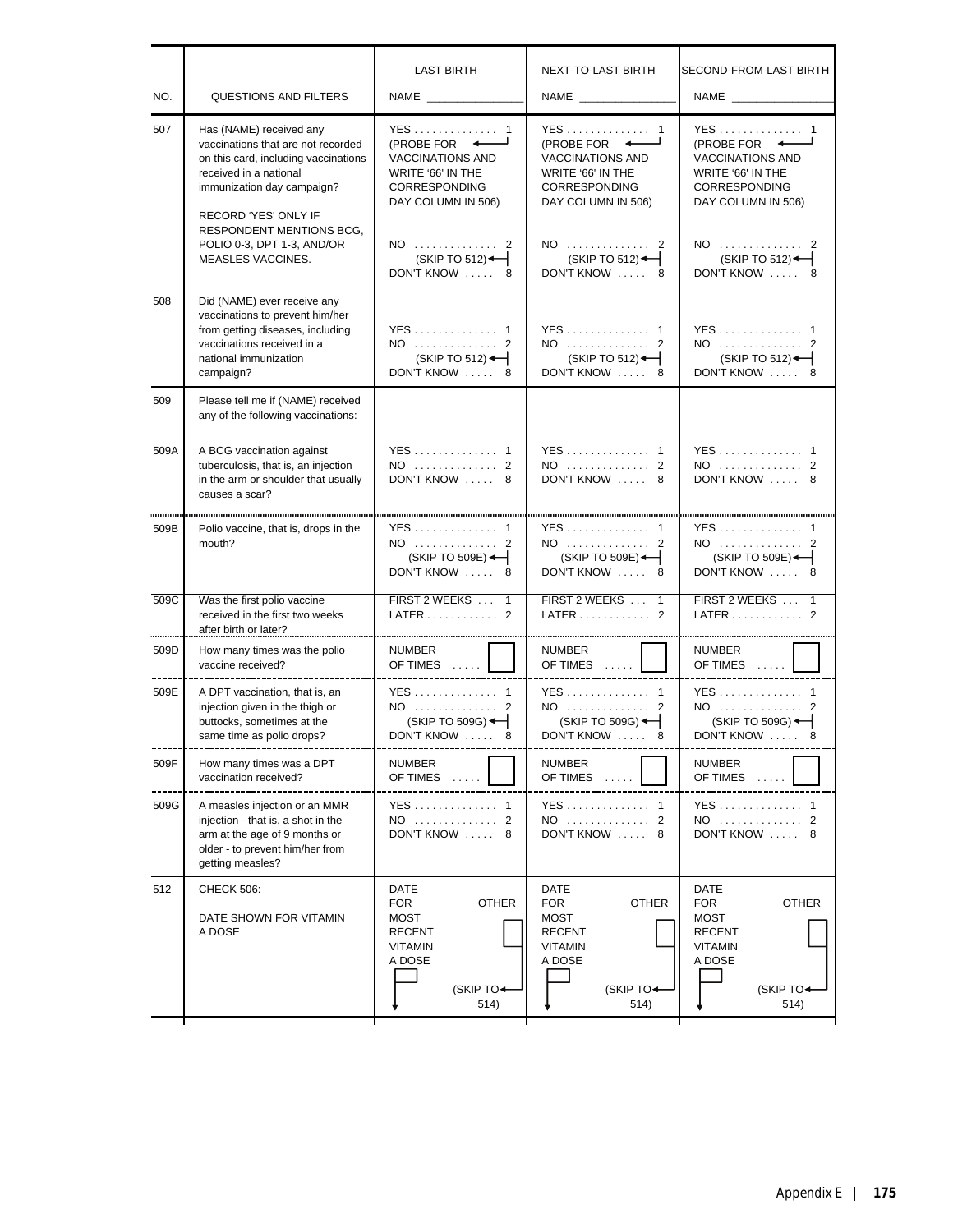|     |                                                                                                                                                                                                                                                                              | <b>LAST BIRTH</b>                                                                                                                                              | NEXT-TO-LAST BIRTH                                                                                                                                     | SECOND-FROM-LAST BIRTH                                                                                                                                               |
|-----|------------------------------------------------------------------------------------------------------------------------------------------------------------------------------------------------------------------------------------------------------------------------------|----------------------------------------------------------------------------------------------------------------------------------------------------------------|--------------------------------------------------------------------------------------------------------------------------------------------------------|----------------------------------------------------------------------------------------------------------------------------------------------------------------------|
| NO. | <b>QUESTIONS AND FILTERS</b>                                                                                                                                                                                                                                                 |                                                                                                                                                                | NAME                                                                                                                                                   |                                                                                                                                                                      |
| 513 | According to (NAME)'s health card,<br>he/she received a vitamin A dose<br>(like this/any of these) in (MONTH<br>AND YEAR OF MOST RECENT<br>DOSE FROM CARD).<br>Has (NAME) received another<br>vitamin A dose since then?<br>SHOW COMMON TYPES OF<br>AMPULES/CAPSULES/SYRUPS. | YES 1<br>(SKIPTO 515)<br>NO  2<br>(SKIP TO 516)<br>DON'T KNOW  8                                                                                               | YES 1<br>(SKIP TO 515)<br>NO  2<br>(SKIP TO 516)<br>DON'T KNOW  8                                                                                      | YES 1<br>(SKIP TO 515)<br>NO  2<br>$(SKIP TO 516)$ $\leftarrow$<br>DON'T KNOW  8                                                                                     |
| 514 | HAS (NAME) ever received<br>a vitamin A dose (like this/<br>any of these)?<br>SHOW COMMON TYPES OF<br>AMPULES/CAPSULES/SYRUPS.                                                                                                                                               | YES 1<br>NO  2<br>(SKIP TO 516)<br>DON'T KNOW  8                                                                                                               | YES 1<br>NO  2<br>(SKIP TO 516)<br>DON'T KNOW  8                                                                                                       | YES 1<br>NO  2<br>$(SKIP TO 516)$ $\leftarrow$<br>DON'T KNOW  8                                                                                                      |
| 515 | Did (NAME) receive a vitamin A<br>dose within the last six months?                                                                                                                                                                                                           | YES 1<br>NO  2<br>DON'T KNOW  8                                                                                                                                | YES 1<br>NO  2<br>DON'T KNOW  8                                                                                                                        | YES 1<br>NO  2<br>DON'T KNOW  8                                                                                                                                      |
| 516 | In the last seven days, did<br>(NAME) take iron pills, sprinkles<br>with iron, or iron syrup<br>(like this/any of these)?<br>SHOW COMMON TYPES OF<br>PILLS/SPRINKLES/<br>SYRUPS.                                                                                             | YES 1<br>NO  2<br>DON'T KNOW  8                                                                                                                                | YES 1<br>NO  2<br>DON'T KNOW  8                                                                                                                        | YES 1<br>NO  2<br>DON'T KNOW  8                                                                                                                                      |
| 517 | Has (NAME) taken any drug for<br>intestinal worms in the last six<br>months?                                                                                                                                                                                                 | YES 1<br>NO  2<br>DON'T KNOW  8                                                                                                                                | YES 1<br>NO  2<br>DON'T KNOW  8                                                                                                                        | YES 1<br>NO  2<br>DON'T KNOW  8                                                                                                                                      |
| 518 | Has (NAME) had diarrhea in the<br>last 2 weeks? (6)                                                                                                                                                                                                                          | YES 1<br>NO  2<br>$(SKIP TO 533)$ $\leftarrow$<br>DON'T KNOW  8                                                                                                | YES 1<br>NO  2<br>$(SKIP TO 533)$ $\leftarrow$<br>DON'T KNOW  8                                                                                        | YES 1<br>NO  2<br>$(SKIP TO 533)$ $\leftarrow$<br>DON'T KNOW  8                                                                                                      |
| 519 | Was there any blood in the stools?                                                                                                                                                                                                                                           | YES 1<br>NO  2<br>DON'T KNOW  8                                                                                                                                | YES 1<br>NO  2<br>DON'T KNOW<br>8                                                                                                                      | YES 1<br>NO  2<br>DON'T KNOW<br>-8                                                                                                                                   |
| 520 | Now I would like to know how<br>much (NAME) was given to drink<br>during the diarrhea (including<br>breastmilk).                                                                                                                                                             |                                                                                                                                                                |                                                                                                                                                        |                                                                                                                                                                      |
|     | Was he/she given less than<br>usual to drink, about the same<br>amount, or more than usual to<br>drink?<br>IF LESS, PROBE: Was he/she<br>given much less than usual to<br>drink or somewhat less?                                                                            | MUCH LESS<br>$\overline{1}$<br>SOMEWHAT LESS.<br>2<br>ABOUT THE SAME.<br>3<br>$MORE$ 4<br>NOTHING TO DRINK 5<br>DON'T KNOW  8                                  | MUCH LESS  1<br>SOMEWHAT LESS.<br>$\overline{2}$<br>ABOUT THE SAME.<br>3<br>MORE $\ldots$ 4<br>NOTHING TO DRINK 5<br>DON'T KNOW  8                     | MUCH LESS  1<br>SOMEWHAT LESS . 2<br>ABOUT THE SAME.<br>3<br>$MORE$ 4<br>NOTHING TO DRINK 5<br>DON'T KNOW  8                                                         |
| 521 | When (NAME) had diarrhea, was<br>he/she given less than usual to<br>eat, about the same amount, more<br>than usual, or nothing to eat?<br>IF LESS, PROBE: Was he/she<br>given much less than usual to<br>eat or somewhat less?                                               | MUCH LESS<br>$\mathbf{1}$<br>$\overline{2}$<br>SOMEWHAT LESS.<br>ABOUT THE SAME.<br>3<br>MORE  4<br>STOPPED FOOD<br>5<br>NEVER GAVE FOOD<br>6<br>DON'T KNOW  8 | MUCH LESS  1<br>SOMEWHAT LESS . 2<br>ABOUT THE SAME.<br>3<br>MORE $\dots\dots\dots\dots$ 4<br>STOPPED FOOD<br>.5<br>NEVER GAVE FOOD 6<br>DON'T KNOW  8 | $MUCH$ LESS $\ldots$<br>1<br>$\overline{2}$<br>SOMEWHAT LESS.<br>ABOUT THE SAME . 3<br>MORE $\ldots$ , 4<br>STOPPED FOOD<br>-5<br>NEVER GAVE FOOD 6<br>DON'T KNOW  8 |
| 522 | Did you seek advice or treatment<br>for the diarrhea from any source?                                                                                                                                                                                                        | YES 1<br>NO  2<br>(SKIP TO 527)                                                                                                                                | YES 1<br>NO  2<br>(SKIP TO 527)                                                                                                                        | YES 1<br>NO  2<br>(SKIP TO 527)                                                                                                                                      |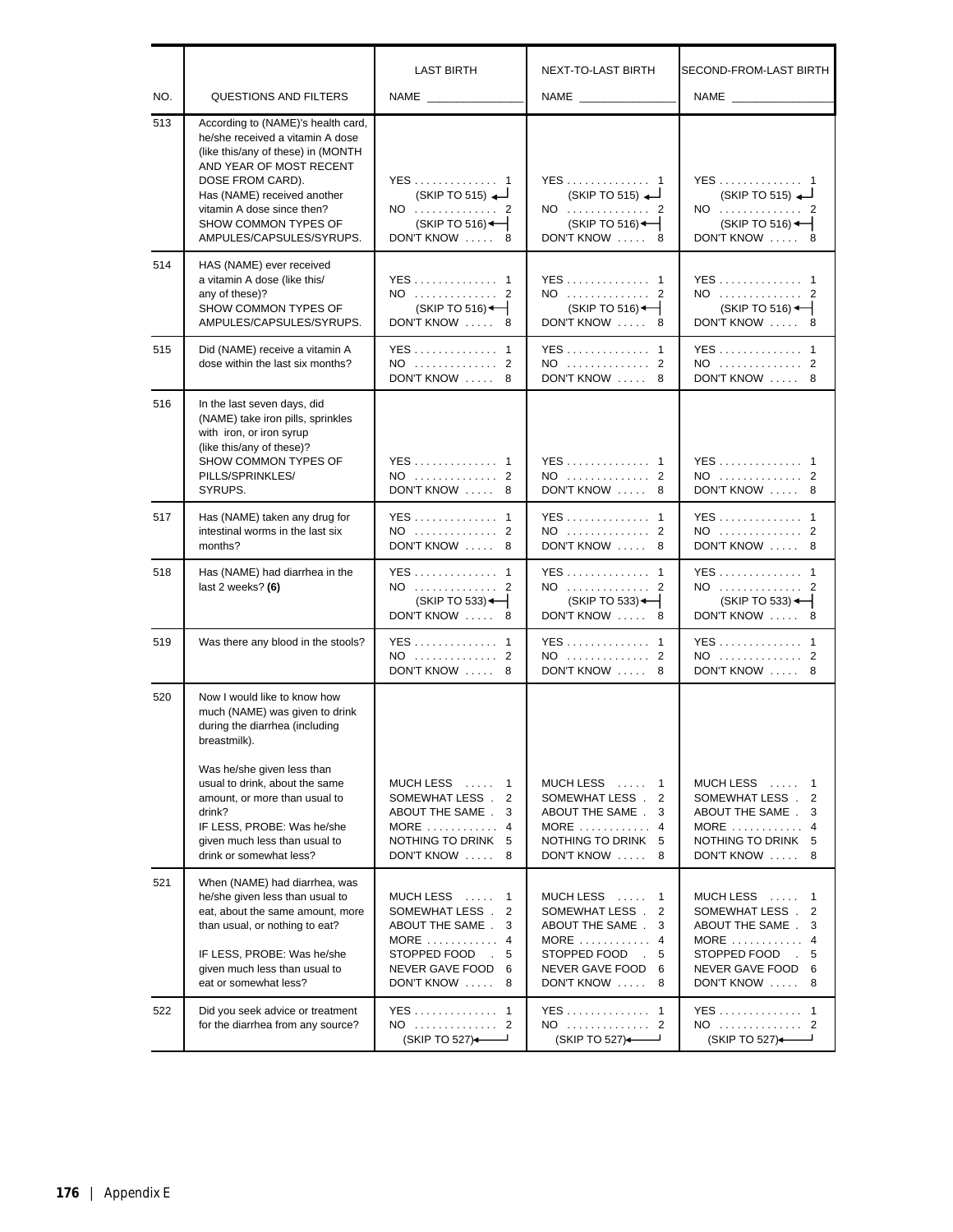| NO. | <b>QUESTIONS AND FILTERS</b>                                                                                                                                       | <b>LAST BIRTH</b><br><b>NAME</b>                                                                                                                                                                                             | NEXT-TO-LAST BIRTH<br><b>NAME</b>                                                                                                                                                                            | SECOND-FROM-LAST BIRTH<br><b>NAME NAME</b>                                                                                                                                                                                   |
|-----|--------------------------------------------------------------------------------------------------------------------------------------------------------------------|------------------------------------------------------------------------------------------------------------------------------------------------------------------------------------------------------------------------------|--------------------------------------------------------------------------------------------------------------------------------------------------------------------------------------------------------------|------------------------------------------------------------------------------------------------------------------------------------------------------------------------------------------------------------------------------|
| 523 | Where did you seek advice or<br>treatment?<br>Anywhere else?<br>PROBE TO IDENTIFY EACH<br>TYPE OF SOURCE AND<br>CIRCLE THE APPROPRIATE<br>$CODE(S)$ .              | PUBLIC SECTOR<br>REF. HOSPITAL<br>A<br>DISTRICT HOSP.<br>B<br>HEALTH CENTC<br>HEALTH.<br>WORKER  D<br>OTHER PUBLIC<br>Е<br>(SPECIFY)                                                                                         | PUBLIC SECTOR<br>REF. HOSPITAL<br>A<br>DISTRICT HOSP.<br>В<br>HEALTH CENTC<br>HEALTH.<br>WORKER  D<br>OTHER PUBLIC<br><b>E</b><br>(SPECIFY)                                                                  | PUBLIC SECTOR<br>REF. HOSPITAL<br>A<br>DISTRICT HOSP.<br>B<br>HEALTH CENTC<br>HEALTH.<br>WORKER  D<br><b>OTHER PUBLIC</b><br>Е<br>(SPECIFY)                                                                                  |
|     | IF UNABLE TO DETERMINE<br>IF A HOSPITAL, HEALTH<br>CENTER, OR CLINIC IS<br>PUBLIC OR PRIVATE<br>MEDICAL, WRITE THE<br>THE NAME OF THE PLACE.<br>(NAME OF PLACE(S)) | <b>OTHER PRIVATE</b><br><b>MEDICAL</b><br>PRIVATE CLINIC/<br>$HOSP$ $F$<br>PHARMACY  G<br>PRIV. DOCTOR . H<br><b>ARBEF CLINIC</b><br>$\mathbf{I}$<br><b>NURSE</b><br>J<br><b>OTHER PRIVATEE</b><br>MEDICAL<br>ĸ<br>(SPECIFY) | OTHER PRIVATE<br><b>MEDICAL</b><br>PRIVATE CLINIC/<br>$HOSP$ $F$<br>PHARMACY  G<br>PRIV. DOCTOR H<br>ARBEF CLINIC<br>$\mathbf{I}$<br><b>NURSE</b><br>J<br><b>OTHER PRIVATEE</b><br>MEDICAL<br>ĸ<br>(SPECIFY) | <b>OTHER PRIVATE</b><br><b>MEDICAL</b><br>PRIVATE CLINIC/<br>$HOSP$ $F$<br>PHARMACY  G<br>PRIV. DOCTOR . H<br><b>ARBEF CLINIC</b><br>$\mathbf{I}$<br><b>NURSE</b><br>J<br><b>OTHER PRIVATEE</b><br>MEDICAL<br>к<br>(SPECIFY) |
|     |                                                                                                                                                                    | OTHER SOURCE<br>SHOP/KIOSQUE<br>L<br>TRAD, HEALER<br>м                                                                                                                                                                       | OTHER SOURCE<br>SHOP/KIOSQUE L<br>TRAD. HEALER<br>м                                                                                                                                                          | OTHER SOURCE<br>SHOP/KIOSQUE<br>L<br>TRAD. HEALER<br>м                                                                                                                                                                       |
|     |                                                                                                                                                                    | <b>OTHER</b><br>$\mathsf{X}$<br>(SPECIFY)                                                                                                                                                                                    | <b>OTHER</b><br>X<br>(SPECIFY)                                                                                                                                                                               | <b>OTHER</b><br>Х<br>(SPECIFY)                                                                                                                                                                                               |
| 524 | <b>CHECK 523:</b>                                                                                                                                                  | <b>ONLY</b><br>TWO OR<br>MORE<br><b>ONE</b><br>CODE<br>CODES<br><b>CIRCLED</b><br><b>CIRCLED</b><br>(SKIP TO 526) 4                                                                                                          | TWO OR<br><b>ONLY</b><br><b>MORE</b><br><b>ONE</b><br><b>CODES</b><br>CODE<br><b>CIRCLED</b><br><b>CIRCLED</b><br>(SKIP TO 526) $\leftarrow$                                                                 | <b>ONLY</b><br>TWO OR<br><b>MORE</b><br><b>ONE</b><br>CODES<br>CODE<br><b>CIRCLED</b><br><b>CIRCLED</b><br>(SKIPTO 526)                                                                                                      |
| 525 | Where did you first seek advice or<br>treatment?<br>USE LETTER CODE FROM 523.                                                                                      | FIRST PLACE                                                                                                                                                                                                                  | FIRST PLACE                                                                                                                                                                                                  | FIRST PLACE                                                                                                                                                                                                                  |
| 526 | How many days after the diarrhea<br>began did you first seek advice<br>or treatment for (NAME)?<br>IF THE SAME DAY, RECORD '00'.                                   | $DAYS$                                                                                                                                                                                                                       | $DAYS$                                                                                                                                                                                                       | DAYS                                                                                                                                                                                                                         |
| 527 | Does (NAME) still have diarrhea?                                                                                                                                   | YES 1<br>NO  2<br>DON'T KNOW  8                                                                                                                                                                                              | YES 1<br>NO  2<br>DON'T KNOW  8                                                                                                                                                                              | YES 1<br>NO  2<br>DON'T KNOW  8                                                                                                                                                                                              |
| 528 | Was he/she given any of the<br>following to drink at any time since<br>he/she started having the diarrhea:                                                         |                                                                                                                                                                                                                              |                                                                                                                                                                                                              |                                                                                                                                                                                                                              |
|     | a) A fluid made from a special<br>packet called [LOCAL NAME<br>FOR ORS PACKET]?                                                                                    | YES NO DK<br><b>FLUID FROM</b><br>ORS PKT1<br>2<br>8                                                                                                                                                                         | YES NO DK<br><b>FLUID FROM</b><br>ORS PKT1<br>2<br>8                                                                                                                                                         | YES NO DK<br><b>FLUID FROM</b><br>ORS PKT1<br>2<br>8                                                                                                                                                                         |
|     | b) A pre-packaged ORS liquid?                                                                                                                                      | ORS LQD1<br>2<br>8                                                                                                                                                                                                           | ORS LQD1<br>2<br>8                                                                                                                                                                                           | ORS LQD1<br>2<br>8                                                                                                                                                                                                           |
|     | c) A government-recommended<br>homemade fluid?                                                                                                                     | <b>HOMEMADE</b><br>FLUID  1<br>2<br>8                                                                                                                                                                                        | <b>HOMEMADE</b><br>$FLUID \dots 1$<br>2<br>8                                                                                                                                                                 | <b>HOMEMADE</b><br><b>FLUID</b> 1<br>8<br>$\mathbf{2}$                                                                                                                                                                       |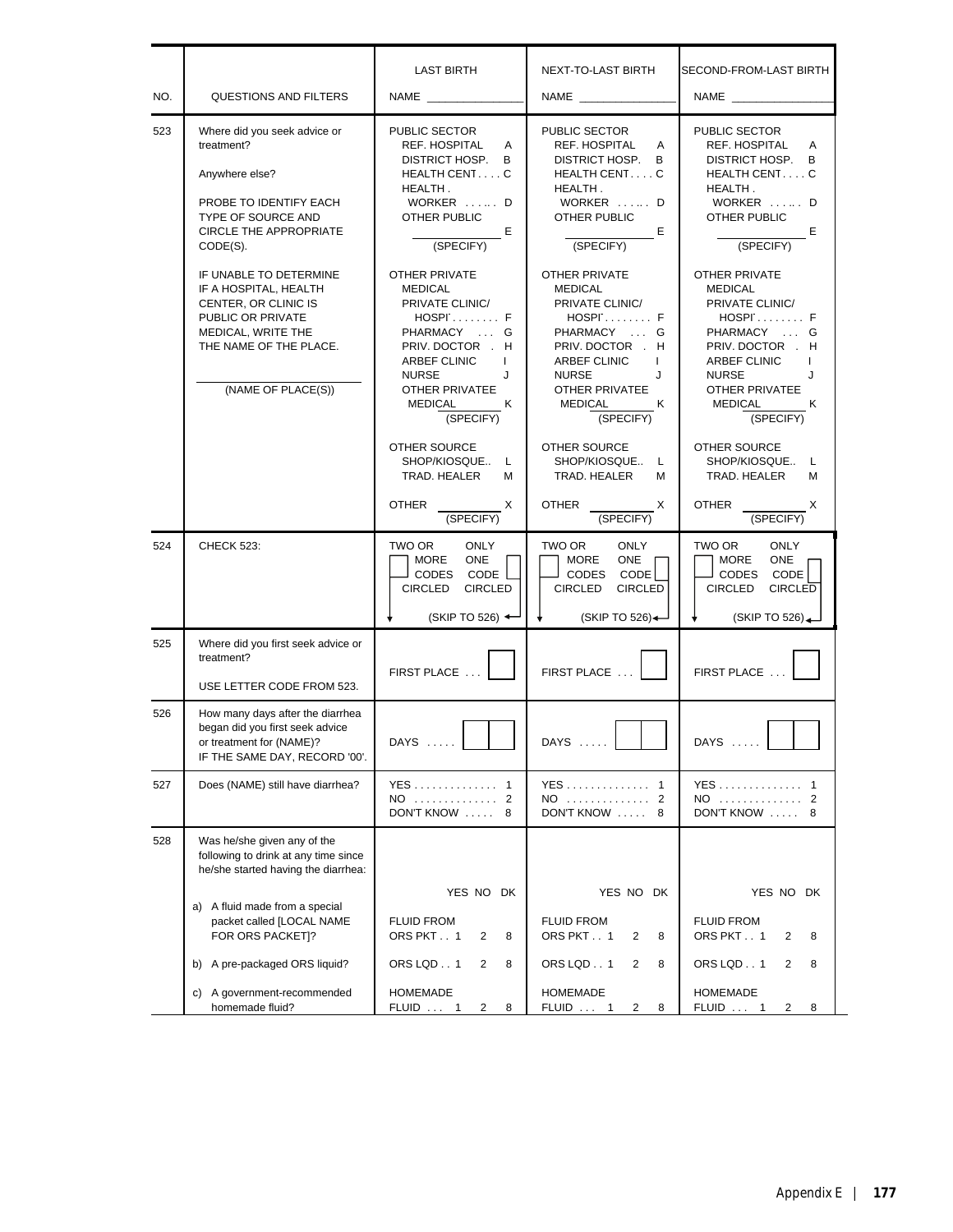| NO. | <b>QUESTIONS AND FILTERS</b>                                                                                                                   | <b>LAST BIRTH</b>                                                                                                                                                                                                                                                                                                                                      | NEXT-TO-LAST BIRTH                                                                                                                                                                                                                                                                                                                               | SECOND-FROM-LAST BIRTH                                                                                                                                                                                                                                                                                                                |
|-----|------------------------------------------------------------------------------------------------------------------------------------------------|--------------------------------------------------------------------------------------------------------------------------------------------------------------------------------------------------------------------------------------------------------------------------------------------------------------------------------------------------------|--------------------------------------------------------------------------------------------------------------------------------------------------------------------------------------------------------------------------------------------------------------------------------------------------------------------------------------------------|---------------------------------------------------------------------------------------------------------------------------------------------------------------------------------------------------------------------------------------------------------------------------------------------------------------------------------------|
| 529 | Was anything (else) given to<br>treat the diarrhea?                                                                                            | YES 1<br>NO  2<br>$(SKIP TO 533)$ $\leftarrow$<br>DON'T KNOW  8                                                                                                                                                                                                                                                                                        | YES 1<br>NO  2<br>(SKIP TO 533)<br>DON'T KNOW  8                                                                                                                                                                                                                                                                                                 | <b>YES</b> 1<br>NO  2<br>(SKIP TO 533)-<br>DON'T KNOW  8                                                                                                                                                                                                                                                                              |
| 530 | What (else) was given to treat<br>the diarrhea?<br>Anything else?<br>RECORD ALL TREATMENTS<br>GIVEN.                                           | PILL OR SYRUP<br>ANTIBIOTIC A<br>ANTIMOTILITY . B<br>$ZINC$ C<br>OTHER (NOT ANTI-<br>BIOTIC, ANTI-<br>MOTILITY, OR<br>$ZINC)$ $D$<br><b>UNKNOWN PILL</b><br>OR SYRUP  E<br><b>INJECTION</b><br>ANTIBIOTIC F<br>NON-ANTIBIOTIC. G<br><b>UNKNOWN</b><br>INJECTION  H<br>(IV) INTRAVENOUS . I<br>HOME REMEDY/<br>HERBAL MED-<br>$ICINE$ J<br><b>OTHER</b> | PILL OR SYRUP<br>ANTIBIOTIC A<br>ANTIMOTILITY . B<br>ZINC  C<br>OTHER (NOT ANTI-<br>BIOTIC, ANTI-<br>MOTILITY, OR<br>$ZINC)$ $D$<br><b>UNKNOWN PILL</b><br>OR SYRUP  E<br><b>INJECTION</b><br>ANTIBIOTIC F<br>NON-ANTIBIOTIC. G<br><b>UNKNOWN</b><br>INJECTION  H<br>(IV) INTRAVENOUS . I<br>HOME REMEDY/<br>HERBAL MED-<br>$ICINE$ $J$<br>OTHER | PILL OR SYRUP<br>ANTIBIOTIC A<br>ANTIMOTILITY . B<br>OTHER (NOT ANTI-<br>BIOTIC, ANTI-<br>MOTILITY, OR<br>$ZINC)$ $D$<br><b>UNKNOWN PILL</b><br>OR SYRUP  E<br><b>INJECTION</b><br>ANTIBIOTIC F<br>NON-ANTIBIOTIC. G<br><b>UNKNOWN</b><br>INJECTION  H<br>(IV) INTRAVENOUS . I<br>HOME REMEDY/<br>HERBAL MED-<br>$ICINE$ $J$<br>OTHER |
|     |                                                                                                                                                | X<br>(SPECIFY)                                                                                                                                                                                                                                                                                                                                         | (SPECIFY)                                                                                                                                                                                                                                                                                                                                        | (SPECIFY)                                                                                                                                                                                                                                                                                                                             |
| 531 | <b>CHECK 530:</b><br>GIVEN ZINC?                                                                                                               | CODE "C"<br>CODE "C"<br><b>CIRCLED</b><br><b>NOT</b><br><b>CIRCLED</b><br>$(SKIPTO 533)$ $\rightarrow$                                                                                                                                                                                                                                                 | CODE "C"<br>CODE "C"<br><b>CIRCLED</b><br><b>NOT</b><br><b>CIRCLED</b><br>$(SKIP TO 533)$ $\rightarrow$                                                                                                                                                                                                                                          | CODE "C"<br>CODE "C"<br><b>CIRCLED</b><br><b>NOT</b><br><b>CIRCLED</b><br>(SKIP TO 533) $\leftarrow$                                                                                                                                                                                                                                  |
| 532 | How many times was<br>(NAME) given zinc?                                                                                                       | $TIMES$<br>DON'T KNOW 98                                                                                                                                                                                                                                                                                                                               | $TIMES$<br>DON'T KNOW 98                                                                                                                                                                                                                                                                                                                         | $TIMES$<br>DON'T KNOW 98                                                                                                                                                                                                                                                                                                              |
| 533 | Has (NAME) been ill with a fever<br>at any time in the last 2 weeks?                                                                           | YES 1<br>NO  2<br>DON'T KNOW<br>8                                                                                                                                                                                                                                                                                                                      | YES 1<br>NO  2<br>DON'T KNOW<br>8                                                                                                                                                                                                                                                                                                                | NO  2<br>DON'T KNOW<br>8                                                                                                                                                                                                                                                                                                              |
| 534 | Has (NAME) had an illness with<br>a cough at any time in the<br>last 2 weeks?                                                                  | YES 1<br>NO  2<br>$(SKIP TO 537)$ <sup>+</sup><br>DON'T KNOW  8                                                                                                                                                                                                                                                                                        | YES 1<br>NO  2<br>$(SKIP TO 537)$ <sup>+</sup><br>DON'T KNOW  8                                                                                                                                                                                                                                                                                  | YES 1<br>NO  2<br>$(SKIP TO 537)$ $\leftarrow$<br>DON'T KNOW  8                                                                                                                                                                                                                                                                       |
| 535 | When (NAME) had an illness with<br>a cough, did he/she breathe faster<br>than usual with short, rapid breaths<br>or have difficulty breathing? | YES 1<br>NO  2<br>$(SKIP TO 538)$ <sup>+</sup><br>DON'T KNOW<br>8                                                                                                                                                                                                                                                                                      | YES 1<br>NO 2<br>$(SKIP TO 538)$ <sup>-1</sup><br>DON'T KNOW<br>8                                                                                                                                                                                                                                                                                | YES 1<br>NO  2<br>DON'T KNOW  8                                                                                                                                                                                                                                                                                                       |
| 536 | Was the fast or difficult breathing<br>due to a problem in the chest or to<br>a blocked or runny nose?                                         | CHEST ONLY<br>$\ldots$ 1.<br>NOSE ONLY $\ldots$ 2<br>BOTH  3-<br><b>OTHER</b><br>6.<br>(SPECIFY)<br>DON'T KNOW $\ldots$ 8 =<br>(SKIP TO 538) <sup>+</sup>                                                                                                                                                                                              | CHEST ONLY<br>$\ldots$ 1 $\blacksquare$<br>NOSE ONLY $\ldots$ 2<br>BOTH  3-<br><b>OTHER</b><br>6.<br>(SPECIFY)<br>DON'T KNOW $\ldots$ 8<br>(SKIP TO 538) $\triangleleft$                                                                                                                                                                         | CHEST ONLY<br>$\ldots$ 1 =<br>NOSE ONLY $\ldots$ 2<br>BOTH  3-<br><b>OTHER</b><br>$6 -$<br>(SPECIFY)<br>DON'T KNOW $\ldots$ 8<br>(SKIP TO 538) $\triangleleft$                                                                                                                                                                        |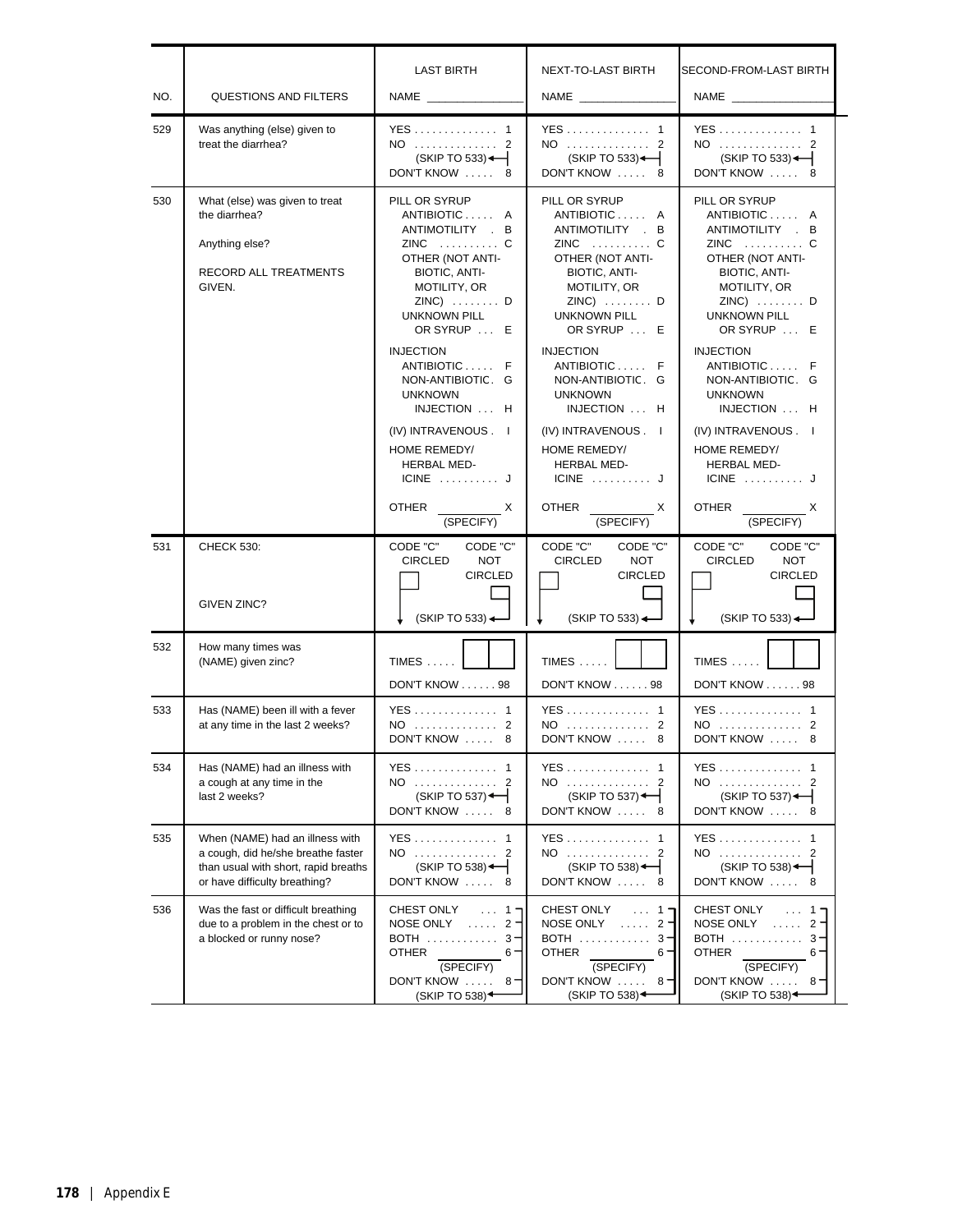| NO. | <b>QUESTIONS AND FILTERS</b>                                                                                                                                                                                                                                                                                                              | <b>LAST BIRTH</b>                                                                                                                                                                                                                                                                                                    | NEXT-TO-LAST BIRTH<br><b>NAME</b>                                                                                                                                                                                                                                                                | SECOND-FROM-LAST BIRTH<br><b>NAME</b> NAME                                                                                                                                                                                                                                                          |
|-----|-------------------------------------------------------------------------------------------------------------------------------------------------------------------------------------------------------------------------------------------------------------------------------------------------------------------------------------------|----------------------------------------------------------------------------------------------------------------------------------------------------------------------------------------------------------------------------------------------------------------------------------------------------------------------|--------------------------------------------------------------------------------------------------------------------------------------------------------------------------------------------------------------------------------------------------------------------------------------------------|-----------------------------------------------------------------------------------------------------------------------------------------------------------------------------------------------------------------------------------------------------------------------------------------------------|
| 537 | <b>CHECK 533:</b><br>HAD FEVER OR COUGH?                                                                                                                                                                                                                                                                                                  | NO OR DK<br><b>YES</b><br>(GO TO 572)                                                                                                                                                                                                                                                                                | NO OR DK<br>YES<br>(GO TO 572)                                                                                                                                                                                                                                                                   | NO OR DK<br>YES<br>(GO TO 572)                                                                                                                                                                                                                                                                      |
| 538 | Now I would like to know how<br>much (NAME) was given to drink<br>(including breastmilk) during the<br>illness with a (fever/cough).<br>Was he/she given less than<br>usual to drink, about the same<br>amount, or more than usual to<br>drink?<br>IF LESS, PROBE: Was he/she<br>given much less than usual to<br>drink or somewhat less? | MUCH LESS  1<br>SOMEWHAT LESS.<br>2<br>ABOUT THE SAME.<br>3<br>MORE $\dots\dots\dots\dots$ 4<br>NOTHING TO DRINK 5<br>DON'T KNOW  8                                                                                                                                                                                  | MUCH LESS  1<br>SOMEWHAT LESS.<br>2<br>ABOUT THE SAME.<br>3<br>$MORE$ 4<br>NOTHING TO DRINK 5<br>DON'T KNOW  8                                                                                                                                                                                   | MUCH LESS<br>1<br>SOMEWHAT LESS.<br>2<br>ABOUT THE SAME.<br>3<br>MORE $\ldots$ 4<br>NOTHING TO DRINK 5<br>DON'T KNOW  8                                                                                                                                                                             |
| 539 | When (NAME) had a<br>(fever/cough), was he/she given<br>less than usual to eat, about the<br>same amount, more than usual,<br>or nothing to eat?<br>IF LESS, PROBE: Was he/she<br>given much less than usual to<br>eat or somewhat less?                                                                                                  | MUCH LESS  1<br>SOMEWHAT LESS.<br>2<br>ABOUT THE SAME.<br>3<br>MORE $\ldots$ , 4<br>STOPPED FOOD 5<br>NEVER GAVE FOOD 6<br>DON'T KNOW  8                                                                                                                                                                             | MUCH LESS  1<br>SOMEWHAT LESS.<br>2<br>ABOUT THE SAME.<br>3<br>MORE $\dots\dots\dots\dots$<br>STOPPED FOOD 5<br>NEVER GAVE FOOD 6<br>DON'T KNOW  8                                                                                                                                               | MUCH LESS  1<br>SOMEWHAT LESS.<br>2<br>ABOUT THE SAME.<br>3<br>MORE $\ldots$ 4<br>STOPPED FOOD : 5<br>NEVER GAVE FOOD 6<br>DON'T KNOW  8                                                                                                                                                            |
| 540 | Did you seek advice or treatment<br>for the illness from any source?                                                                                                                                                                                                                                                                      | YES 1<br>NO  2<br>(SKIP TO 545)                                                                                                                                                                                                                                                                                      | YES 1<br>NO  2<br>(SKIP TO 545)                                                                                                                                                                                                                                                                  | YES 1<br>NO  2<br>(SKIP TO 545)                                                                                                                                                                                                                                                                     |
| 541 | Where did you seek advice or<br>treatment?<br>Anywhere else?<br>PROBE TO IDENTIFY EACH<br>TYPE OF SOURCE AND<br><b>CIRCLE THE APPROPRIATE</b><br>CODE(S).<br>IF UNABLE TO DETERMINE<br>IF A HOSPITAL, HEALTH<br>CENTER, OR CLINIC IS<br>PUBLIC OR PRIVATE<br>MEDICAL, WRITE THE<br>THE NAME OF THE PLACE.                                 | PUBLIC SECTOR<br>REF. HOSPITAL<br>$\mathsf{A}$<br>DISTRICT HOSP.<br>B<br>HEALTH CENTC<br>HEALTH.<br>WORKER  D<br>OTHER PUBLIC<br>Е<br>(SPECIFY)<br>OTHER PRIVATE<br><b>MEDICAL</b><br>PRIVATE CLINIC/<br>HOSPITAL  F<br>PHARMACY<br>$\ldots$ G<br>PRIV. DOCTOR . H<br><b>NURSE</b><br>$\mathbf{I}$<br>OTHER PRIVATEE | PUBLIC SECTOR<br>REF. HOSPITAL<br>A<br>DISTRICT HOSP.<br>B<br>HEALTH CENTC<br>HEALTH.<br>WORKER  D<br>OTHER PUBLIC<br>Е<br>(SPECIFY)<br><b>OTHER PRIVATE</b><br><b>MEDICAL</b><br>PRIVATE CLINIC/<br>$HOSP$ F<br>PHARMACY  G<br>PRIV. DOCTOR H<br><b>NURSE</b><br>$\mathbf{I}$<br>OTHER PRIVATEE | PUBLIC SECTOR<br>REF. HOSPITAL<br>A<br>DISTRICT HOSP. B<br>HEALTH CENTC<br>HEALTH.<br>WORKER  D<br>OTHER PUBLIC<br>Е<br>(SPECIFY)<br>OTHER PRIVATE<br><b>MEDICAL</b><br>PRIVATE CLINIC/<br>$HOSP$ : $F$<br>PHARMACY  G<br>PRIV. DOCTOR . H<br><b>NURSE</b><br>$\mathbf{I}$<br><b>OTHER PRIVATEE</b> |
|     | (NAME OF PLACE(S))                                                                                                                                                                                                                                                                                                                        | MEDICAL<br>J<br>(SPECIFY)<br>OTHER SOURCE<br>SHOP/KIOSQUE<br>Κ<br>TRAD. HEALER<br>L<br><b>OTHER</b><br>X<br>(SPECIFY)                                                                                                                                                                                                | MEDICAL<br>(SPECIFY)<br>OTHER SOURCE<br>SHOP/KIOSQUE<br>Κ<br>TRAD. HEALER<br>L<br>OTHER<br>X<br>(SPECIFY)                                                                                                                                                                                        | MEDICAL<br>(SPECIFY)<br>OTHER SOURCE<br>SHOP/KIOSQUE<br>Κ<br>TRAD. HEALER<br>L<br><b>OTHER</b><br>X<br>(SPECIFY)                                                                                                                                                                                    |
| 542 | <b>CHECK 541:</b>                                                                                                                                                                                                                                                                                                                         | TWO OR<br>ONLY<br>MORE<br><b>ONE</b><br><b>CODES</b><br>CODE<br><b>CIRCLED</b><br><b>CIRCLED</b><br>(SKIP TO 544) $\leftarrow$                                                                                                                                                                                       | TWO OR<br>ONLY<br><b>MORE</b><br>ONE<br><b>CODES</b><br>CODE<br><b>CIRCLED</b><br><b>CIRCLED</b><br>(SKIP TO 544)                                                                                                                                                                                | TWO OR<br>ONLY<br>MORE<br>ONE<br>CODES<br>CODE<br><b>CIRCLED</b><br><b>CIRCLED</b><br>(SKIP TO 544)                                                                                                                                                                                                 |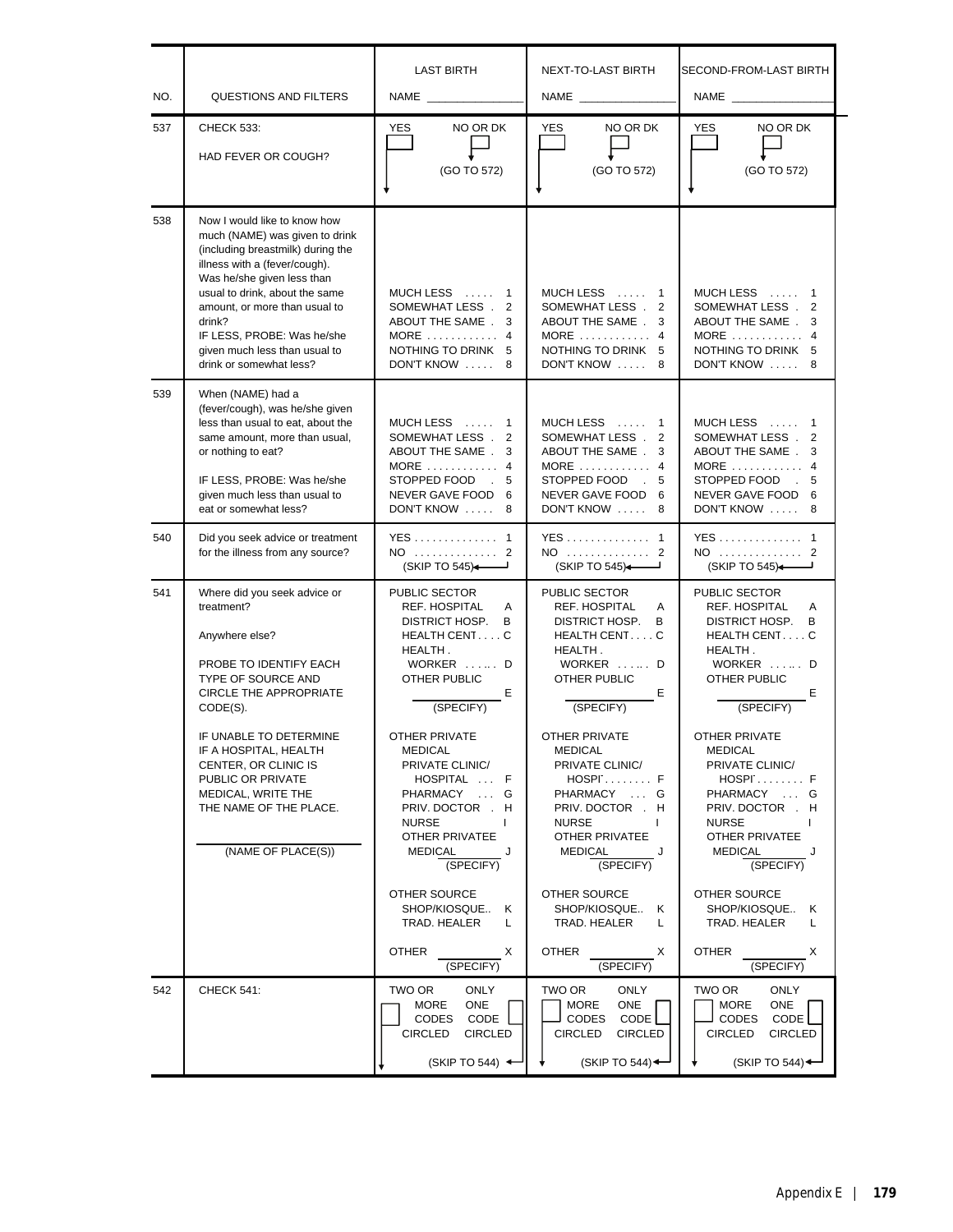| NO. | <b>QUESTIONS AND FILTERS</b>                                                                                                                                                                                                                                                                                             | <b>LAST BIRTH</b>                                                                                                                                                                                 | NEXT-TO-LAST BIRTH                                                                                                                                                                         | SECOND-FROM-LAST BIRTH                                                                                                                                                                               |
|-----|--------------------------------------------------------------------------------------------------------------------------------------------------------------------------------------------------------------------------------------------------------------------------------------------------------------------------|---------------------------------------------------------------------------------------------------------------------------------------------------------------------------------------------------|--------------------------------------------------------------------------------------------------------------------------------------------------------------------------------------------|------------------------------------------------------------------------------------------------------------------------------------------------------------------------------------------------------|
| 543 | Where did you first seek advice<br>or treatment?<br>USE LETTER CODE FROM 541.                                                                                                                                                                                                                                            | FIRST PLACE                                                                                                                                                                                       | FIRST PLACE                                                                                                                                                                                | FIRST PLACE                                                                                                                                                                                          |
| 544 | How many days after the illness<br>began did you first seek advice<br>or treatment for (NAME)?<br>IF THE SAME DAY, RECORD '00'.                                                                                                                                                                                          | DAYS                                                                                                                                                                                              | DAYS                                                                                                                                                                                       | DAYS                                                                                                                                                                                                 |
| 545 | Is (NAME) still sick with a (fever/<br>cough)?                                                                                                                                                                                                                                                                           | FEVER ONLY  1<br>COUGH ONLY  2<br>BOTH FEVER AND<br>COUGH  3<br>$NO, NEITHER$<br>$\overline{4}$<br>DON'T KNOW  8                                                                                  | FEVER ONLY  1<br>COUGH ONLY  2<br>BOTH FEVER AND<br>COUGH  3<br>$NO, NEITHER$<br>$\overline{4}$<br>DON'T KNOW  8                                                                           | FEVER ONLY  1<br>COUGH ONLY  2<br>BOTH FEVER AND<br>COUGH  3<br>NO, NEITHER  4<br>DON'T KNOW  8                                                                                                      |
| 546 | At any time during the illness, did<br>(NAME) take any drugs for the<br>illness?                                                                                                                                                                                                                                         | YES 1<br>NO  2<br>(GO TO 572)<br>$\overline{\phantom{0}}$<br>DON'T KNOW<br>8                                                                                                                      | YES 1<br>NO  2<br>$(GO TO 572)$ $\leftarrow$<br>DON'T KNOW<br>8                                                                                                                            | YES 1<br>NO  2<br>(GO TO 572)<br><b>DON'T KNOW</b><br>8                                                                                                                                              |
| 547 | What drugs did (NAME) take?<br>Any other drugs?                                                                                                                                                                                                                                                                          | ANTIMALARIAL DRUGS<br>SP/FANSIDAR  A<br>QUININE  B<br>QUARTEM  C<br>$PRIMO$ $D$<br>OTHER ANTI-                                                                                                    | ANTIMALARIAL DRUGS<br>SP/FANSIDAR  A<br>QUININE  B<br>QUARTEM  C<br>$PRIMO$ $D$<br>OTHER ANTI-                                                                                             | ANTIMALARIAL DRUGS<br>SP/FANSIDAR  A<br>QUININE  B<br>QUARTEM  C<br>$PRIMO$ D<br>OTHER ANTI-                                                                                                         |
|     | RECORD ALL MENTIONED.                                                                                                                                                                                                                                                                                                    | <b>MALARIAL</b><br><b>ANTIBIOTIC DRUGS</b><br>PILL/SYRUP  F<br>INJECTION  G                                                                                                                       | <b>MALARIAL</b><br><b>ANTIBIOTIC DRUGS</b><br>PILL/SYRUP  F<br>INJECTION  G                                                                                                                | <b>MALARIAL</b><br><b>ANTIBIOTIC DRUGS</b><br>PILL/SYRUP  F<br>INJECTION  G                                                                                                                          |
|     |                                                                                                                                                                                                                                                                                                                          | ASPIRIN  H<br>ACETA-<br>MINOPHEN  I<br>IBUPROFEN  J<br><b>OTHER</b><br>X<br>(SPECIFY)<br>DON'T KNOW  Z                                                                                            | ASPIRIN  H<br>ACETA-<br>MINOPHEN  I<br>IBUPROFEN  J<br><b>OTHER</b><br>X<br>(SPECIFY)<br>DON'T KNOW  Z                                                                                     | ASPIRIN  H<br>ACETA-<br>MINOPHEN  I<br>IBUPROFEN  J<br><b>OTHER</b><br>(SPECIFY)<br>DON'T KNOW  Z                                                                                                    |
| 548 | <b>CHECK 547:</b><br>ANY CODE A-E CIRCLED?                                                                                                                                                                                                                                                                               | <b>YES</b><br>NO.<br>(GO TO 572)                                                                                                                                                                  | YES<br>NO.<br>(GO TO 572)                                                                                                                                                                  | YES<br>NO<br>(GO TO 572)                                                                                                                                                                             |
| 549 | Did you already have (NAME OF<br>DRUG FROM 547) at home when<br>the child became ill? (10)<br>ASK SEPARATELY FOR EACH<br>OF THE DRUGS 'A' THROUGH<br><b>'E' THAT THE CHILD IS</b><br>RECORDED AS HAVING<br>TAKEN IN 547.<br>IF YES FOR ANY DRUG,<br>CIRCLE CODE FOR THAT<br>DRUG.<br>IF NO FOR ALL DRUGS,<br>CIRCLE 'Y'. | ANTIMALARIAL DRUGS<br>SP/FANSIDAR  A<br>QUININE  B<br>QUARTEM  C<br>OTHER ANTI-<br>MALARIAL<br>$\overline{\phantom{a}}$ E<br>(SPECIFY)<br>ANTIBIOTIC DRUGS<br>PILL/SYRUP  F<br>NO DRUG AT HOME. Y | ANTIMALARIAL DRUGS<br>SP/FANSIDAR  A<br>$QUININE$ B<br>QUARTEM  C<br>$PRIMO$ $D$<br>OTHER ANTI-<br>MALARIAL<br>_ E<br>(SPECIFY)<br>ANTIBIOTIC DRUGS<br>PILL/SYRUP  F<br>NO DRUG AT HOME. Y | <b>ANTIMALARIAL DRUGS</b><br>SP/FANSIDAR  A<br>QUININE  B<br>QUARTEM  C<br>$PRIMO$<br>OTHER ANTI-<br>MALARIAL<br>. E<br>(SPECIFY)<br><b>ANTIBIOTIC DRUGS</b><br>PILL/SYRUP  F<br>NO DRUG AT HOME . Y |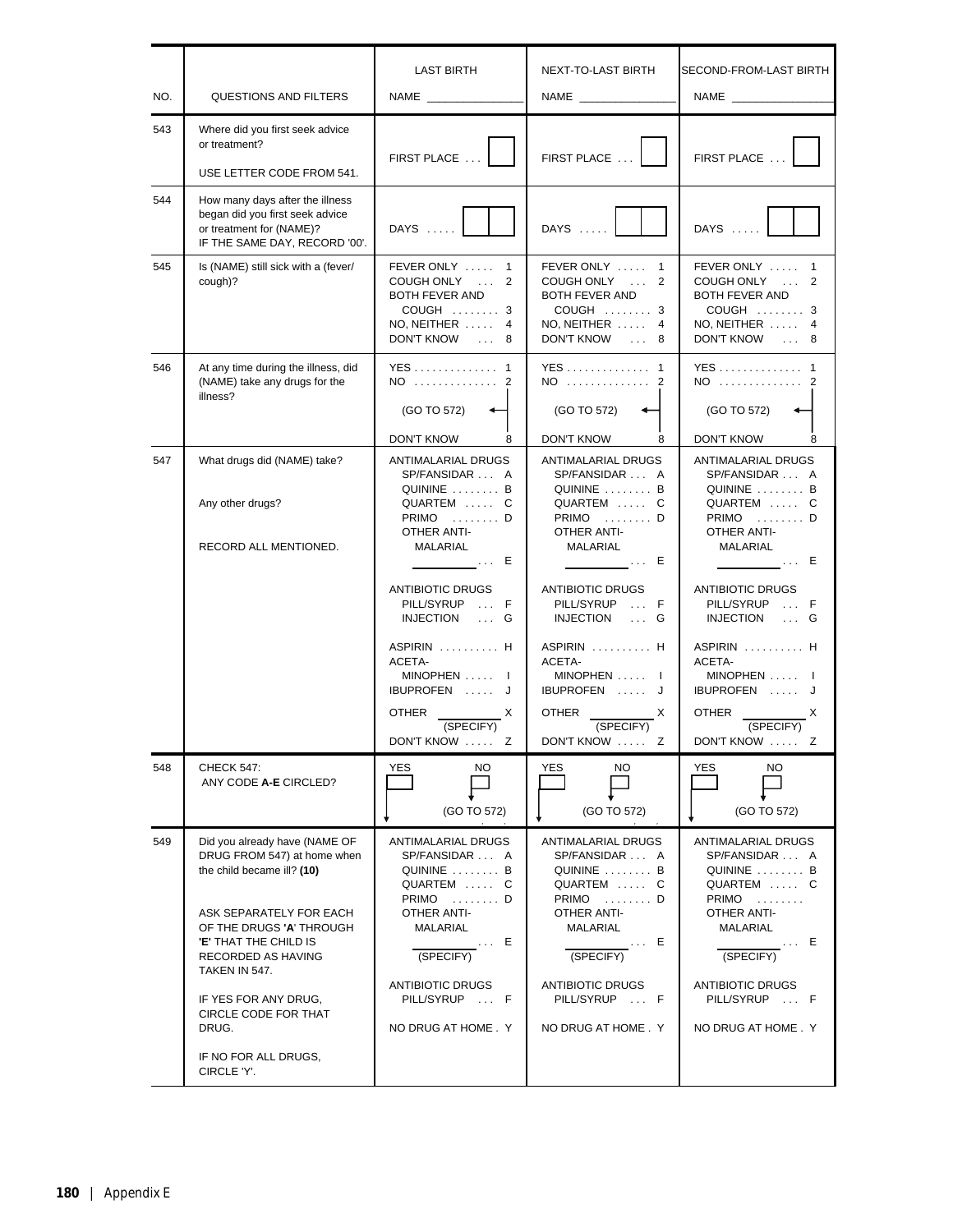| NO. | QUESTIONS AND FILTERS                                                                                                           | <b>LAST BIRTH</b><br>NAME                                                                                                                                | <b>NEXT-TO-LAST BIRTH</b>                                                                                                                               | <b>SECOND-FROM-LAST BIRTH</b>                                                                                                                 |
|-----|---------------------------------------------------------------------------------------------------------------------------------|----------------------------------------------------------------------------------------------------------------------------------------------------------|---------------------------------------------------------------------------------------------------------------------------------------------------------|-----------------------------------------------------------------------------------------------------------------------------------------------|
| 569 | <b>CHECK 547:</b><br>OTHER ANTIMALARIAL ('D')<br><b>GIVEN</b>                                                                   | CODE 'D'<br>CODE 'D'<br><b>CIRCLED</b><br><b>NOT</b><br><b>CIRCLED</b><br>(GO TO 572)                                                                    | CODE 'D'<br>CODE 'D'<br><b>CIRCLED</b><br><b>NOT</b><br><b>CIRCLED</b><br>(GO TO 572)                                                                   | CODE 'D'<br>CODE 'D'<br><b>CIRCLED</b><br><b>NOT</b><br><b>CIRCLED</b><br>(GO TO 572)                                                         |
| 570 | How long after the fever<br>started did (NAME) first take<br>(OTHER ANTIMALARIAL)?                                              | SAME DAY 0<br>$NEXT$ DAY $\ldots$ 1<br>TWO DAYS AFTER<br>$FEVER$ 2<br>THREE DAYS AFTER<br>FEVER 3<br>FOUR OR MORE DAYS<br>AFTER FEVER 4<br>DON'T KNOW  8 | SAME DAY 0<br>NEXT DAY $\ldots$ 1<br>TWO DAYS AFTER<br>FEVER<br>2<br>THREE DAYS AFTER<br>FEVER 3<br>FOUR OR MORE DAYS<br>AFTER FEVER 4<br>DON'T KNOW  8 | SAME DAY 0<br>NEXT DAY 1<br>TWO DAYS AFTER<br>$FEVER$ 2<br>THREE DAYS AFTER<br>FEVER 3<br>FOUR OR MORE DAYS<br>AFTER FEVER 4<br>DON'T KNOW  8 |
| 571 | For how many days did (NAME)<br>take the (OTHER<br>ANTIMALARIAL)?<br>IF 7 DAYS OR MORE, RECORD<br>7.                            | DAYS<br>DON'T KNOW  8                                                                                                                                    | DAYS<br>DON'T KNOW  8                                                                                                                                   | DAYS<br>DON'T KNOW  8                                                                                                                         |
| 572 | Is (NAME) covered by the<br>mutuelle when he is sick<br>and you have to take him<br>to a health facility for<br>for traitement? | YES 1<br>NO 2<br>DON'T KNOW  8                                                                                                                           | YES 1<br>NO 2<br>DON'T KNOW  8                                                                                                                          | YES 1<br>NO  2<br>DON'T KNOW  8                                                                                                               |
| 573 |                                                                                                                                 | GO BACK TO 503 IN<br>NEXT COLUMN; OR, IF<br>NO MORE BIRTHS, END<br>OF INTERVIEW AND GO<br>TO 574                                                         | GO BACK TO 503 IN<br>NEXT COLUMN; OR, IF<br>NO MORE BIRTHS, END<br>OF INTERVIEW AND GO<br>TO 574                                                        | GO TO 503 IN<br>NEXT-TO-LAST<br><b>COLUMN OF NEW</b><br>QUESTIONNAIRE; OR,<br>IF NO MORE BIRTHS.<br><b>END OF INTERVIEW</b><br>AND GO TO 574  |
| 574 | RECORD THE TIME.                                                                                                                |                                                                                                                                                          | HOUR<br>MINUTES                                                                                                                                         |                                                                                                                                               |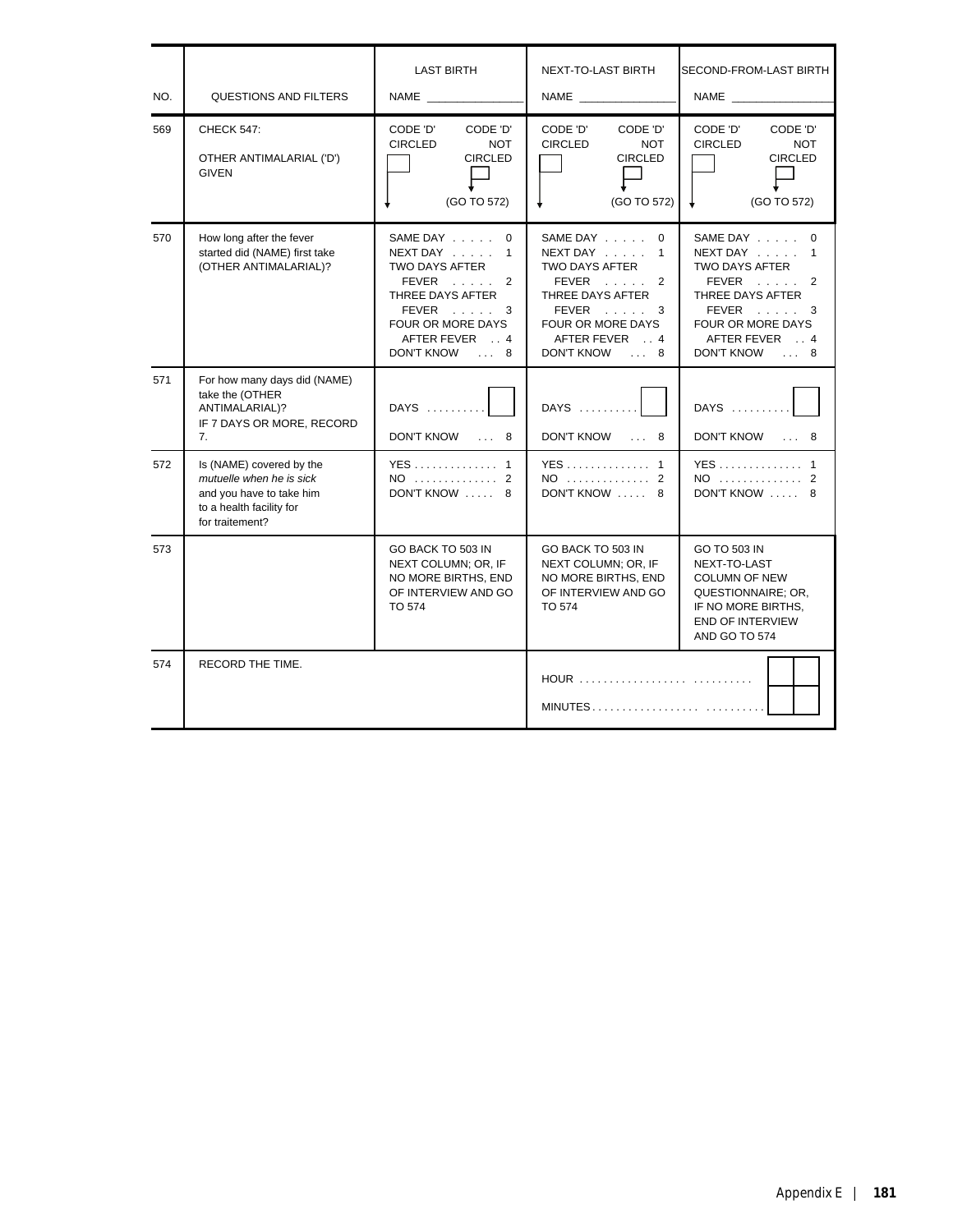## INTERVIEWER'S OBSERVATIONS TO BE FILLED IN AFTER COMPLETING INTERVIEW

COMMENTS ABOUT RESPONDENT:

COMMENTS ON SPECIFIC QUESTIONS:

ANY OTHER COMMENTS:

SUPERVISOR'S OBSERVATIONS

NAME OF SUPERVISOR: DATE:

EDITOR'S OBSERVATIONS

NAME OF EDITOR: DATE: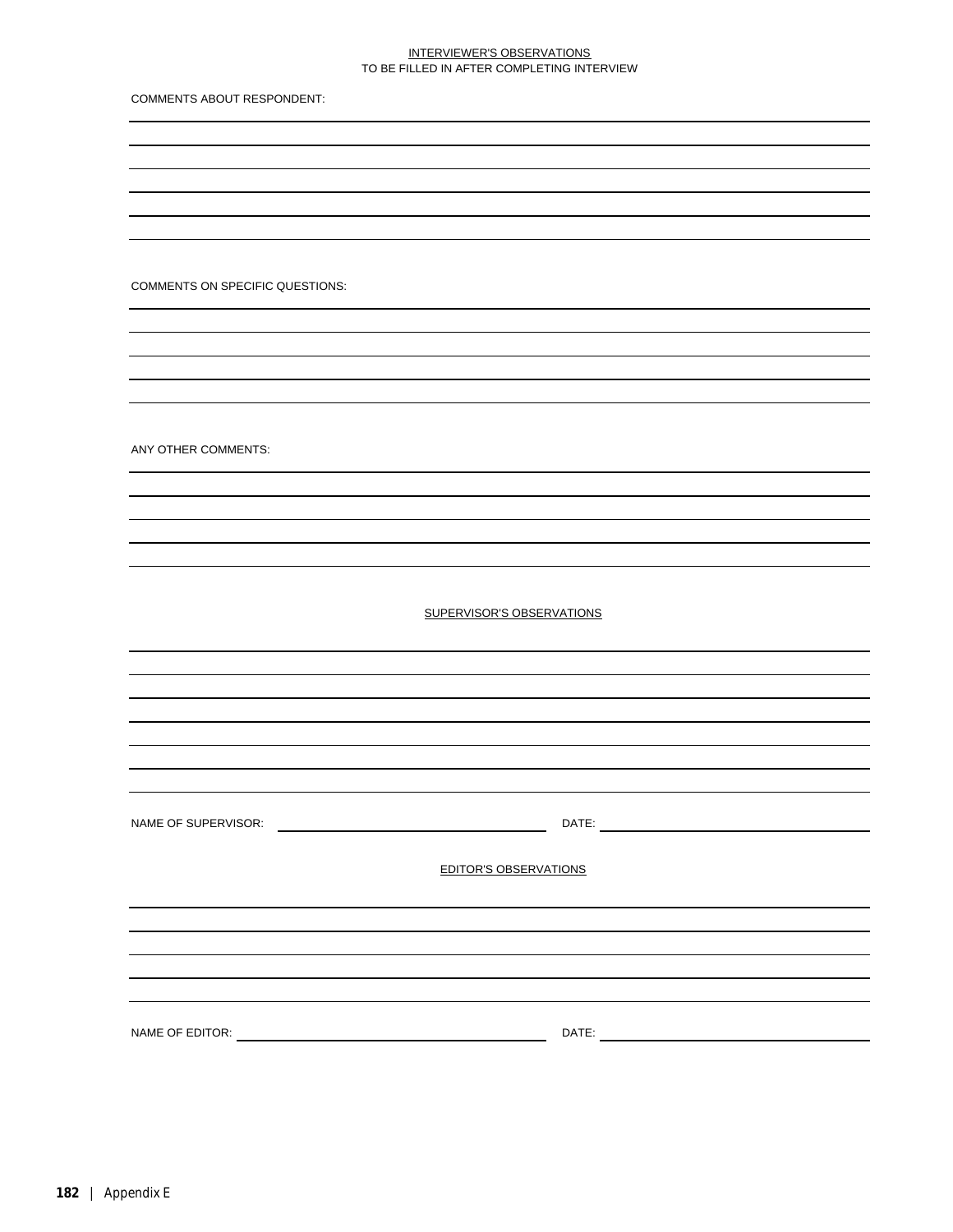#### RWANDA INTERIM DEMOGRAPHIC AND HEALTH SURVEYS MAN'S QUESTIONNAIRE

| National Institute of Statistics of Rwanda                                           |                          |                                        |  |                       |   |                                             | Republic of Rwanda                 |
|--------------------------------------------------------------------------------------|--------------------------|----------------------------------------|--|-----------------------|---|---------------------------------------------|------------------------------------|
|                                                                                      |                          |                                        |  | <b>IDENTIFICATION</b> |   |                                             |                                    |
|                                                                                      |                          |                                        |  |                       |   |                                             |                                    |
|                                                                                      |                          |                                        |  |                       |   |                                             |                                    |
|                                                                                      |                          |                                        |  |                       |   |                                             |                                    |
|                                                                                      |                          |                                        |  |                       |   |                                             |                                    |
|                                                                                      |                          |                                        |  |                       |   |                                             |                                    |
|                                                                                      |                          |                                        |  |                       |   |                                             |                                    |
|                                                                                      |                          |                                        |  |                       |   |                                             |                                    |
|                                                                                      |                          |                                        |  |                       |   |                                             |                                    |
| (CITY OF KIGALY=1, OTHER CITY=2, RURAL=3)                                            |                          |                                        |  |                       |   |                                             |                                    |
| NAME AND LINE NUMBER OF MAN <b>EXAMPLE 2018 12:50 THE STATE OF MAN</b>               |                          |                                        |  |                       |   |                                             |                                    |
|                                                                                      |                          |                                        |  |                       |   |                                             |                                    |
|                                                                                      |                          | $1 \quad \blacksquare$                 |  | $\overline{2}$        | 3 |                                             | <b>FINAL VISIT</b>                 |
| <b>DATE</b>                                                                          |                          |                                        |  |                       |   | <b>DAY</b><br><b>MONTH</b>                  |                                    |
| <b>INTERVIEWER'S NAME</b><br>RESULT*                                                 |                          |                                        |  |                       |   | <b>YEAR</b><br><b>NAME</b><br><b>RESULT</b> | 2<br>$\overline{0}$<br>$\mathbf 0$ |
| <b>NEXT VISIT:</b><br><b>DATE</b><br><b>TIME</b>                                     |                          |                                        |  |                       |   | TOTAL NO. OF<br><b>VISITS</b>               |                                    |
| *RESULT CODES:<br><b>COMPLETED</b><br>1<br>2<br>NOT AT HOME<br>3<br><b>POSTPONED</b> | $\overline{4}$<br>5<br>6 | <b>REFUSED</b><br><b>INCAPACITATED</b> |  | PARTLY COMPLETED      | 7 |                                             |                                    |
| LANGUAGE OF INTERVIEW                                                                |                          |                                        |  |                       |   |                                             |                                    |
|                                                                                      |                          |                                        |  |                       |   |                                             |                                    |
|                                                                                      |                          |                                        |  |                       |   |                                             |                                    |
| (SPECIFY)                                                                            |                          |                                        |  |                       |   |                                             |                                    |
|                                                                                      |                          |                                        |  |                       |   |                                             |                                    |
| <b>SUPERVISOR</b>                                                                    |                          |                                        |  | <b>FIELD EDITOR</b>   |   | OFFICE EDITOR                               | KEYED BY                           |
|                                                                                      |                          |                                        |  | NAME <b>NAME</b>      |   |                                             |                                    |
|                                                                                      |                          |                                        |  | DATE <b>DATE</b>      |   |                                             |                                    |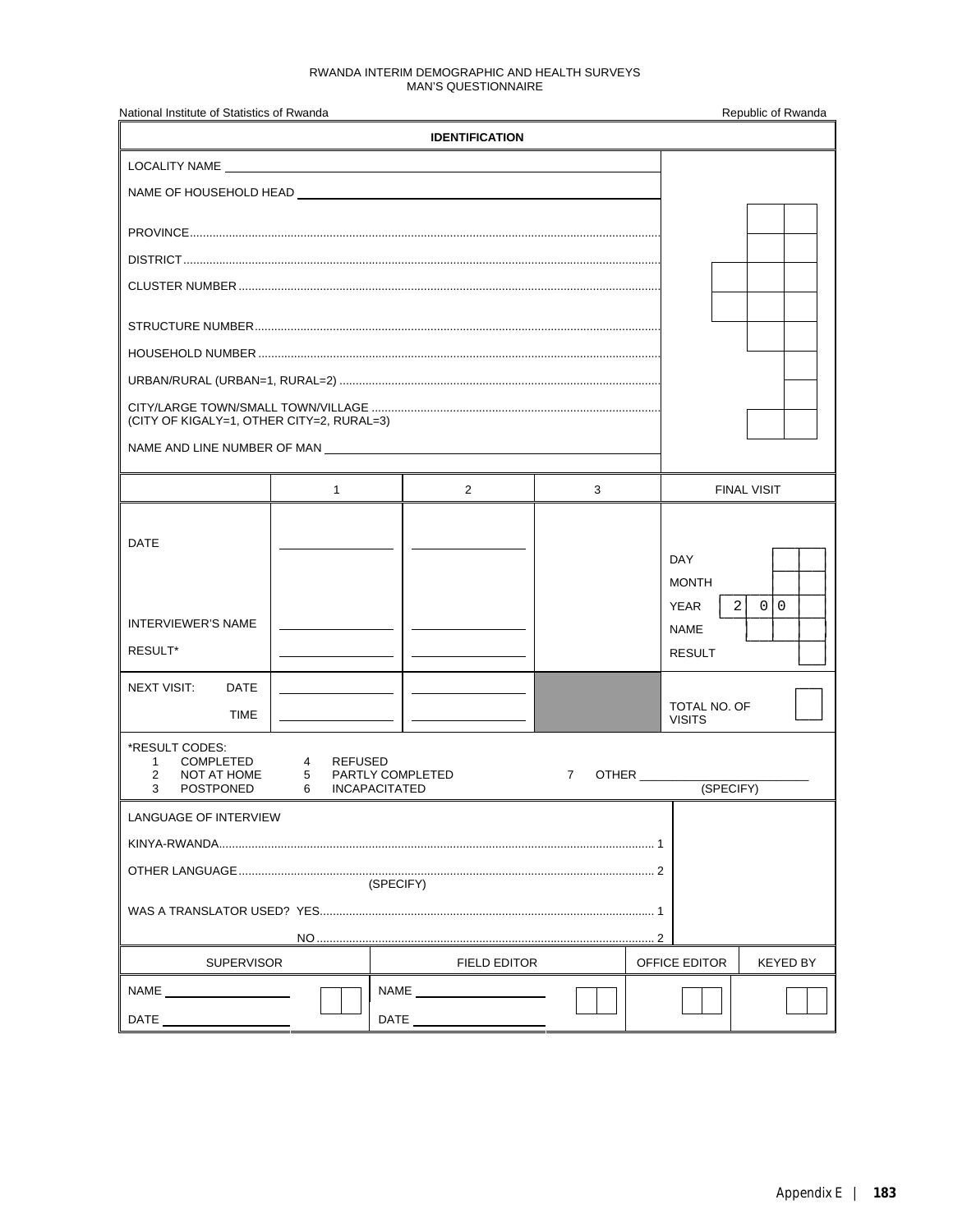#### INFORMED CONSENT

Hello. My name is and I am working with the National Institute of Statistics. We are conducting a national survey about the health of women, men and children. We would very much appreciate your participation in this survey. I would like to ask you some questions about yourself and your family. This information will help the government to plan health services. The survey usually takes between 10 and 15 minutes to complete. Whatever information you provide will be kept strictly confidential and will not be shown to other persons.

Participation in this survey is voluntary and you can choose not to answer any individual question or all of the questions. However, we hope that you will participate in this survey since your views are important.

↓

At this time, do you want to ask me anything about the survey? May I begin the interview now?

Signature of interviewer: Date:

RESPONDENT AGREES TO BE INTERVIEWED ........1 RESPONDENT DOES NOT AGREE TO BE INTERVIEWED.....2 ──>END

| NO. | QUESTIONS AND FILTERS                                                                               | <b>CODING CATEGORIES</b>                                | <b>SKIP</b>        |
|-----|-----------------------------------------------------------------------------------------------------|---------------------------------------------------------|--------------------|
| 100 | RECORD THE TIME.                                                                                    | MINUTES                                                 |                    |
| 101 | In what month and year were you born?                                                               | DOES NOT KNOW MONTH98<br>YEAR<br>DON'T KNOW YEAR9998    |                    |
| 102 | How old were you at your last birthday?<br>COMPARE AND CORRECT 101 AND/OR 102 IF INCONSISTENT.      | AGE IN COMPLETED YEARS                                  |                    |
| 103 | Have you ever attended school?                                                                      |                                                         | •106               |
| 104 | What is the highest level of school you attended:<br>primary, middle/JSS, secondary/SSS, or higher? |                                                         |                    |
| 105 | What is the highest grade you completed at that level?                                              |                                                         |                    |
| 106 | What is your religion?                                                                              | 6                                                       |                    |
| 107 | Are you currently married or living with a woman?                                                   | YES, CURRENTLY MARRIED 1                                | $-4110$<br>$-4110$ |
| 108 | Have you ever been married or lived with a woman?                                                   | YES, USED TO BE MARRIED 1<br>YES. LIVED WITH A WOMAN  2 | $\triangle 201$    |
| 109 | What is your marital status now: are you widowed, divorced, or<br>separated?                        |                                                         | ⊦∡201              |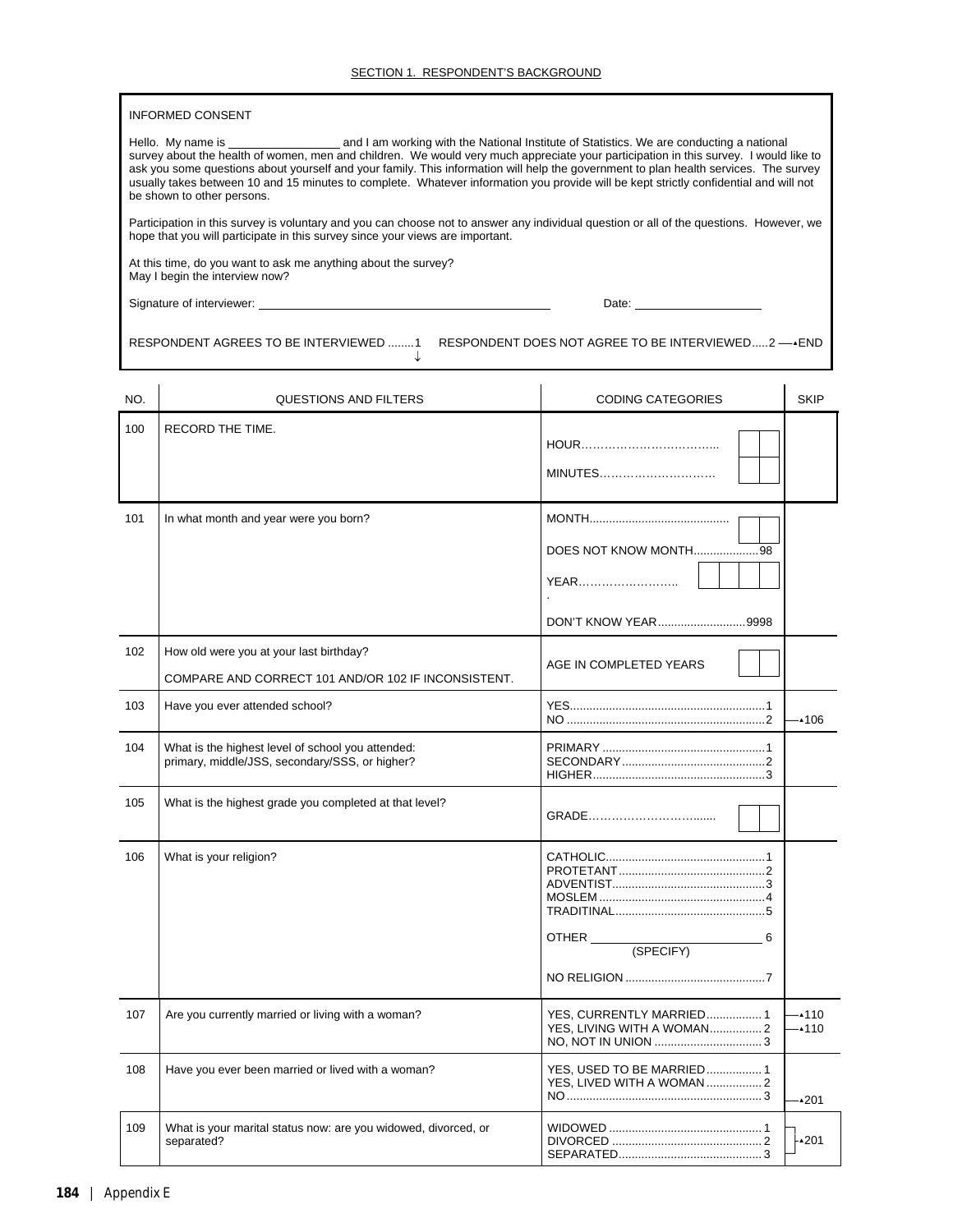| NO. | QUESTIONS AND FILTERS                                                | <b>CODING CATEGORIES</b>      | <b>SKIP</b> |
|-----|----------------------------------------------------------------------|-------------------------------|-------------|
| 110 | Is your wife/partner living with you or elsewhere?                   |                               |             |
| 111 | Are there any other women with whom you live as if married?          | NO.                           | -∡201       |
| 112 | In total, how many women are you living with as if you were married? | NUMBER OF LIVE-IN<br>PARTNERS |             |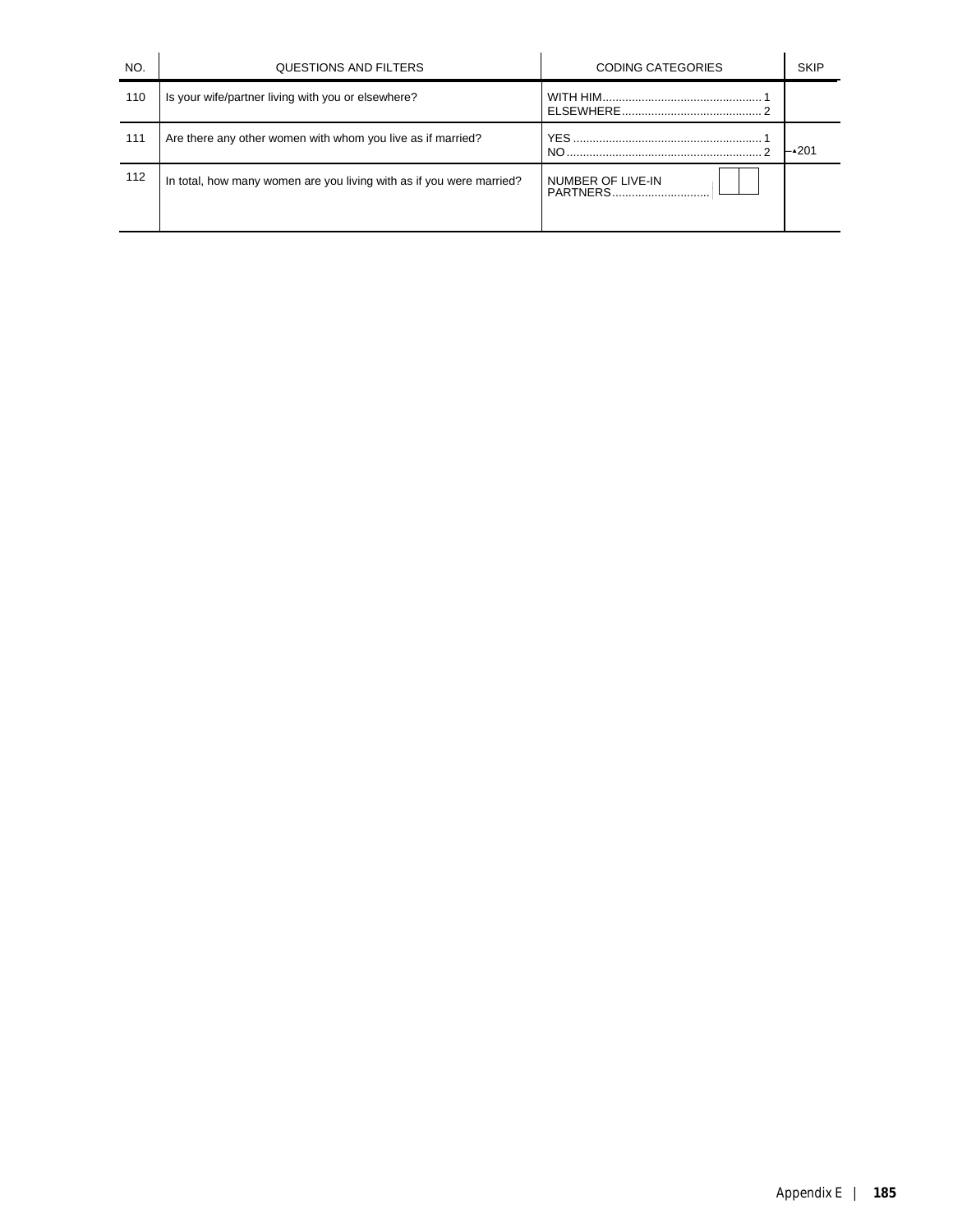# SECTION 2. REPRODUCTION

| NO. | <b>QUESTIONS AND FILTERS</b>                                                                                                                                                         | <b>CODING CATEGORIES</b>                 | <b>SKIP</b>  |
|-----|--------------------------------------------------------------------------------------------------------------------------------------------------------------------------------------|------------------------------------------|--------------|
| 201 | Now I would like to ask about any children you have had. I am<br>interested only in the children that are biologically yours.<br>Have you ever fathered any children with any woman? |                                          | ⊥∡206        |
| 202 | Do you have any sons or daughters that you have fathered who are<br>now livings with you?                                                                                            |                                          | $-4204$      |
| 203 | How many sons live with you?<br>And how many daughters live with you?<br>IF NONE, WRITE '00'.                                                                                        | <b>SONS AT HOME</b><br>DAUGHTERS AT HOME |              |
| 204 | Do you have any sons or daughters you have fathered who are alive<br>but do not live with you?                                                                                       |                                          | .206         |
| 205 | How many sons are alive but do not live with you?<br>And how many daughters are alive but do not live with you?<br>IF NONE, WRITE '00'.                                              | SONS ELSEWHERE<br>DAUGHTERS ELSEWHERE    |              |
| 206 | Have you ever fathered a boy or girl who was born alive but later died?<br>IF NO, PROBE:<br>Any baby who cried or showed signs of life but did<br>not survive?                       |                                          | ⊥∡208        |
| 207 | How many boys have died?<br>And how many girls have died?<br>IF NONE, WRITE '00'.                                                                                                    | BOYS DEAD<br>GIRLS DEAD                  |              |
| 208 | SUM ANSWERS TO 203, 205, AND 207, AND ENTER TOTAL.<br>IF NONE, WRITE '00'.                                                                                                           |                                          |              |
| 209 | CHECK 208:<br>HAS HAD<br>ONLY ONE L<br>HAS HAD<br><b>CHILD</b><br><b>MORE THAN</b><br>ONE CHILD<br>HAS NOT HAD<br><b>ANY CHILDREN</b>                                                |                                          | •301<br>∙301 |
|     |                                                                                                                                                                                      |                                          |              |
| 210 | Do the children that you have fathered all have the same biological<br>mother?                                                                                                       |                                          | •301         |
| 211 | In all how many women have you fathered children with?                                                                                                                               | NUMBER OF WOMEN                          |              |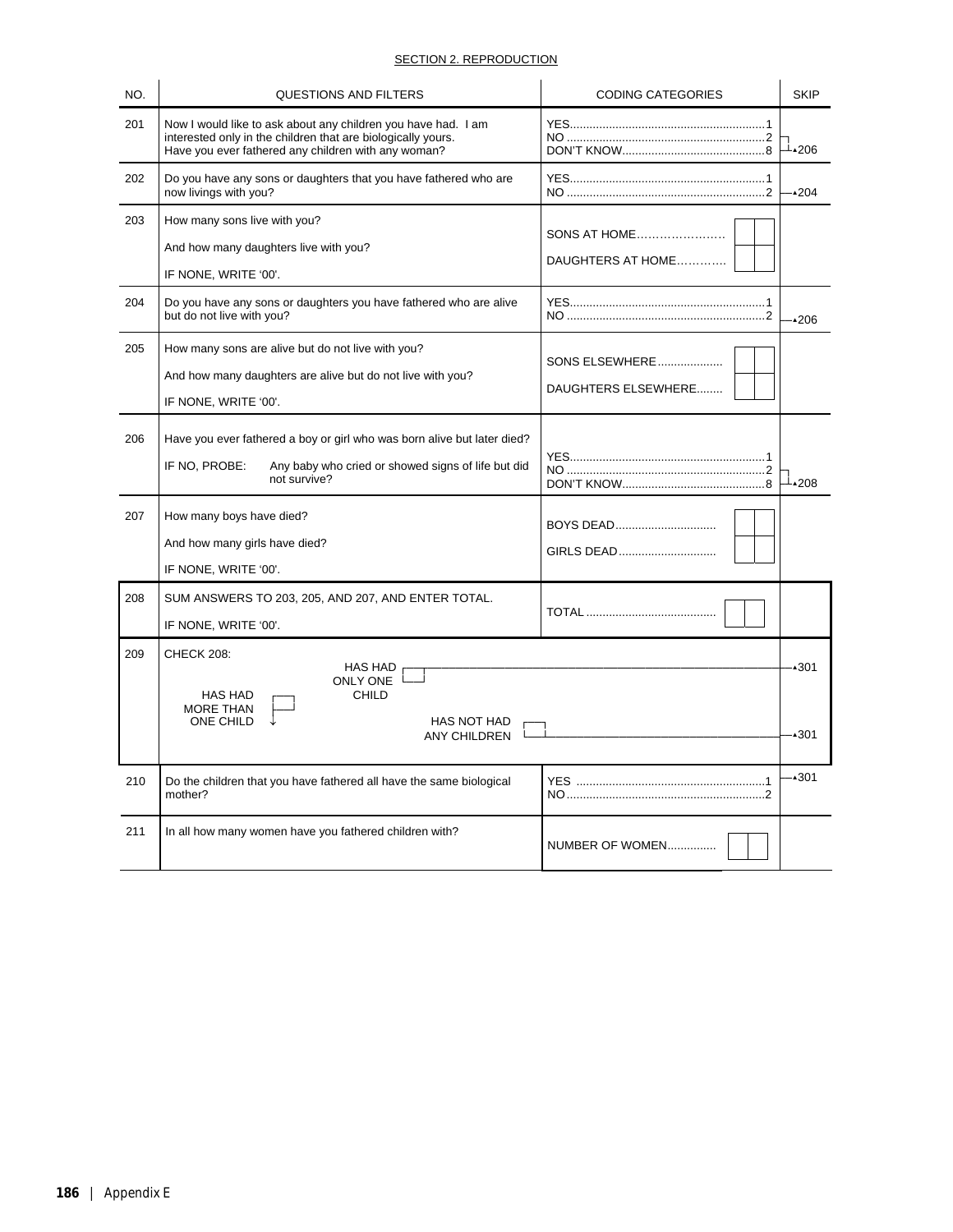# SECTION 3. CONTRACEPTION

|     | Now I would like to talk about family planning - the various ways or methods that a couple can use to delay or avoid a pregnancy.<br>CIRCLE CODE 1 IN 301 FOR EACH METHOD MENTIONED SPONTANEOUSLY. THEN PROCEED DOWN COLUMN 301, READING<br>THE NAME AND DESCRIPTION OF EACH METHOD NOT MENTIONED SPONTANEOUSLY. CIRCLE CODE 1 IF METHOD IS |           |                                                                      |  |  |
|-----|---------------------------------------------------------------------------------------------------------------------------------------------------------------------------------------------------------------------------------------------------------------------------------------------------------------------------------------------|-----------|----------------------------------------------------------------------|--|--|
|     | RECOGNISED, AND CODE 2 IF NOT RECOGNISED. THEN, FOR EACH METHOD WITH CODE 1 CIRCLED IN 301, ASK 302.                                                                                                                                                                                                                                        |           |                                                                      |  |  |
| 301 | Which ways or methods have you heard about?<br>FOR METHODS NOT MENTIONED SPONTANEOUSLY, ASK:<br>Have you ever heard of (METHOD)?                                                                                                                                                                                                            |           | 302<br>Have you ever used<br>(METHOD)?                               |  |  |
| 01  | FEMALE STERILIZATION Women can have an operation to avoid<br>having any more children.                                                                                                                                                                                                                                                      |           |                                                                      |  |  |
| 02  | MALE STERILIZATION Men can have an operation to avoid having any<br>more children.                                                                                                                                                                                                                                                          |           | Have you ever had an operation to<br>avoid having any more children? |  |  |
| 03  | PILL Women can take a pill every day to stop them from becoming<br>pregnant.                                                                                                                                                                                                                                                                |           |                                                                      |  |  |
| 04  | IUD Women can have a loop or coil placed inside them by a doctor or a<br>nurse.                                                                                                                                                                                                                                                             |           |                                                                      |  |  |
| 05  | INJECTABLES Women can have an injection by a health provider which<br>stops them from becoming pregnant for one or more months.                                                                                                                                                                                                             |           |                                                                      |  |  |
| 06  | IMPLANTS Women can have several small rods placed in their upper<br>arm by a doctor or nurse which can prevent pregnancy for one or more<br>years.                                                                                                                                                                                          |           |                                                                      |  |  |
| 07  | CONDOM Men can put a rubber sheath on their penis before sexual<br>intercourse.                                                                                                                                                                                                                                                             |           |                                                                      |  |  |
| 08  | FEMALE CONDOM Women can place a sheath in their vagina before<br>sexual intercourse.                                                                                                                                                                                                                                                        |           |                                                                      |  |  |
| 09  | LACTATIONAL AMENORRHEA METHOD (LAM) Up to 6 months after<br>childbirth, a woman can use a method that requires that she breastfeeds<br>frequently, day and night, and that her menstrual period has not returned.                                                                                                                           |           |                                                                      |  |  |
| 10  | RHYTHM OR PERIODIC ABSTINENCE Every month that a woman is<br>sexually active she can avoid pregnancy by not having sexual intercourse<br>on the days of the month she is most likely to get pregnant.                                                                                                                                       |           |                                                                      |  |  |
| 11  | WITHDRAWAL Men can be careful and pull out before climax.                                                                                                                                                                                                                                                                                   |           |                                                                      |  |  |
| 12  | EMERGENCY CONTRACEPTION Women can take pills up to five days<br>after sexual intercourse to avoid becoming pregnant.                                                                                                                                                                                                                        |           |                                                                      |  |  |
| 12A | STANDARD DAYS METHODS USING CYCLE BEADS: Woman can<br>know better the days of the months that she would have a greater<br>chance of being pregnant by using cycle beads or calendar.                                                                                                                                                        |           |                                                                      |  |  |
| 13  | Have you heard of any other ways or methods that women or men can<br>use to avoid pregnancy?                                                                                                                                                                                                                                                |           |                                                                      |  |  |
|     |                                                                                                                                                                                                                                                                                                                                             | (SPECIFY) |                                                                      |  |  |
|     |                                                                                                                                                                                                                                                                                                                                             | (SPECIFY) |                                                                      |  |  |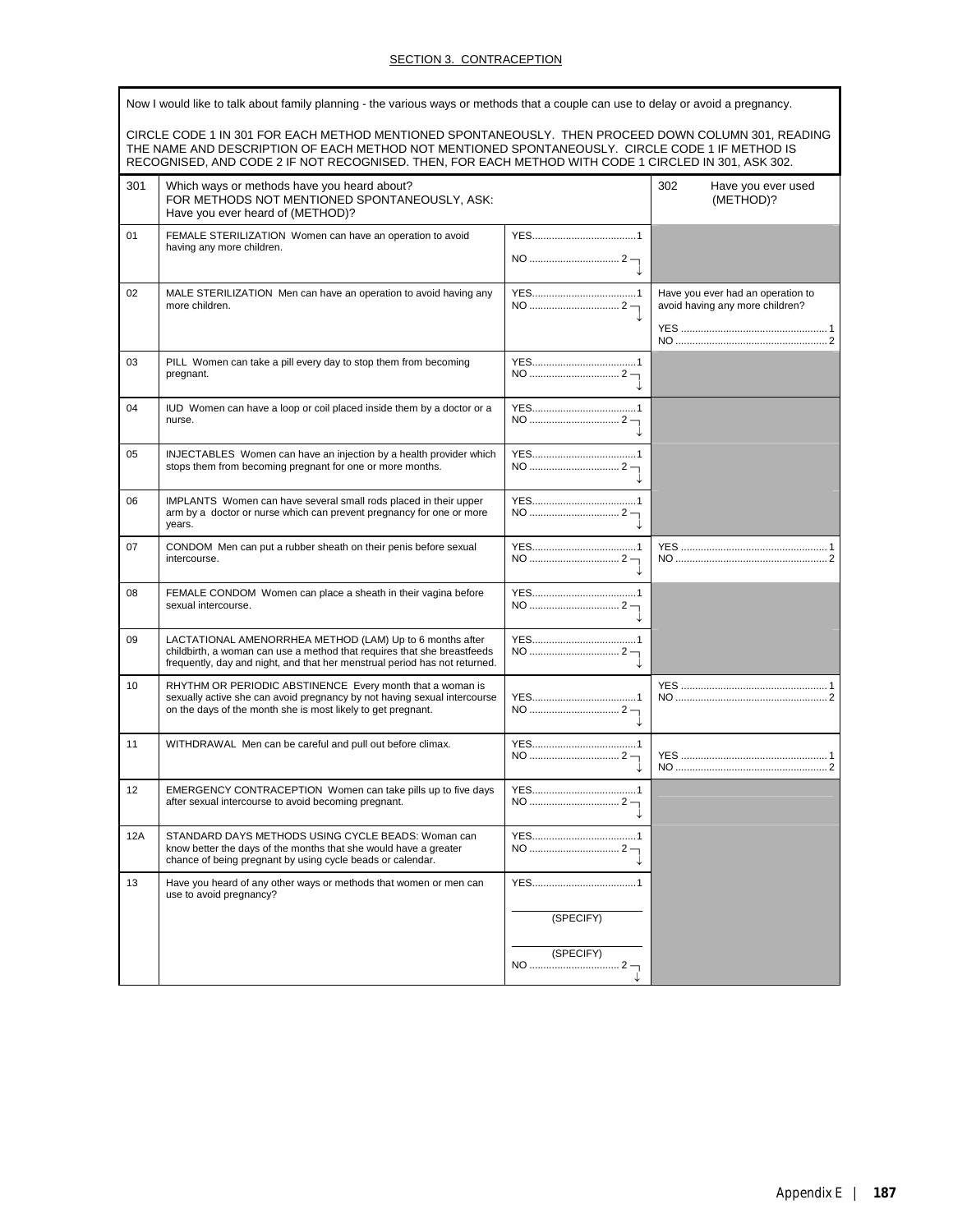| NO. | <b>QUESTIONS AND FILTERS</b>                                                                                                                                                | <b>CODING CATEGORIES</b>                                                                                                                                                                                | <b>SKIP</b> |
|-----|-----------------------------------------------------------------------------------------------------------------------------------------------------------------------------|---------------------------------------------------------------------------------------------------------------------------------------------------------------------------------------------------------|-------------|
| 303 | CHECK 301(07), KNOWLEDGE OF MALE CONDOM                                                                                                                                     |                                                                                                                                                                                                         |             |
|     | <b>YES</b>                                                                                                                                                                  | NO.                                                                                                                                                                                                     | $-401$      |
| 304 | Do you know of a place where a person can get male condoms?                                                                                                                 | $NO$ $2$                                                                                                                                                                                                | $-4401$     |
| 305 | Where is that?<br>IF SOURCE IS HOSPITAL, HEALTH CENTER, OR CLINIC, WRITE<br>THE NAME OF THE PLACE. PROBE TO IDENTIFY THE TYPE OF<br>SOURCE AND CIRCLE THE APPROPRIATE CODE. | <b>PUBLIC SECTOR</b><br>DISTRICT HOSPITALB                                                                                                                                                              |             |
|     | (NAME OF PLACE)<br>Any other place?<br>RECORD ALL SOURCES MENTIONED.                                                                                                        | PRIVATE MEDICAL SECTOR<br>PRIVATE HOSPITAL/CLINIC  F<br><b>OTHER PRIVATE</b><br>$\begin{array}{c} \text{MEDICAL} \end{array}$<br>(SPECIFY)<br>OTHER SOURCE<br>OTHER <b>CONTROLLER</b><br>X<br>(SPECIFY) |             |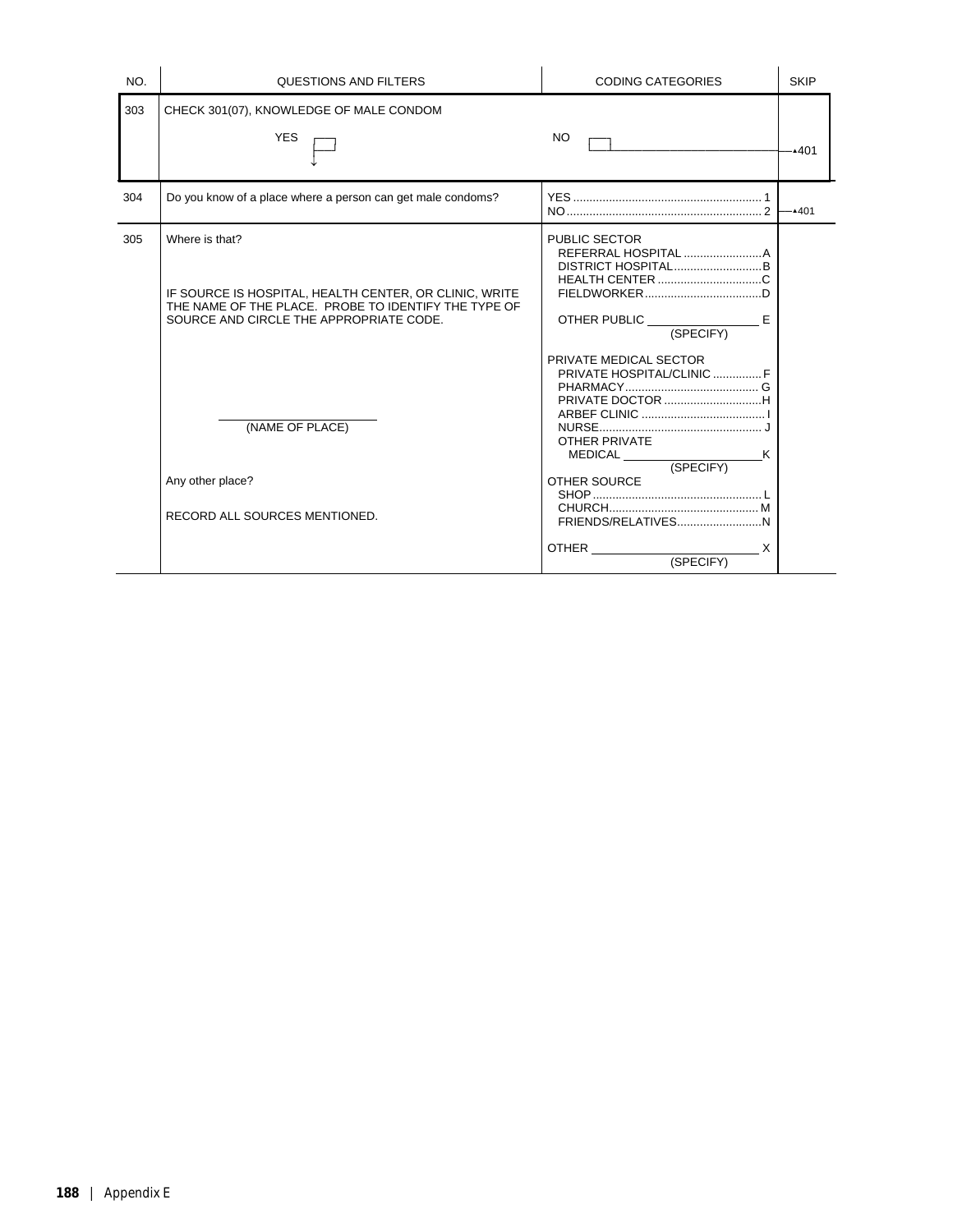# **SECTION 4. CIRCUMCISION**

| NO. | <b>QUESTIONS AND FILTERS</b>                                       | <b>CODING CATEGORIES</b>                                                                                    | <b>SKIP</b>  |
|-----|--------------------------------------------------------------------|-------------------------------------------------------------------------------------------------------------|--------------|
| 401 | Some men are circumcised. Are you circumcised?                     |                                                                                                             | $-405$       |
| 402 | How old were you when you were circumcised?                        | LESS THAN 13 YEARS OLD 1<br>20 YEARS OR OLDER3                                                              |              |
| 403 | Who performed your circumcision?                                   | HEALTH PROFESSIONAL2                                                                                        |              |
| 404 | What is the main reason for your circumcision?                     | TRADITION/RELOGION1<br>SEXUAL SATISFACTION 3<br>EASIER TO PUT ON CONDOM4<br>OTHER (SPECIFY)<br>X            | -408⊾        |
| 405 | Would you like to be circumcised?                                  |                                                                                                             | .407<br>∙408 |
| 406 | What is the main reason that you would like to be circumcised?     | TRADITION/RELOGION1<br>SEXUAL SATISFACTION 3<br>EASIER TO PUT ON CONDOM4<br>$\mathsf{X}$<br>OTHER (SPECIFY) | ⊦▲408        |
| 407 | What is the main reason that you would not like to be circumcised? | 96<br>OTHER (SPECIFY)                                                                                       |              |
| 408 | RECORD THE TIME                                                    |                                                                                                             |              |